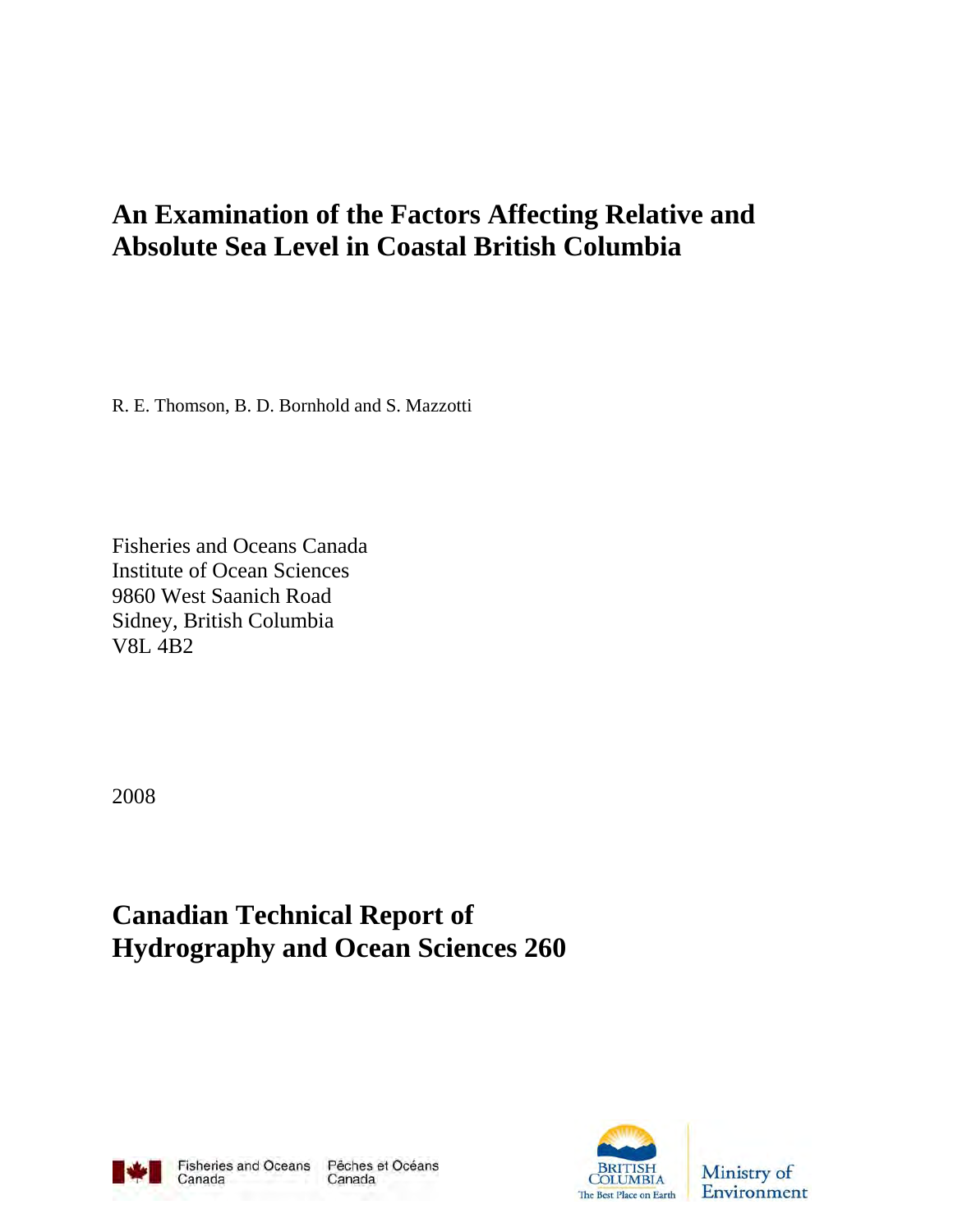#### Canadian Technical Report of Hydrography and,Ocean Sciences

Technical reports contain scientific and technical information that contributes to existing knowledge but which is not normally appropriate for primary literature. The subject matter is related generally to programs and interests of the Ocean Science and Surveys (OSS) sector of the Department of Fisheries and Oceans.

Technical reports may be cited as full publications. The correct citation appears above the abstract of each report. Each report is abstracted in *Aquatic Sciences and Fisheries Abstracts* and indexed in the Department's annual index to scientific and technical publications.

Technical reports are produced regionally but are numbcred nationally. Requests for individual reports will be filled by the issuing establishment listed on the front cover and title page. Out of stock reports will be supplied for a fee by commercial agents.

Regional and headquarters establishments of Ocean Science and Surveys ceased publication of their various report series as of December 1981. A complete listing of these publications is published in the *Canadian Journal of Fisheries and Aquatic* Sciences, Volume 39: Index to Publications 1982. The current series, which begins with report number 1, was initiated in January 1982.

#### Rapport technique canadien sur l'hydrographie et les sciences océaniques

Les rapports techniques contiennent des renseignements scientifiques et techniques qui constituent une contribution aux connaissances actuelles, mais qui ne sont pas normalement appropriés pour la publication dans un journal scientifique. Le sujet est généralement lié aux programmes et intérêts du service des Sciences et levés océaniques (SLO) du ministère des Pêches et des Océans.

Les rapports techniques peuvent être cités comme des publications complètes. Le titre exact paraît au-dessus du résumé de chaque rapport. Les rapports techniques sont résumés dans la revue *Résumés des sciences aquatiques et halieutiques*, et ils sont classés dans l'index annuel des publications scientifiques et techniques du Ministère.

Les rapports techniques sont produits à l'échelon. régional, mais numérotés à l'échelon national. Les demandes de rapports seront satisfaites par l'établissement auteur dont le nom figure sur la couverture et la page du titre. Les rapports épuisés seront fournis contre rétribution par des agents commerciaux.

Les établissements des Sciences et levés océaniques dans les régions et à l'administration centrale ont cessé de publier leurs diverses séries de rapports en décembre 1981. Unc liste complete de ces publications figure dans Ie volume 39, Index des publications 1982 du Journal canadien des sciences halieutiques et aquatiques. La série actuelle a commencé avec la publication du rapport numéro 1 en janvier 1982.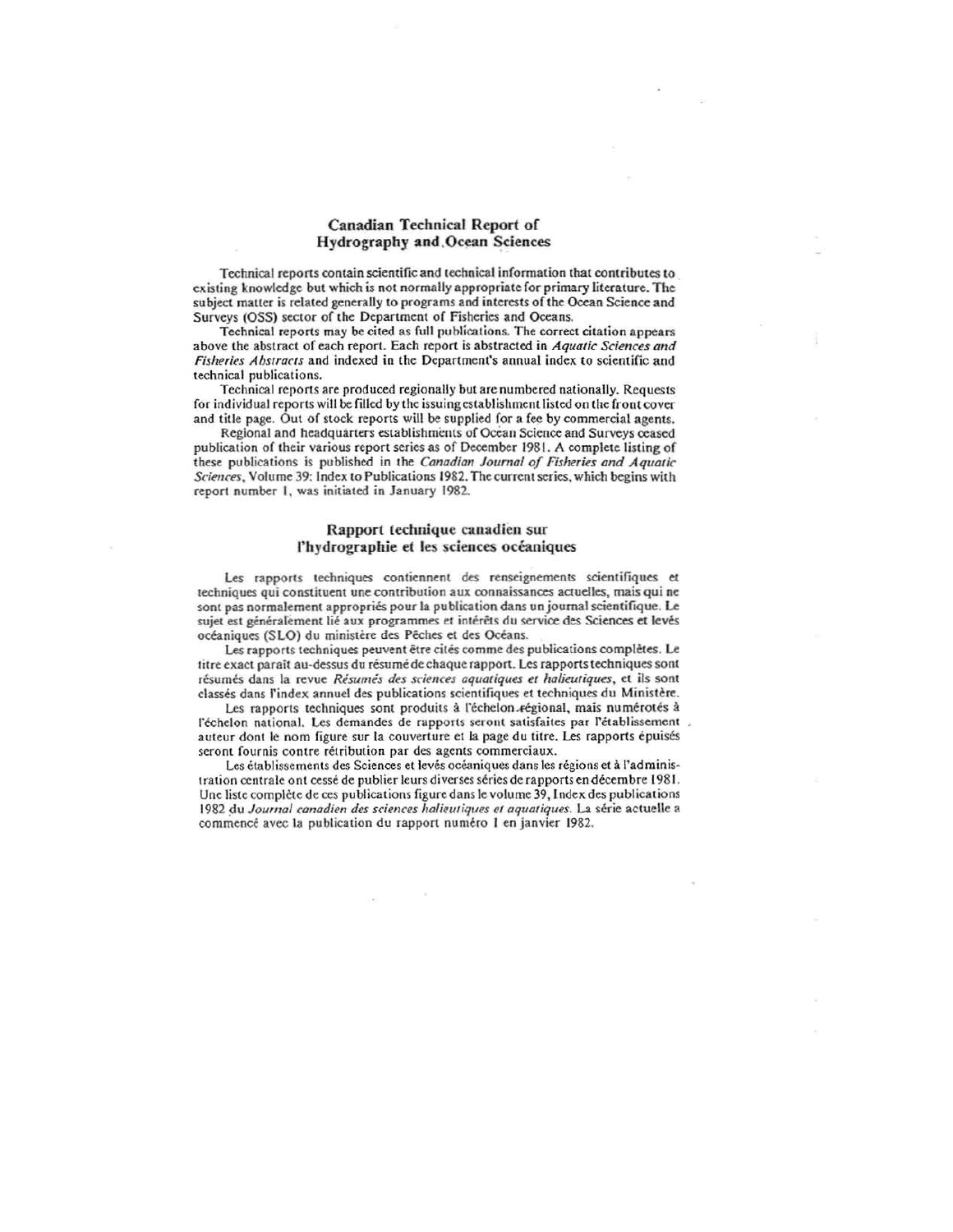**Canadian Technical Report of Hydrography and Ocean Sciences 260** 

**2008** 

# **AN EXAMINATION OF THE FACTORS AFFECTING RELATIVE AND ABSOLUTE SEA LEVEL IN COASTAL BRITISH COLUMBIA**

**by** 

**Richard E. Thomson1 , Ph.D., FRSC Brian D. Bornhold2 , Ph.D., P. Geo. Stephane Mazzotti<sup>3</sup> , Ph.D.** 

**1 Fisheries and Oceans Canada Institute of Ocean Sciences 9860 West Saanich Rd Sidney, British Columbia V8L 4B2** 

**2 Coastal and Ocean Resources, Inc. 214 – 9865 West Saanich Road Sidney, British Columbia V8L 5Y8** 

**3 Natural Resources Canada, Geological Survey of Canada 9860 West Saanich Road Sidney, British Columbia V8L 4B2**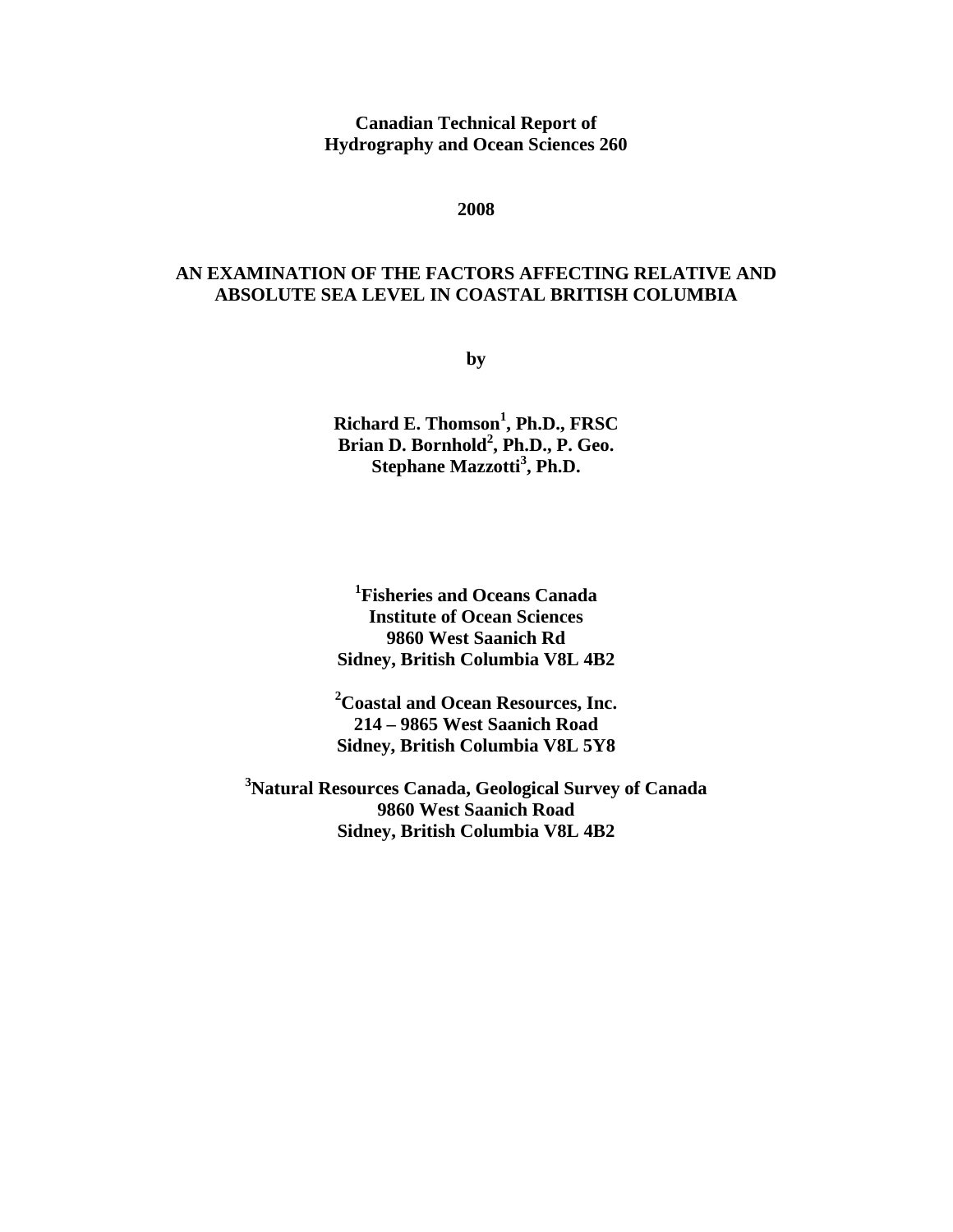© Her Majesty the Queen in Right of Canada, 2008. HTML version: Cat. No. Fs97-18/260E-HTML PDF version: Cat. No. Fs97-18/260E-PDF ISBN 0-711-6764

Correct citation for this publication:

Thomson, R.E., Bornhold, B.D., and Mazzotti, S. 2008. An examination of the factors affecting relative and absolute sea level in coastal British Columbia. Can. Tech. Rep. Hydrogr.Ocean Sci. 260: v + 49 p.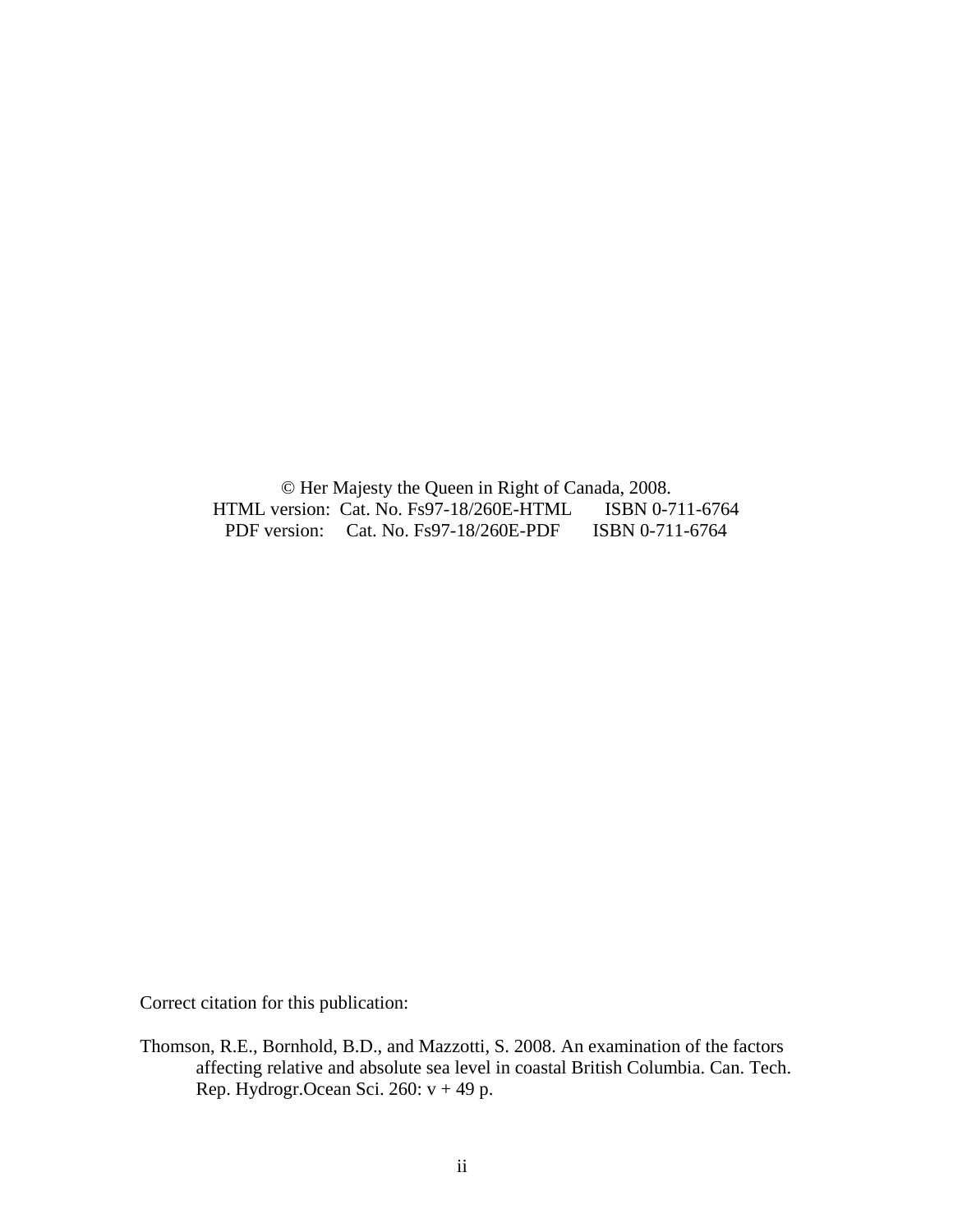| 5.1. OBSERVATIONS OF EXTREME EVENTS FOR THE COASTS OF BRITISH COLUMBIA,        |  |
|--------------------------------------------------------------------------------|--|
|                                                                                |  |
|                                                                                |  |
|                                                                                |  |
| 7.0. PROJECTED SEA LEVEL RISE IN BRITISH COLUMBIA - SUGGESTED RESEARCH38       |  |
|                                                                                |  |
|                                                                                |  |
|                                                                                |  |
| APPENDIX A: CALCULATION OF RELATIVE SEA LEVEL (RSL) CHANGE BY THE YEAR 2100 47 |  |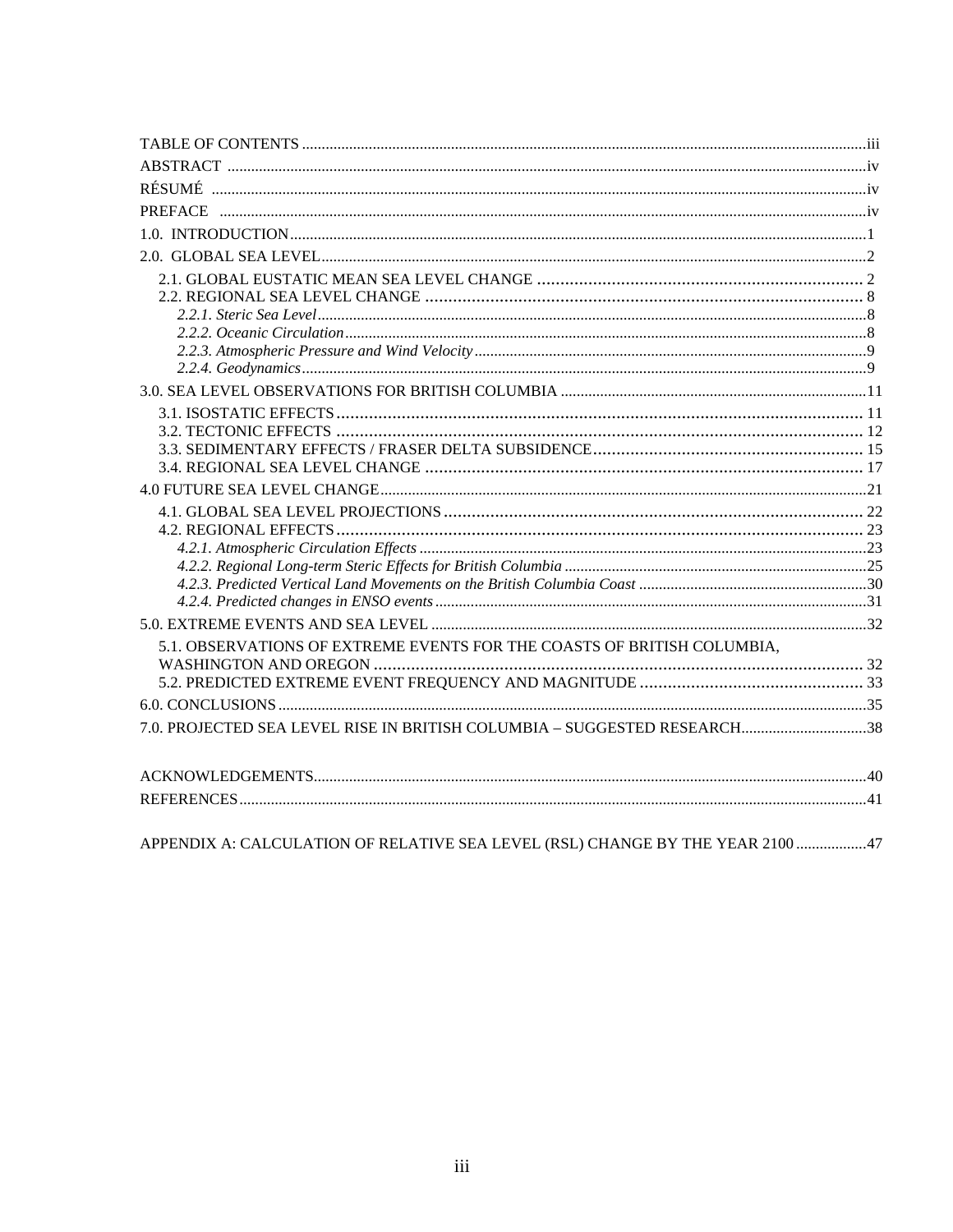#### **ABSTRACT**

Thomson, R.E., Bornhold, B.D., and Mazzotti, S. 2008. An examination of the factors affecting relative and absolute sea level in coastal British Columbia. Can. Tech. Rep. Hydrogr.Ocean Sci. 260: v + 49 p.

It is now generally accepted that global climate change is occurring and that this change is responsible for the observed ongoing rise in global sea level. This report summarizes our current understanding of sea level variability in the world ocean, with particular focus on the coastal regions of British Columbia and northwestern Washington State, including estimates for future global and regional sea level rise and their uncertainties. The report further addresses the implications for extreme events, such as those due to storm surges and El Niño-Southern Oscillation (ENSO) events, and provides guidance to coastal communities and provincial authorities in planning for sea level rise. A preliminary list of research priorities needed to improve our predictions of sea level change during the  $21<sup>st</sup>$  Century is also presented.

#### **RÉSUMÉ**

Thomson, R.E., Bornhold, B.D., and Mazzotti, S. 2008. An examination of the factors affecting relative and absolute sea level in coastal British Columbia. Can. Tech. Rep. Hydrogr.Ocean Sci. 260: v + 49 p.

Il est communément reconnu que le changement climatique global qui se produit présentement est responsable de la monté observée du niveau moyen des mers. Ce rapport résume nos connaissances actuelles de la variabilité du niveau des mers, en particulier pour les régions côtières de la Colombie Britannique et du nord-ouest de l'état de Washington, y compris une estimation des futurs niveaux marins globaux et régionaux et de leurs incertitudes. Le rapport discute subséquemment les conséquences des événements extrêmes, tels que les vagues de tempêtes et El Niño-Oscillation Australe (ENOA), et donne des indications aux communautés côtières et aux autorités provinciales pour la planification pour la monté du niveau marin. Une liste préliminaire établit les priorités de recherche nécessaires pour améliorer nos prédictions de changement du niveau marin au cours du 21eme siècle.

#### **PREFACE**

Relative sea level variability consists of highly predictable tidal fluctuations and much less predictable non-tidal fluctuations superimposed on a long-term trend. Non-tidal sea level fluctuations in British Columbia can vary regionally from time scales of a few minutes – in the case of great (magnitude  $\sim$ 9) earthquakes – to a few hours for storm surges, to centuries for slower tectonic uplift and subsidence. Sea level variations in coastal British Columbia are also characterized by a large seasonal cycle and marked decadal-scale variability associated with major El Niño-Southern Oscillation (ENSO) events originating in the equatorial Pacific. Relative sea level trends are primarily determined by the eustatic sea level rise due to global changes in ocean volume, local and regional vertical land movement attributable to tectonic deformation, and continued isostatic

adjustment of the land following the retreat of continental ice sheets after the last ice age. Factors contributing to eustatic sea level change include the melting of ice caps, continental ice sheets and mountain glaciers, global changes in ocean water temperature and salinity (steric effects), and the variations in the storage of water in land-based reservoirs. Steric sea level change can also occur on more local scales due to regional changes in river runoff, vertical mixing and circulation.

Based on present mean rates of sea level rise and a projected 30 cm rise in mean eustatic sea level during the  $21<sup>st</sup>$  Century, relative sea level in Vancouver, Victoria, and Prince Rupert will undergo a mean rise of 20 to 30 cm by 2100 with a range (90% confidence interval) of 10 to 50 cm due to uncertainties in oceanic and land motions.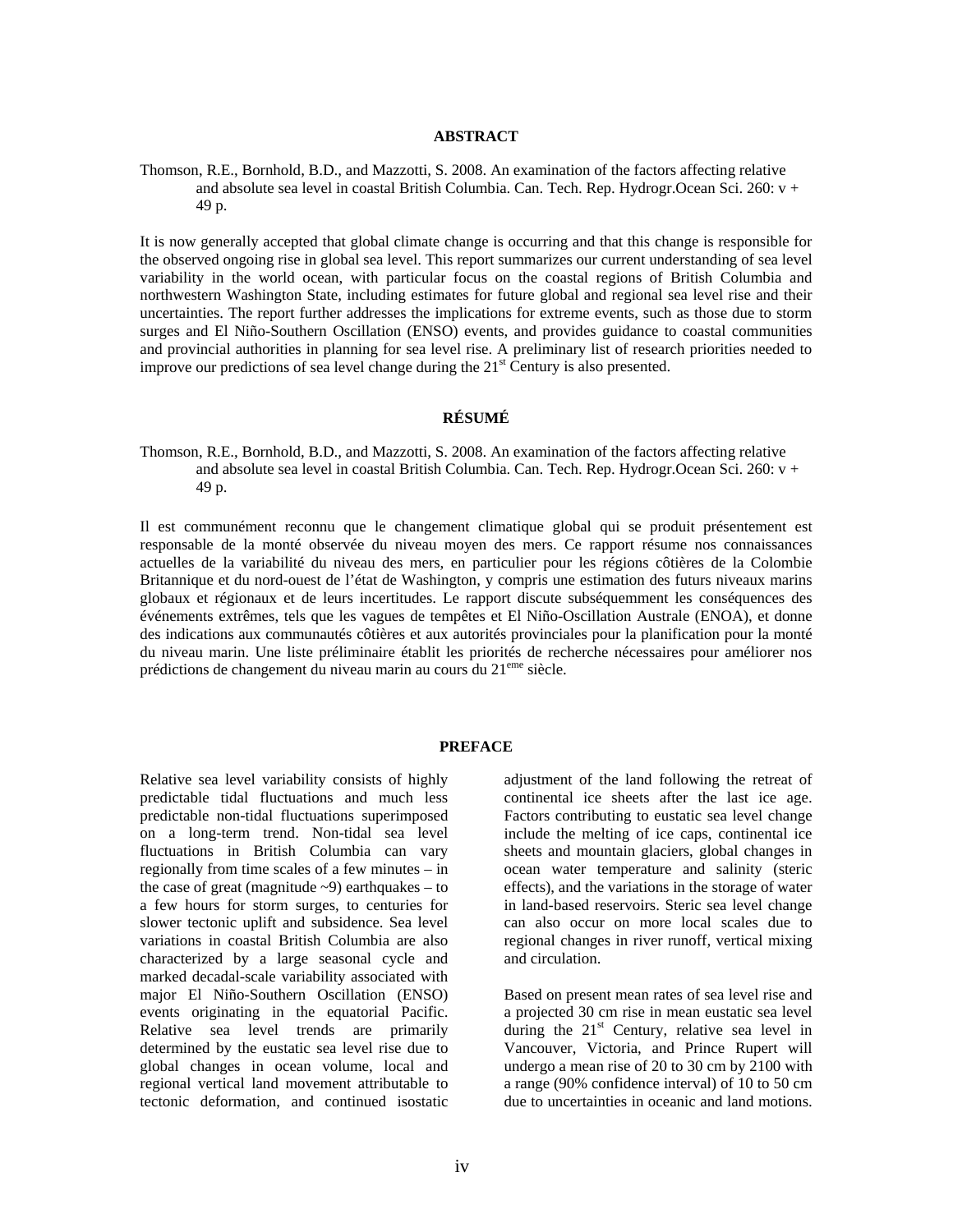For the Fraser River delta, relative sea level by 2100 is predicted to rise by around 50 cm with a range of 30 to 70 cm. Due to ongoing tectonic uplift, relative sea level on the west coast of Vancouver Island and western Juan de Fuca Strait will only rise about 5 to 15 cm with a range of -5 to 25 cm. More extreme estimates – based on the not unrealistic possibility that rapid ice sheet melting will cause global mean sea levels to increase by 100 cm by 2100 – leads to predicted relative sea level rise of 90 to 100 cm for Vancouver, Victoria, and Prince Rupert, 120 cm for the Fraser River delta, and 70 to 80 cm for the west coast of Vancouver Island. The uncertainties in these predictions mainly arise from uncertainties in future global and regional eustatic sea level rise. For some estimates, there is additional uncertainty associated with low accuracy in local land motion and sea level trends. Uncertainties will remain high until there are reliable GPS, satellite altimetry and tide gauge time series longer than approximately 5, 25 and 50 years, respectively.

Superimposed on the long-term sea level trend are annual cycles of 30 to 50 cm due to seasonal fluctuations in atmospheric pressure (the inverse barometer effect), regional steric effects, and wind and current velocity. Major ENSO events such as those of 1982/83, 1991/92 and 1997/98 add another 30 to 40 cm to coastal sea level. Major storm surges in low lying regions such as

the Fraser River delta can add another 100 cm and typically occur in late fall to early winter when there is the possibility of high spring tides. The highest recorded sea level in British Columbia occurred on 16 December 1982 in the Fraser Delta region during a major storm at the time of a strong El Niño in the Pacific Ocean. Because this event also coincided with a high spring tide, it resulted in significant flooding in the delta region. If the frequency and magnitude of ENSO events increases with global climate change and rising global sea level, the impacts of storm surges will become increasingly more severe over the course of the 21<sup>st</sup> Century. The possibility of increased storm intensity and duration associated with global warming could also lead to higher wind waves and swell in winter which would, in turn, lead to greater land erosion and flooding during periods of high tide.

A great (magnitude ~9) Cascadia subduction earthquake has only a 5-10% probability of occurring during the next 50 years. Based on numerical models and empirical evidence from previous earthquakes, such an event would result in sudden subsidence and rapid relative sea-level rise of 30 to 200 cm on the west coast of Vancouver Island. Subsidence and relative sealevel change would diminish rapidly eastward, with predicted amplitudes of less than ~20 cm for Victoria and less than ~10 cm for Vancouver.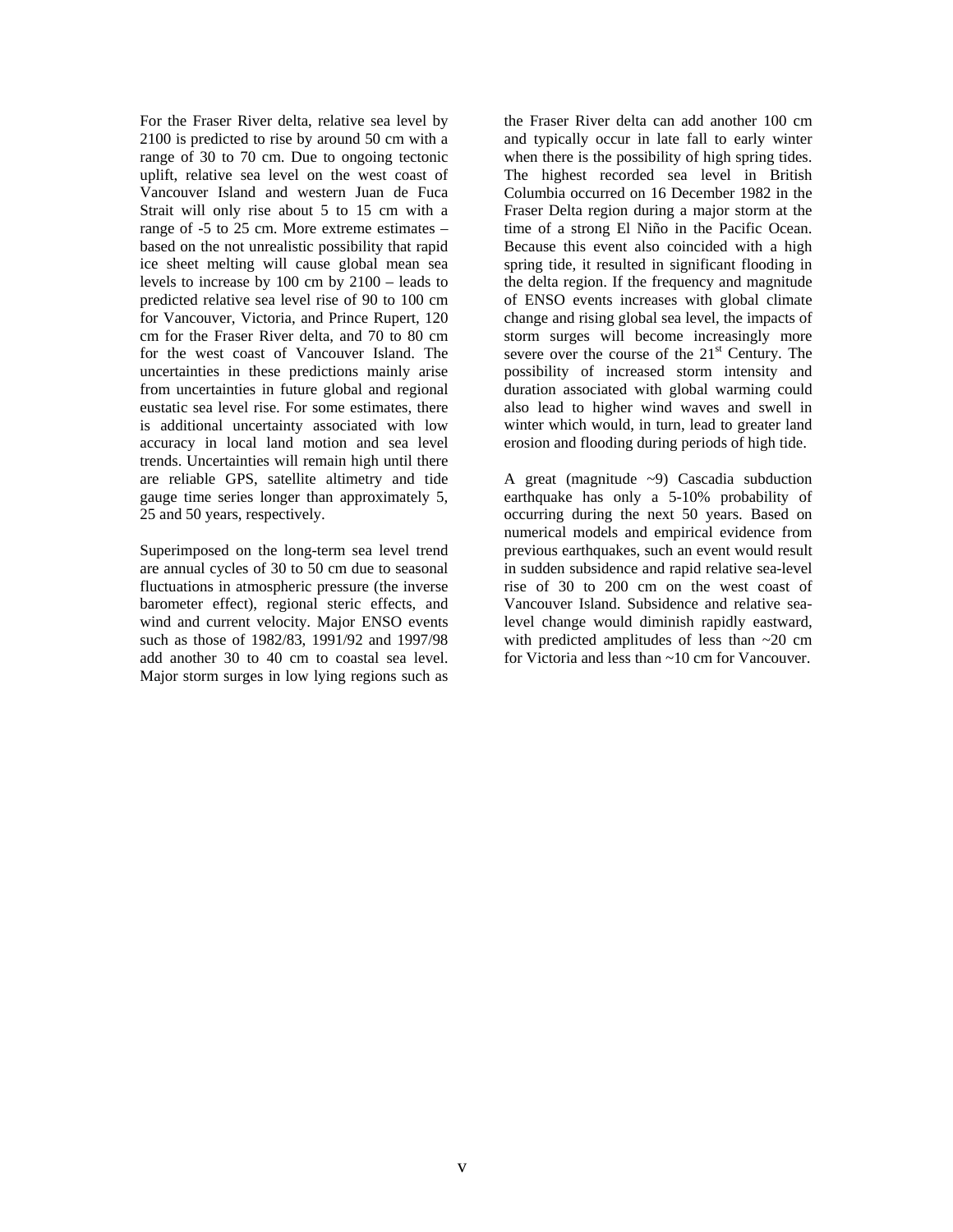#### **1.0. INTRODUCTION**

Most scientists and, increasingly, most world governments generally now accept that global climate change is occurring and that this change is, in part, driven by anthropogenic greenhouse gas emissions. This consensus has led to a need to understand the consequences of climate change in order that adaptive strategies can be developed. Evidence for climate-induced sea level rise is of particular importance as it threatens large and growing coastal populations around the globe. Particularly at risk are lowlying areas in the developing world (e.g., Bangladesh) where there is insufficient internal capacity to adapt. Nations in the developed world have greater economic resources to adapt to rising sea levels through infrastructure development coupled with improved land-use planning. In all cases, it is essential to minimize risk and to optimize adaptation investments guided by the best possible estimates of future relative sea level rise.

Although it is dominated by a rocky, high-relief coast, British Columbia is not immune to the impacts of sea level rise. Two areas have been identified as being particularly vulnerable: the Fraser River delta and the east coast of Graham Island (Haida Gwaii) in the Queen Charlotte Islands. Other vulnerable areas include river deltas which would be subject to human development. The purpose of this report is to present a summary of our current understanding of sea level change for British Columbia, including present estimates for future global and regional sea level change (and their uncertainties) and the implications for extreme events such as storm surges, and to provide guidance to coastal communities and provincial authorities in planning for sea level rise. A preliminary list of research priorities to improve our predictions of sea level change during the  $21<sup>st</sup>$  Century also emerged during formulation of this report.

This report addresses the four principal driving mechanisms effecting relative sea level variability (i.e., sea level variability measured *relative* to the land): (1) mass-induced eustatic changes in oceanic volume due to the melting of mountain glaciers, ice caps and continental ice sheets, and water impoundment in the world's artificial reservoirs; (2) expansion-induced

eustatic changes in oceanic volume resulting from thermal and salinity effects on water density (steric effects); (3) regional volume changes due to dynamic atmospheric and ocean processes (including regional steric height changes associated with major rivers and local heating effects); and, (4) local geodynamic changes in relative sea levels due to vertical land motions associated with isostatic and tectonic processes. While the general nature of these factors is well-understood, the details are not. As indicated in this report, even estimates of past sea level rise for the past few decades are relatively poorly constrained. Without a much improved comprehension of the many processes and their feedbacks, predictions of future sea level change will be characterized by large uncertainty.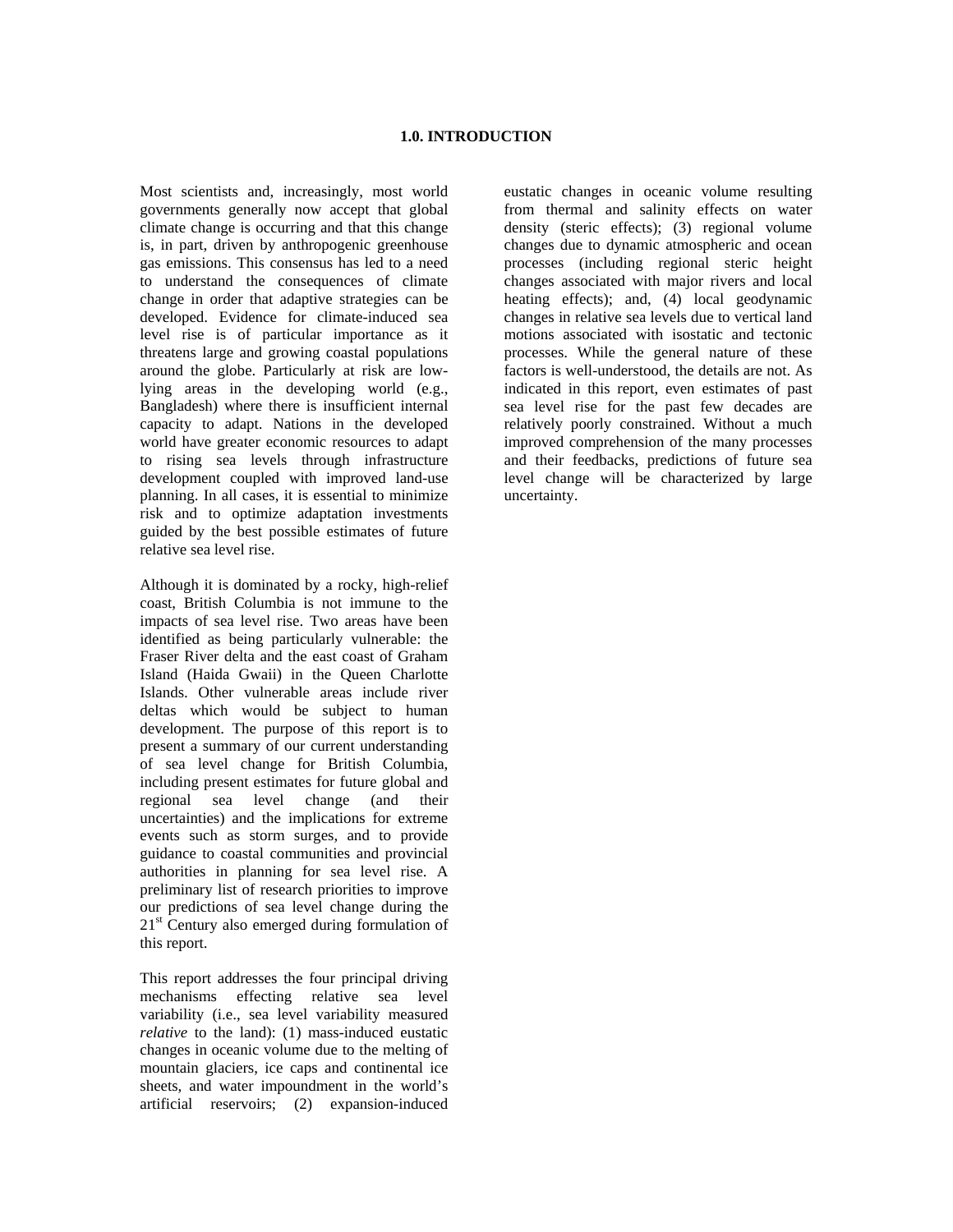#### **2.1. GLOBAL EUSTATIC MEAN SEA LEVEL CHANGE**

The long-term history of sea level on Earth includes widespread continental flooding such as occurred during the Cretaceous period (roughly 145 to 65 million years ago) which was followed by gradual regression of inland seas. Sea levels during the Cretaceous were 85 to 270 m higher than today (Müller et al., 2008) due to the absence of polar ice caps and major differences in the volumes of the ocean basins arising from seafloor spreading processes. Over the past few million years, changes in sea level have been largely dominated by freezing and thawing of large continental ice sheets which determined the volume of the world's oceans. In more recent times, global sea levels have changed dramatically during the late Quaternary period, rising more than 120 m over the past 18,000 years, the time of onset of rapid deglaciation following the Last Glacial Maximum around 21,000 years before present (years BP) (Figure 1). This change was most rapid between 15,000 and 7,000 years BP when sea level rose from a lowstand of about -120 m to about -3.5 m, an average rate of change of 13 to 14 mm per year. Global sea levels stabilized about 2,000 to 3,000 years BP and remained nearly constant until the late 19<sup>th</sup> Century [Intergovernmental Panel on Climate Change (IPCC), 2007] (Figure 2). These results are based largely on geological and archeological evidence, mainly dating elevations from known transitions from fresh-brackish water environments to marine on stable land masses (e.g., Australia, eastern South America, and West Africa) or on such features as Roman fish ponds and Roman-Byzantine-Crusader well data. Errors associated with these individual measurements are often between 0.5 m and several meters, related both to dating precision and the measurement of elevations.

Through most of the  $20<sup>th</sup>$  Century, relative sea level change was primarily estimated using data from tide gauges located along continental land masses which are subject to variable amounts of vertical land movement. Since the early 1990s, measurements of sea surface elevation have also been obtained using satellite altimetry. The TOPEX/Poseidon and Jason satellites make it possible to compute absolute global mean sea level elevation relative to the earth's centre every

10 days over all – except the most northerly and southerly extremes – of the world ocean (IPCC, 2007).

Based on worldwide tide gauge records (corrected for vertical land movement), Church and White (2006) estimate that global sea levels during the  $20<sup>th</sup>$  Century rose at a rate of about 1.7  $\pm$  0.3 mm per year (Figure 3; Table 1). Beginning in 1993, when satellite altimetry became available, much higher global rates of rise, estimated at about  $3.1 \pm 0.7$  mm per year (Chambers et al., 2002; Cazenave and Nerem, 2004; IPCC, 2007; Figure 4) and  $3.2 \pm 0.4$ mm/year (Nerem, 2005; Figure 5), have been obtained from combined tide gauge and satellite altimetry records. Because these estimates are close to the performance limits of the technologies being used, it is not surprising that there exists a range of estimates in the scientific literature. Holgate (2007), for example, used tide gauge data to estimate the average rate of global sea level change in the  $20^{th}$  Century as 1.74  $\pm$ 0.16 mm/year (consistent with Church and White, 2006), with the period 1904-1953 experiencing a rate of  $2.03 \pm 0.35$  mm/year and the period 1954-2003 a smaller rate of 1.45  $\pm$ 0.34 mm/year. The latter is notably different from IPCC (2007) for the corresponding period. (In this regard, we note that sea levels undergo large interannual oscillations which, coupled with the relatively short duration of the records, leads to large uncertainties in the derived trends.) Moreover, the IPCC report does not deal adequately with the storage of water behind artificial reservoirs. By taking into account the roughly 10,800 cubic kilometers of water that has been impounded on land within the world's artificial reservoirs and adding back the corresponding loss of -0.55 mm/yr that has occurred over the past half century, Chao et al. (2008) obtain an essentially constant rate of 2.46 mm/year over the past 80 years.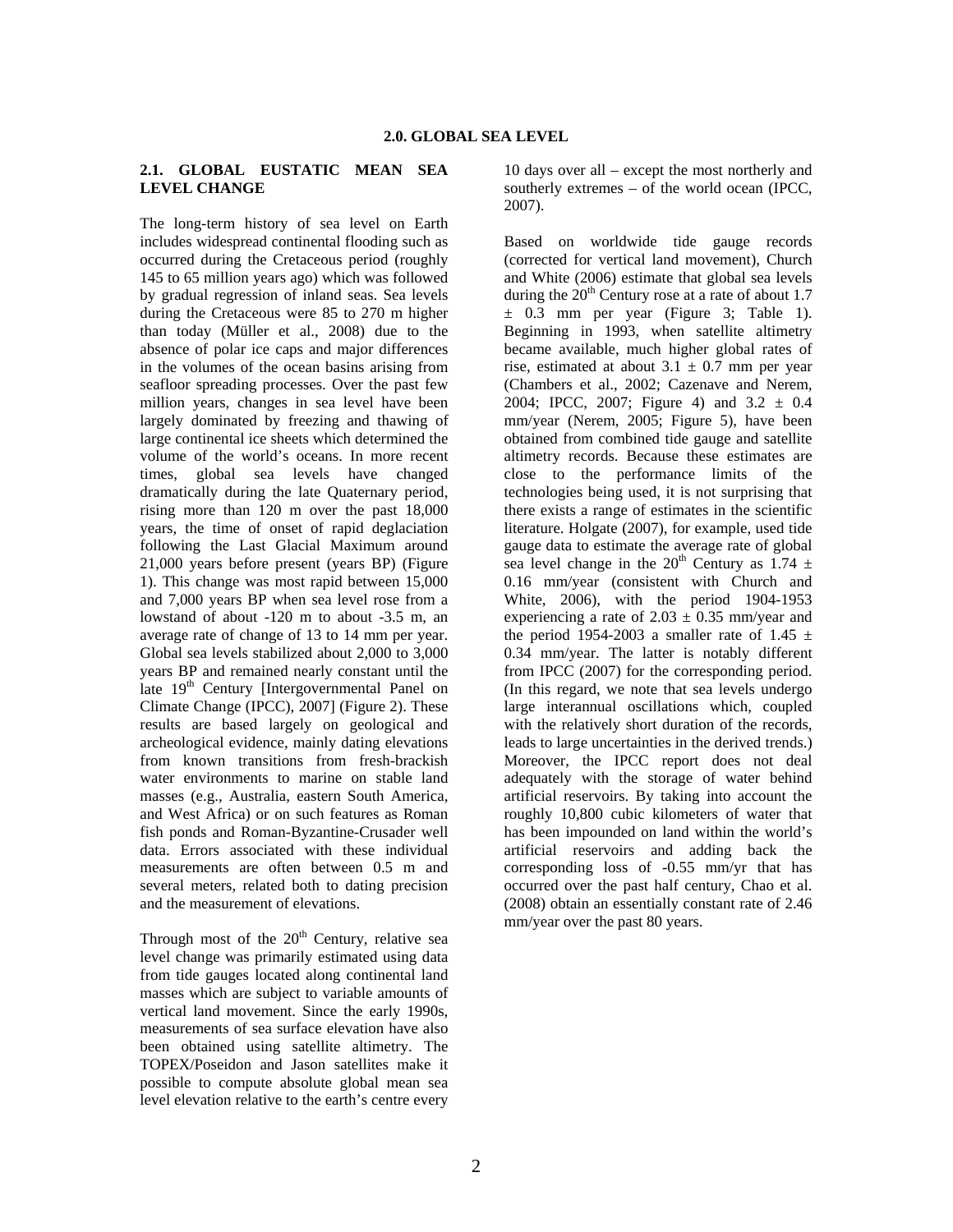

**Figure 1**. Global (eustatic) sea level rise since the Last Glacial Maximum (IPCC, 2007).



**Figure 2**. Holocene global (eustatic) sea level change (IPCC, 2007).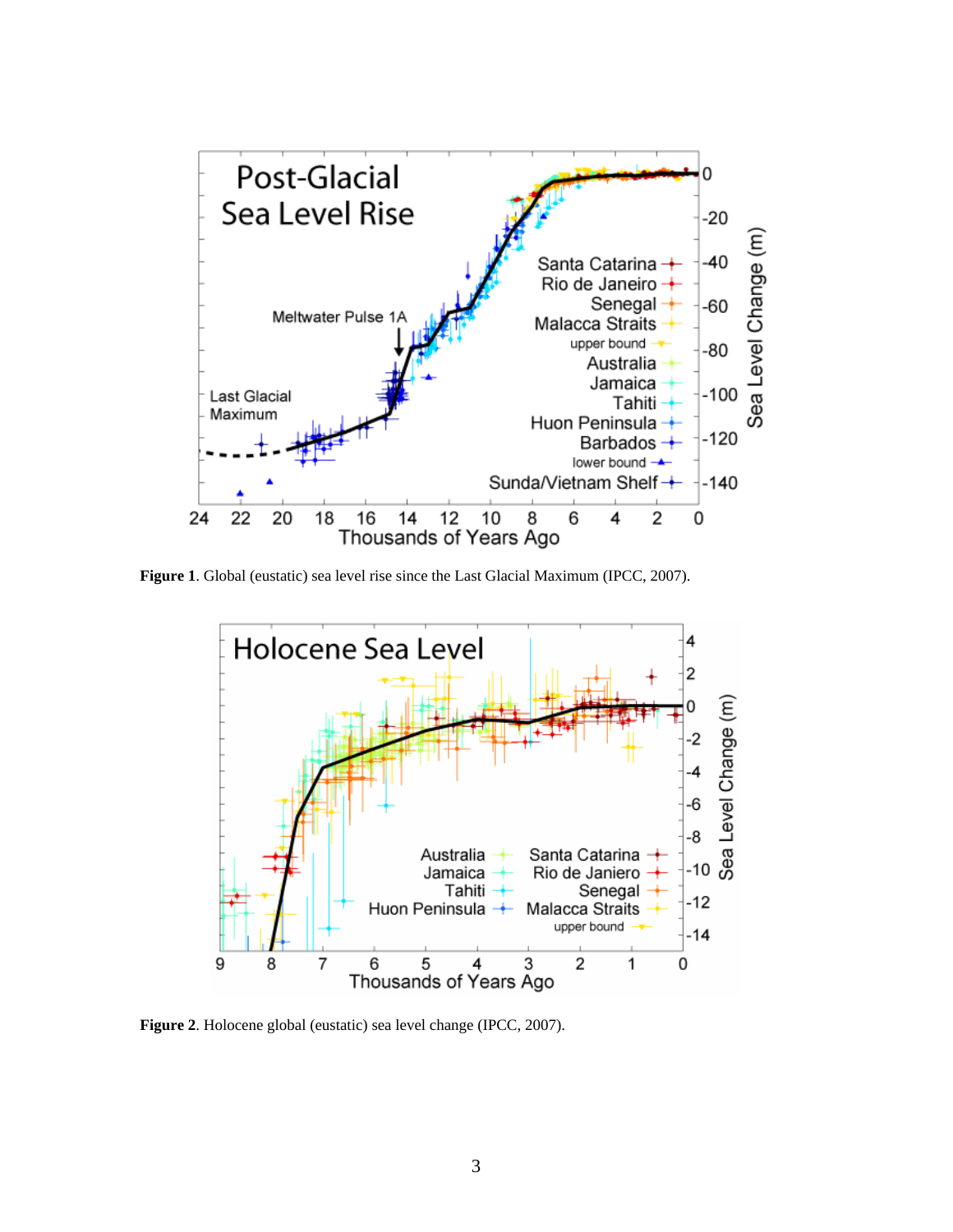

**Figure 3**. Recent sea level rise based on twenty-three tide gauge and satellite altimetry measurements (IPCC, 2007). The solid line is the 3-year running mean value for all data.

| <b>Source</b>               | 1961-2003       | 1993-2003       |
|-----------------------------|-----------------|-----------------|
| Thermal ocean expansion     | $0.42 \pm 0.12$ | $1.60 \pm 0.50$ |
| Glaciers and ice caps       | $0.50 \pm 0.18$ | $0.77 \pm 0.22$ |
| Greenland ice sheet         | $0.05 \pm 0.12$ | $0.21 \pm 0.07$ |
| Antarctic ice sheet         | $0.14 \pm 0.41$ | $0.21 \pm 0.35$ |
| <b>Sum</b>                  | $1.10 \pm 0.50$ | $2.80 \pm 0.70$ |
| Observed                    | $1.80 \pm 0.50$ | $3.10 \pm 0.70$ |
| Difference (observed - sum) | $0.70 \pm 0.70$ | $0.30 \pm 1.00$ |
| Reservoir impoundment       | $-0.55$         | $-0.55$         |

**Table 1.** Annual rates of mean global sea level rise (mm/year) adapted from IPCC (2007) and Chao et al. (2008) water impoundment estimates. Note that for both time periods considered in the IPCC report, the rates of sea level rise estimated from the sum of all known process are *less than* the observed rates, although both values are consistent within their uncertainties. The recent reservoir effect proposed by Chao et al. (2008) enhances this difference.

A significant complicating factor in many areas is glacial isostatic adjustment (GIA), the continuing rebound of the solid Earth since the Last Glacial Maximum (or collapse in the case of glacial forebulges) related to the disappearance of continental glaciers. Not only does this affect the vertical elevation of the land surface, and the vertical positions of tide gauges, but it also has an impact on the global ocean basin volume. Since this effect varies around the world due to different glacial histories and rheological variations in the Earth structure, it is difficult to determine its global contribution to observed sea level change and has been the subject of a considerable scientific literature (e.g., Mitchum, 2000; Peltier, 2001; Douglas and Peltier, 2002). Satellite altimetry measurements have yielded estimates of the global ocean basin volume effect from GIA on mean sea level as -0.3 mm/year with a possible uncertainty of 0.15 mm/year (Peltier, 2001; IPCC, 2007). This rate is subtracted from altimetry-derived global mean sea level estimates in order to obtain the contribution from ocean water volume change.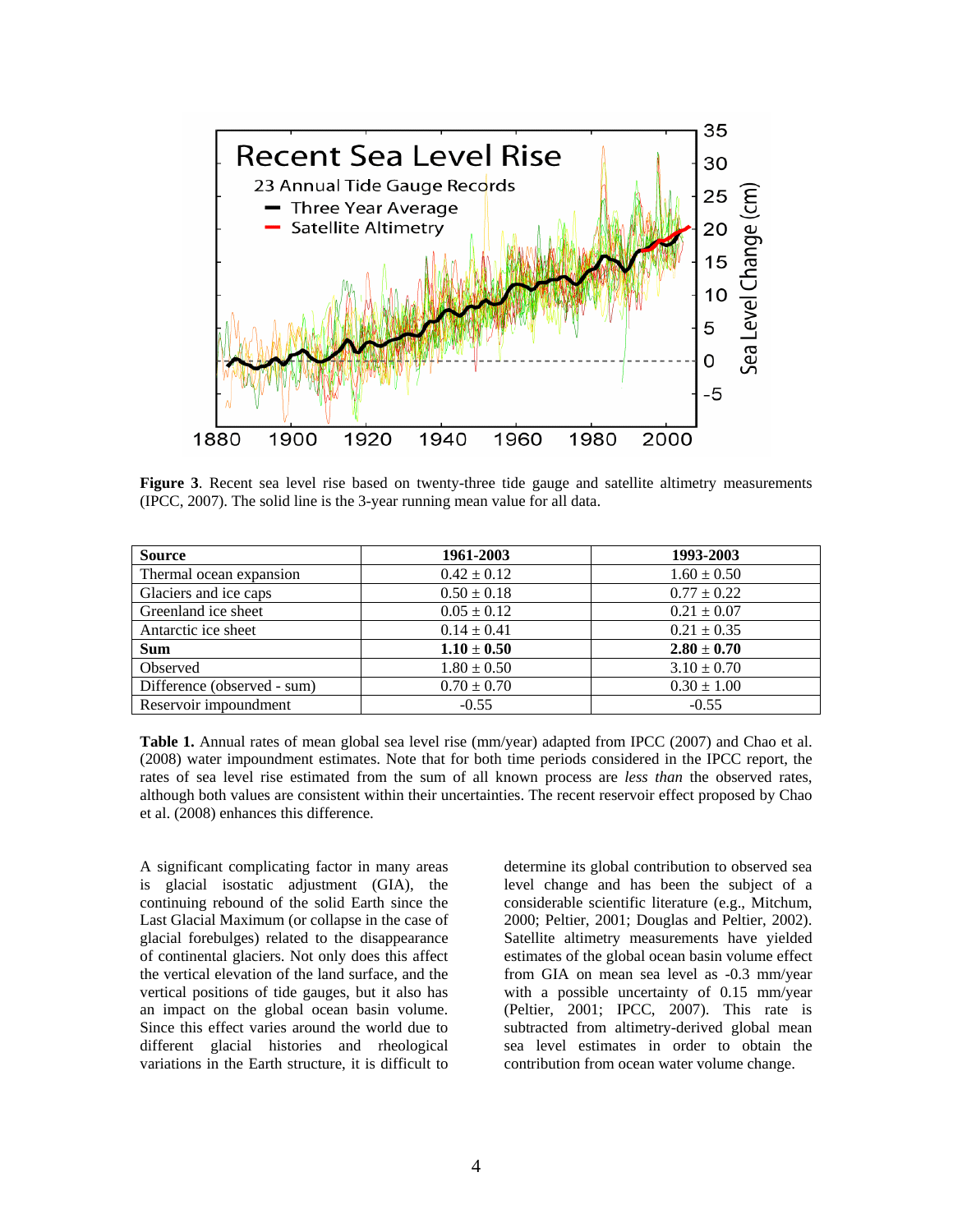

**Figure 4**. Global mean sea level change since 1950, based on tide gauge records (TGR, green line) and satellite altimetry (T/P, red line), showing an apparent acceleration in sea level rise since about 1993 (after Chambers et al., 2002; Cazenave and Nerem, 2003). The blue line is the trend-removed version of the tide gauge record and indicates the level of background sea level variability independent of the long-term trend.



**Figure 5**. Change in mean sea level between 1993 and 2005 from satellite altimetry including corrections for Glacial Isostatic Adjustment (GIA) and seasonal variations (after Nerem, 2005).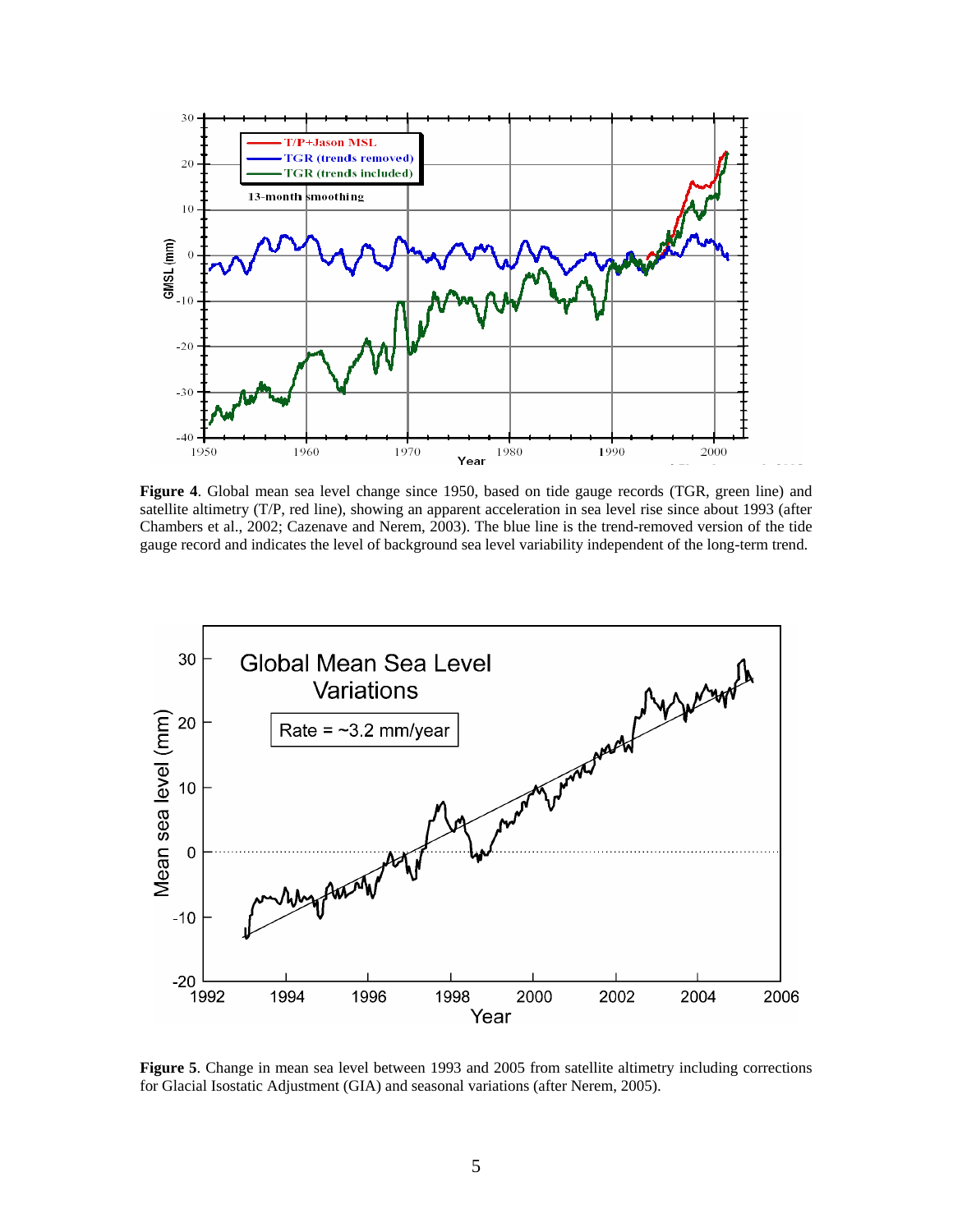Accelerated melting of the cryosphere, particularly continental ice sheets, contributes substantially to rising sea levels, although as Vaughn and Arthern (2007) point out, it is often difficult from a glaciological perspective to predict the future behaviour of ice sheets. Recent evidence has shown that, since 2002, melting of Antarctic and Greenland ice sheets has had a much greater effect on sea level rise than in the previous 20<sup>th</sup> Century (cf., Velicogna and Wahr, 2006; Zwally et al., 2006; Thomas et al., 2006; Murray, 2006). Velicogna and Wahr (2006) analyzed melting of the Greenland glaciers over the period 2002-2006 and detected a much more rapid loss of ice than previous estimates, especially near the coast and in southern Greenland. The authors conclude that for this period (2002-2006) Greenland lost about 248  $\pm$  $36 \text{ km}^3$ , equivalent to  $0.5 \pm 0.1 \text{ mm/year}$  in sea level rise, *more than twice* the rate of  $0.21 \pm 0.07$ mm/year estimated by IPCC (2007) for the period 1993-2003 and substantially greater than the rate of 0.35 mm/year for the global mean annual ice sheet contribution presented by Shepherd and Wingham (2007) for the period 1992-2006 (see below). Velicogna and Wahr (2006) conclude that Greenland glaciers respond much more rapidly to changes in climate than was previously thought. Shepherd and Wingham (2007) summarized eleven studies of glacier mass balance that showed annual rates of loss ranging from -11 to 227 Gt (gigatonnes =  $10^9$ ) tonnes), equivalent to  $-0.03$  and  $+0.64$  mm sea level changes, respectively. They further state that measurements suggest a net loss of 100 Gt/year (360 gigatonne of ice is equivalent to 1 mm of eustatic sea level rise).

Many researchers over the past decade have documented the increasingly rapid disintegration of Antarctic ice shelves (e.g., Rignot and Thomas, 2002; Zwally et al., 2005; Shepherd and Wingham, 2007; Vaughn and Arthern, 2007). Although their melting does not directly contribute to a change in sea level, ice shelves provide a buttress against Antarctic glaciers and that their disintegration could lead to more rapid rates of glacial advance. While snow precipitation at higher altitudes is predicted to increase under climate warming scenarios, most mass balance estimates show there have been substantial losses in Antarctic ice sheets, particularly the West Antarctic ice sheet (summarized by Shepherd and Wingham, 2007). They find that for the period 1992 to 2006 the West Antarctic ice sheet (based on five sets of

estimates) has lost between 47 and 136 gigatonnes of ice per year. All five estimates show losses compared to East Antarctic ice sheet measurements where most studies show accumulation of ice mass over the same period, but at a very much slower rates (-1 to 67 Gt per year). In a counter argument for the apparent increased rate of ice shelf collapse, Alley et al. (2007) suggest that, for the expected rates and total amounts of sea level rise over the next century, sedimentation beneath the ice shelves will act to stabilize the shelves.

Newton (2008) summarized recent studies of Antarctic ice loss noting that there has been a 75 % increase in ice discharge into the ocean over the past decade. Ice loss is believed to be caused, at least in part, by warming of waters around Antarctica, possibly due to southward migration of the Antarctic Circumpolar Current over the past several decades. Heat advected southward by the current has helped destabilization of the ice shelves.

In addition to the uncertainty associated with melting of continental ice sheets, debate continues regarding estimates of mountain glacier and ice cap melting (excluding the Greenland and Antarctic ice sheets) and their contribution to sea level rise. The IPCC (2007) report estimates sea level rise from glaciers and ice caps of  $0.77 \pm 0.22$  mm/year for the "present" period 1993-2003 and  $0.50 \pm 0.18$  mm/year for earlier period 1950-1993. Other authors (e.g., Raper and Braithwaite, 2006) project a lower rate of about 0.48 mm/year for the  $21<sup>st</sup>$  Century based on estimates of sea level rise of between 0.046 and 0.051 m by 2100. Meier et al. (2007), on the other hand, project a total sea level rise of 1.0 to 2.5 m during the  $21<sup>st</sup>$  Century from glaciers and ice caps (*excluding* Greenland and Antarctica), which is considerably higher than other projections. Arendt et al. (2002) analyzed the contributions from Alaska, Yukon and Northwestern British Columbia glaciers to sea level rise over the periods mid-1950s to mid-1990s and mid-1990s to 2000/2001; they show that over the four earlier decades, glaciers in these areas lost  $52 \pm 15$  km<sup>3</sup>/year (water equivalent) compared to  $96 \pm 35$  km<sup>3</sup>/year in the last part of the 1990s, or *nearly twice the previous annual rate*. These two rates equate to a 6 to 12 % contribution to global sea level rise.

On March 16, 2008 the U.N. Environment Programme (UNEP) released its study of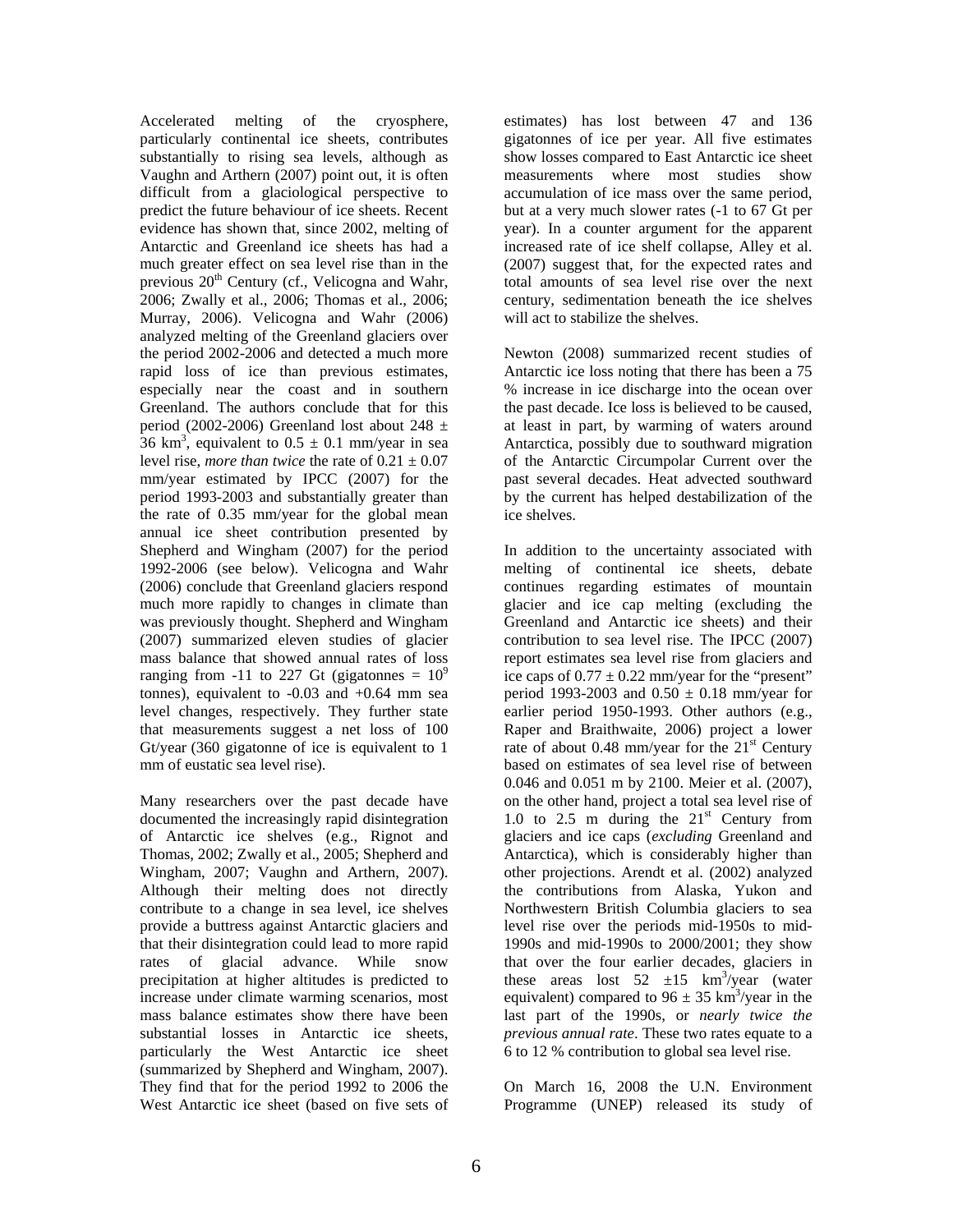mountain glacier losses in 2006, comparing them with those of the previous decade (UNEP, 2008). In 2006, glaciers shrank by 1.4 m (water equivalent) in terms of ice thickness compared to half that amount in 1998. (On average 1 m water equivalent corresponds to 1.1 m of ice thickness.) The UNEP report states: "This continues the trend in accelerated ice loss during the past two and a half decades and brings the total loss since 1980 to more than 10.5 m of water equivalent … During 1980-1999, average loss rates had been 0.3 meters per year. Since the turn of the millennium, this rate had increased to about half a meter per year". "The latest figures are part of what appears to be an accelerating trend with no apparent end in sight".

The overall long-term implications of continental ice sheet, mountain glacier, and ice cap melting continue to be debated. For example, the IPCC (2007) report concludes that, because of projected increasing snow precipitation on Antarctica, the contribution of that continent to global sea level rise will not be particularly significant during the  $21<sup>st</sup>$  Century. Moreover, they deduce that the recent accelerated sea level rise from glacial melting lies within the expected range of long-term rates. In contrast, Shepherd and Wingham (2007) state that although there has been an increase in rates of snowfall on Antarctica and on Greenland, on balance, ice sheets are losing mass at a significant rate; they conclude that the East Antarctic ice sheet is gaining mass at about 25 Gt/year, while the West Antarctic ice sheet and Greenland ice sheets are losing mass at about 50 and 100 Gt/year, respectively, providing a sea level rise contribution of about 0.35 mm/year (compared to the IPCC 1961-2003 estimate of 0.19 mm/year; cf., Table 1). While Shepherd and Wingham (2007) point out that their estimate is "a modest component of the present rate of sealevel rise of about 3.0 mm year-1", they also stress that the causes of ice sheet instability are very poorly understood and that reliable predictions of future rates are impossible to make. The authors acknowledge the possibility that this rate could very well increase. Indeed, Velicogna and Wahr (2006) show that between 2002 and 2006, the southern Greenland Ice sheet alone lost ice at a rate equivalent to a global sea level rise of  $0.5 \pm 0.1$  mm/year. In a recent publication (Monaghan et al., 2008), compare observations of near-surface air temperature and snowfall accumulation for the  $20<sup>th</sup>$  Century with simulations from IPCC (2007) global climate

models. They conclude that if Antarctic temperatures rise as projected, snowfall increases may partially offset ice sheet mass loss by canceling 1 mm/year of global sea level rise or roughly 10 cm by 2100. On the other hand, 20th century (1880–1999) annual Antarctic nearsurface air temperature trends based on numerical models are about 2.5 to 5 times larger than observed, possibly due to the radiative impact of unrealistic increases in water vapor. Because estimates of snowfall rate are closely tied to air temperature and, ultimately, to ice sheet mass loss, it is important to get this aspect of the problem right. "Resolving the relative contributions of dynamic and radiative forcing on Antarctic temperature variability in the models will lead to more robust 21st century projections."

Although the IPCC (2007) report does present a scenario – termed "scaled-up ice sheet dynamical imbalance"— which projects an increasing rate of melting, these rates are substantially less than actual 1993-2003 observations. Furthermore, in its summary for policy makers, the IPCC does not address the possibility of continued rapid melting of continental glaciers or the impact of further slowdown in the construction of landbased reservoirs. Several authors have questioned the IPCC (2007) conclusion that changes in oceanic mass (addition of water from continental ice sheets and glaciers) was much less important than thermal contributions to sea level rise during the  $20<sup>th</sup>$  Century (e.g., Miller and Douglas, 2004; Nerem, 2005). Nerem (2005) concludes that "The 'enigma' [Munk, 2002] of  $20<sup>th</sup>$  sea level change [i.e., the discrepancy between observed and modeled sea level rise] has largely been resolved and a larger contribution from melting ice is now allowed  $($ 1 mm/year)". Nevertheless, the absence of a clear understanding of the long-term trends in glacial melt-out remains one of the most serious barriers to defining precise global sea level trends (Oppenheimer, 2004), although most authors have recently concluded that the IPCC (2007) estimates for Antarctic and Greenland ice sheet contributions are unrealistically low. The IPCC (2007) readily admits to significant uncertainties in this respect: "Future changes in the Greenland and Antarctic ice sheet mass, particularly due to changes in ice flow, are a major source of uncertainty that could increase sea level rise projections. The uncertainty in the penetration of the heat into the oceans also contributes to the future sea level rise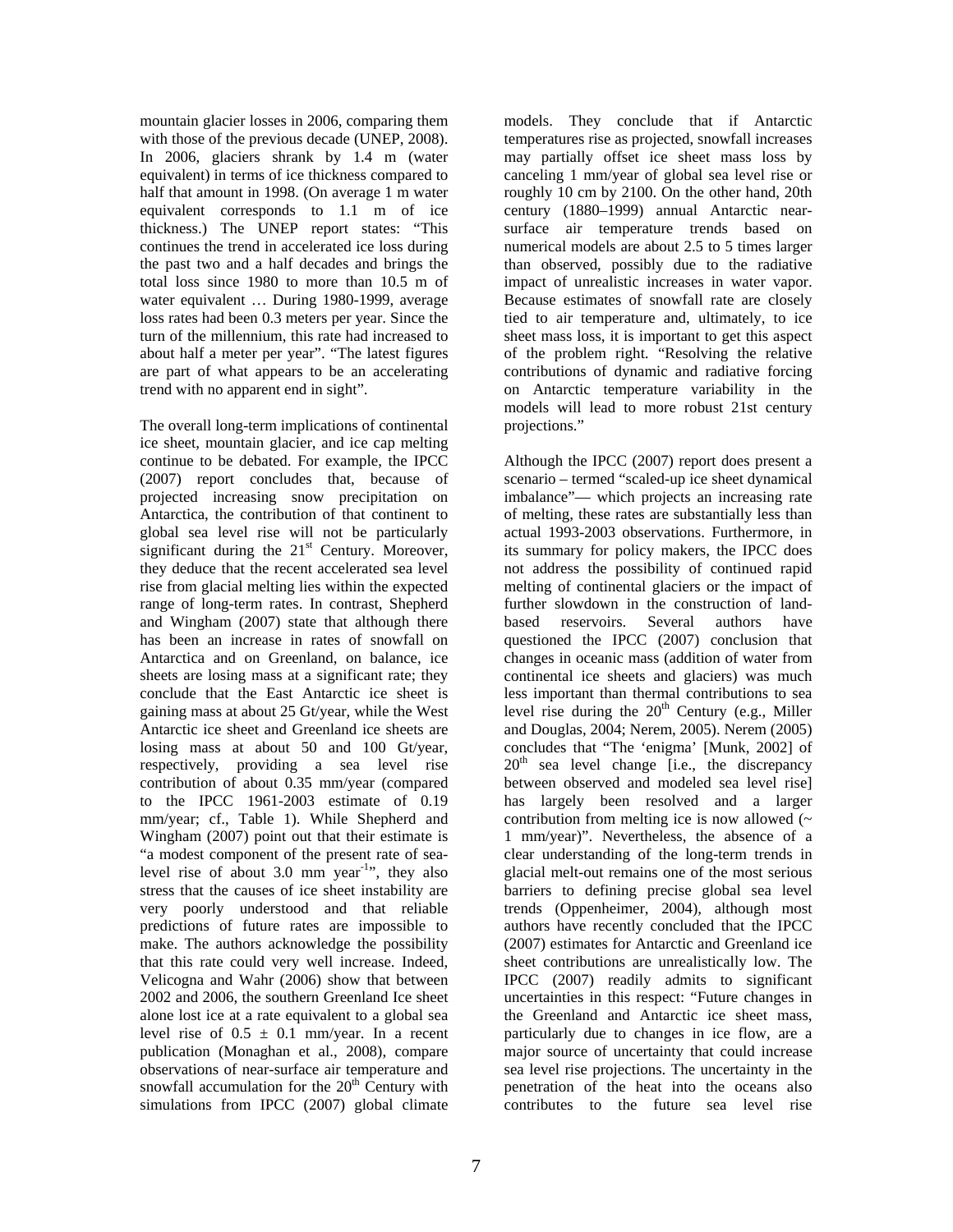uncertainty." Chao et al. (2008) note the possibility of an accelerated rise in global sea level associated with a slowdown (or reduction) in the number of reservoirs on rivers in the near future.

## **2.2. REGIONAL SEA LEVEL CHANGE**

Sea level observations generally exhibit considerable regional variability due to a number of regional factors, including geodynamic processes, steric effects, and changes in ocean and atmospheric circulation. The later includes variations in oceanic circulation, atmospheric pressure, and wind velocity. These factors are reviewed in this section and their contributions to anticipated British Columbia sea level changes during the  $21<sup>st</sup>$  Century summarized in Section 3. Estimates for each major factor for the  $21<sup>st</sup>$ Century are provided in Appendix A.

# *2.2.1. Steric Sea Level*

As discussed in previous sections, the addition of water to the world's oceans from land-based sources (primarily continental ice sheets and glaciers) has an obvious and well publicized effect on sea levels. The contribution from the thermal expansion of marine waters is less well known although it is estimated to contribute nearly half the observed rise in mean eustatic sea level (IPCC, 2007). During the past half century, the oceans have absorbed roughly half the heating of the climate system attributable to increased emissions of greenhouse gases. These effects are neither spatially nor temporally uniform. On a broad scale, according to the IPCC (2007): "In the North Atlantic, the warming is penetrating deeper than in the Pacific, Indian and Southern Oceans. … The transfer of heat into the ocean … leads to sea level rise through thermal expansion, and the geographical pattern of sea level change since 1955 is largely consistent with thermal expansion and with the change in heat content …" (IPCC, 2007, p. 420). Due to the slow overturn of the global ocean, thermal expansion of the ocean is expected to continue for about 1,000 years after atmospheric temperatures have stabilized.

At smaller geographical scales, certain regions of the global ocean witness different degrees of thermal variability, and hence sea level change, than others. Thus, for example, the eastern and western boundary regions of the Pacific Ocean

regions are strongly affected by thermal variability related to El Niño-Southern Oscillation (ENSO), manifested in part by sea level changes higher than in many other parts of the global ocean. There has been relatively little discussion on the effect that changes in ocean precipitation, coastal runoff, and vertical mixing will have on the salinity, and hence sea level, of the world ocean basins. In a study of the observed steric sea level changes in the northeast Pacific based on time series of deep (1000 m) water column temperature and salinity measurements from 1956 to 1986, Thomson and Tabata (1987, 1989) found that 67% of the estimated total 1.1 mm/year rise in steric height was due to thermosteric effects below 100 m depth whereas 33% was due to changes in the salt content above this depth. This estimate is presently being updated using all available CTD (conductivity-temperature-depth) measurements at Ocean Station "P" collected from Canadian research vessel surveys from 1986 to present (Thomson et al., in preparation).

# *2.2.2. Oceanic Circulation*

Changes in coastal and offshore ocean circulation can have an important effect on sea level variability and long-term trend. Wind stress, which is the primary driving mechanism for currents in the upper ocean to depths of around 1000 m, effects dynamical changes in the sea surface slope and, through lateral advection, the thermal and salinity structure of the upper ocean. Both effects bring about changes in sea level. For example, decadal patterns of sea levels in the tropical Pacific Ocean show a strong correlation with the depth of the tropical thermocline and changes in the trade winds (Carton et al., 2005; Kohl et al, 2007). Because of geostrophy (current velocity is normal to the sea surface height gradient), changes in the position and velocity of currents in major ocean gyres can lead to significant regional-scale changes in sea level with a doubling of the current velocity leading to a doubling of the sea level displacement. For a typical continental shelf width of 10 km off the coast of British Columbia, a 10 cm/s increase (or decrease) in the poleward alongshore current results in a 1 cm rise (or fall) in coastal sea level. Changes in circulation affect the distributions of temperature and salinity and, therefore, the contributions from steric effects. Again, considerable uncertainty exists when attempting to predict oceanographic changes (IPCC, 2007): "Large scale ocean circulation changes beyond the 21st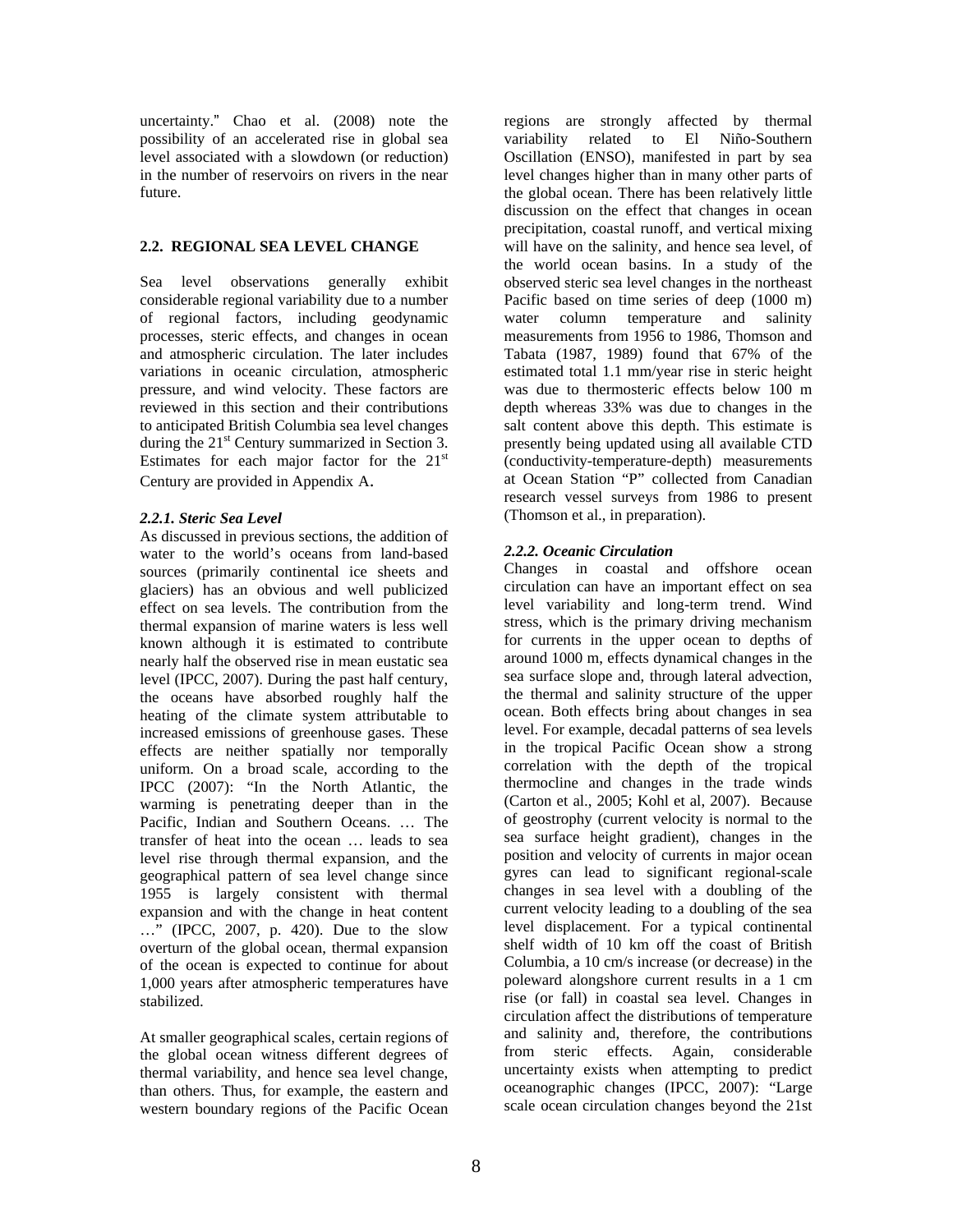Century cannot be reliably assessed because of uncertainties in the meltwater supply from Greenland ice sheet and model response to the warming."

#### *2.2.3. Atmospheric Pressure and Wind Velocity*

Sea levels regionally are directly affected by changes in surface atmospheric pressure whereby an increase in pressure depresses the sea surface, displacing water laterally to other areas (and vice versa). This "inverse barometer effect" (whereby a 1 mb pressure increase gives rise to a 1 cm fall in sea level) can effect a longer term average (e.g., seasonal) departure from local mean sea level of about 10 to 20 cm (Thomson and Crawford, 1997; IPCC, 2007).

On time scales less than a few days, sustained winds, and associated decrease in atmospheric pressure, can lead to storm surges which raise water levels by a meter or more above predicted tidal levels. Storm surges can be especially devastating in low-lying coastal areas such as Bangladesh and the Florida coast but are also of major importance in the Fraser River delta region of metropolitan Vancouver, particularly Boundary Bay which is exposed to southeasterly storm winds (Abeysirigunawardena, 2007; Tinis, 2008).

#### *2.2.4. Geodynamics*

As discussed in Section 2.1, glacial isostatic adjustment (GIA) continues in some regions of the world, leading to global changes in absolute mean sea levels as well as marked differences in relative sea levels in areas that are in close proximity. In some parts of the world, such as Scandinavia and the Arctic, GIA effects on relative sea level are still quite significant (Gornitz, 1993; Stewart et al., 1998) with extreme relative sea level fall values of up to 10 mm/year.

As meltwater flows back into the oceans from melting glaciers, it progressively loads continental margins, resulting in minor subsidence while leading to corresponding minor upward bulging of the continents. GIA also contributes to more subtle effects in terms of the Earth's rotation, as mass is redistributed, which "feeds back into the variations in the position of the crust and geoid …" (IPCC, 2007). In particular, the secular change in the Earth's dynamic oblateness  $(J_2)$  – which is related to Earth's equatorial bulge arising from rotation about its polar axis – observed during the 25

years prior to 1998 can be partly attributed to this postglacial isostatic rebound. The sudden increase in oblateness that occurred around 1998, and which would amount to a sudden additional global eustatic rise of 1.4 mm/year if it were due to mass influx, overshadowed the GIA effect and signifies a huge unexplained change in global mass distribution (possibly associated with oceanic mass redistribution rather than mass influx during the 1997/98 ENSO event) that has not been observed in modern times (Cox and Chao, 2002). Beginning in 2001, the oblateness time series appears to have returned to its pre-1998 trend. The shift in crustal mass associated with the magnitude 9.3 Indonesian earthquake on December 26, 2004 also affected the rotation speed of the earth.

Relative sea level can also change due to geodynamic processes on shorter time scales ranging from seconds to minutes, in the case of earthquakes, or years to decades under conditions of slow crustal deformation. Typical amplitudes for fault movements can range from a few centimeters to a few meters in a single event, though a series of sequential movements on a single fault are not uncommon. Crustal deformation, such as that presently occurring on Vancouver Island, can be at rates of up to a few millimeters per year (see Section 3). Often there is a combination of slow deformation culminating in a rapid release of strain through fault rupture. A prime example is that of the Cascadia subduction zone which undergoes deformation over a period of 500-600 years, on average, with a sudden release of accumulated strain in a great (magnitude  $\sim$ 9) earthquake (Atwater, 1987; Adams, 1990). Rapid changes in water level over periods of minutes to hours associated with these events (i.e., tsunamis) can reach maximum heights of ~10 meters at certain locations on the west coast of Vancouver Island and about 1 m in more protected waters such as the Strait of Georgia (Cherniawsky et al., 2007).

Significant subsidence is occurring on many of the world's deltas as a result of sediment loading and slow compaction. These effects are essentially local in extent and can frequently surpass more regional geodynamic or global sea level trends. Although continuous addition of sediment from the river would compensate for compaction at depth and for lithospheric loading under natural condition, human activities often lead to a diversion of new sediment away from the delta or entrapment behind dams in the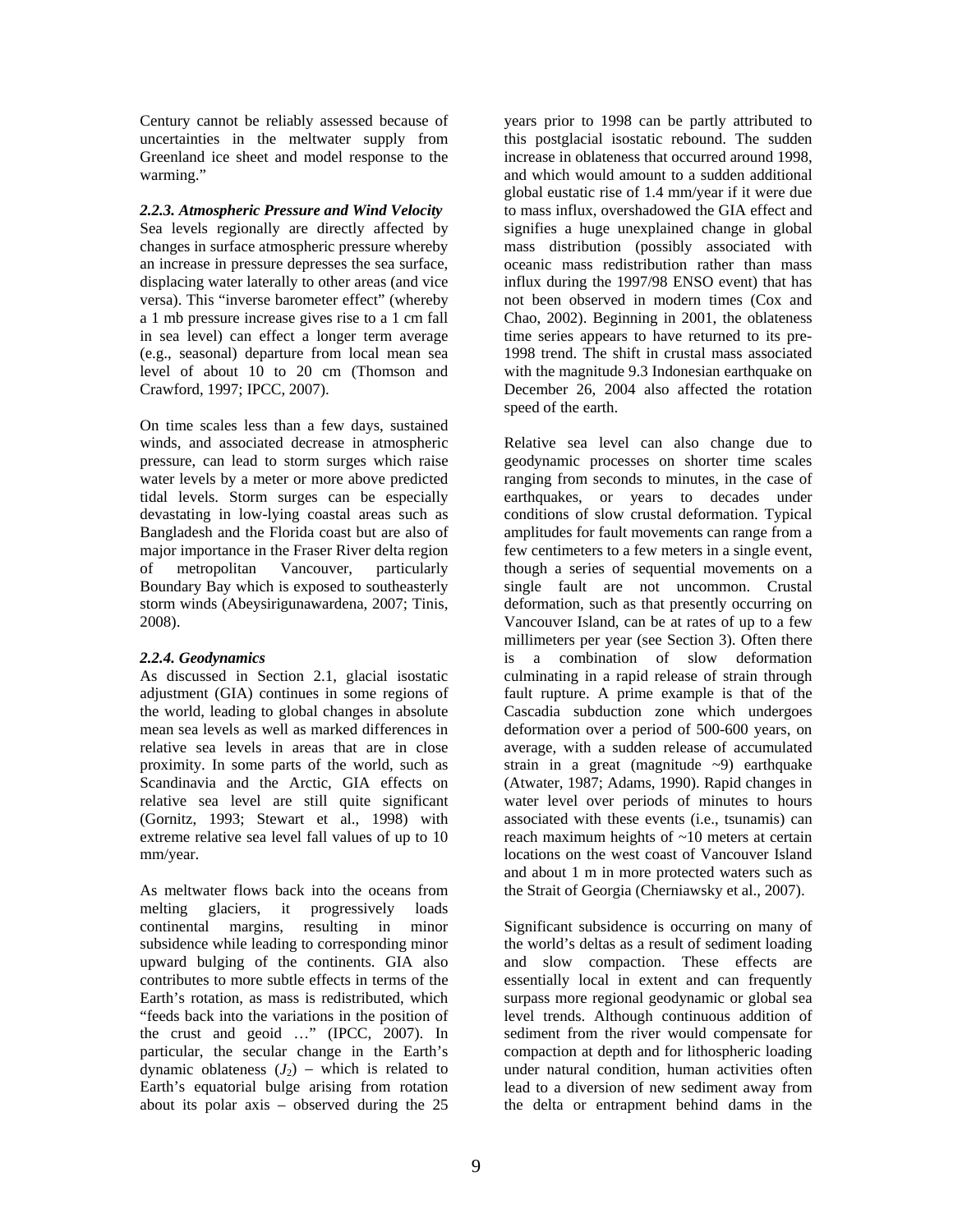river's watershed. As a result, the delta continues to slowly subside but with no compensatory addition of new sediment. The best known example is the Mississippi Delta and the effects of this continued subsidence on New Orleans, much of which now lies below sea level. Dixon et al. (2006) calculate mean rates of subsidence at about 6 mm per year for the Mississippi Delta. There have, however, been other wide ranging estimates of subsidence rates for New Orleans, with values as high as 29 mm/ year. As we discuss in Section 3.3.1, the Fraser Delta is also subsiding at several millimeters per year, leading to rising relative sea levels in some regions of the delta. This is because, as a result of urbanization and management of the river, sediments are no longer being added to the surface of the delta platform. At localities around the world, other human activities, such as withdrawal of groundwater from aquifers beneath Venice (Zanda, 1991) or oil and gas extraction at Long Beach, California (Galloway et al., 1999) have led to additional rates of local subsidence.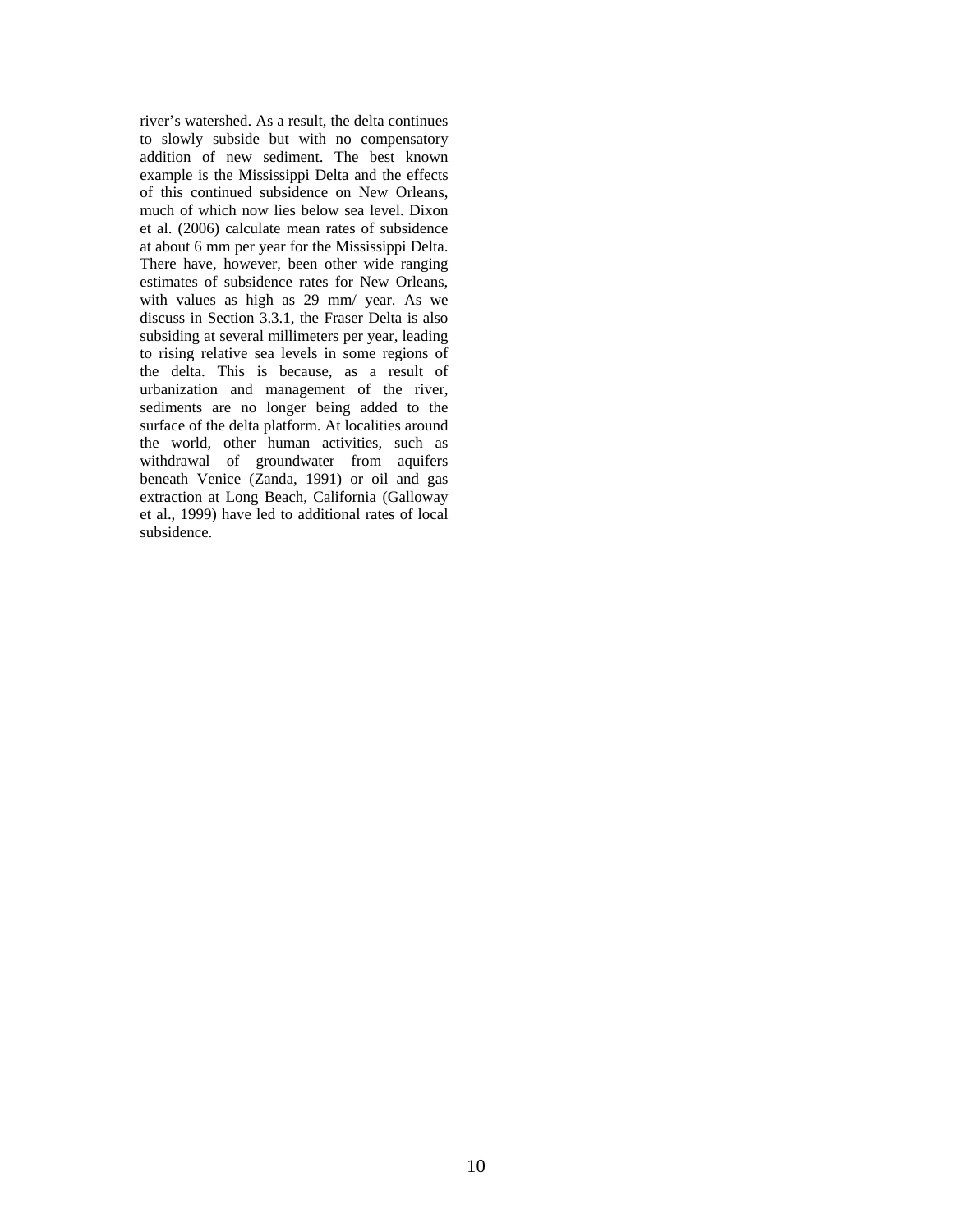Post-glacial relative sea levels have both fallen and risen along the British Columbia coast in response to global eustatic sea level rise and to regional effects associated with local tectonics, the disappearance of glaciers, unloading of the lithosphere, and to the collapse of associated forebulges in unglaciated or less glaciated regions (e.g., Clague et al., 1982). Thus, areas near the heads of many mainland fjords in British Columbia have witnessed as much as 200 m of relative sea level fall since about 15,000 years ago due to retreat of the continental ice sheets, despite a global eustatic sea level rise of 120 m. In marked contrast, sea levels on the Queen Charlotte Islands during the Holocene have risen more than 150 m as the glacial forebulge collapsed and eustatic sea levels rose (Clague et al., 1982). This section examines the regional changes in sea level along the British Columbia coast as a result of eustatic, isostatic, tectonic and oceanographic influences, with an emphasis on the  $20<sup>th</sup>$  Century.

#### **3.1. ISOSTATIC EFFECTS**

Most large postglacial changes in British Columbia occurred between about 15,000 and 8000 years ago, with much smaller relative sealevel changes post 8000 years (Figure 6). As noted above, however, the relative sea level histories of nearby coastal regions can be quite different. For example, the sea level history of Prince Rupert during the Holocene has been completely the opposite to that of the Queen Charlotte Islands even though they are separated by only about 100 km (Clague et al., 1982; McLaren, 2008). This difference arises from the pairing of subsidence, resulting from glacial ice loading on the continent, with the compensating uplift of a forebulge in adjacent unglaciated or less glaciated areas



**Figure 6**. Relative sea level curves for northern British Columbia since deglaciation showing the wide range of sea level histories for the region (after McLaren, 2008).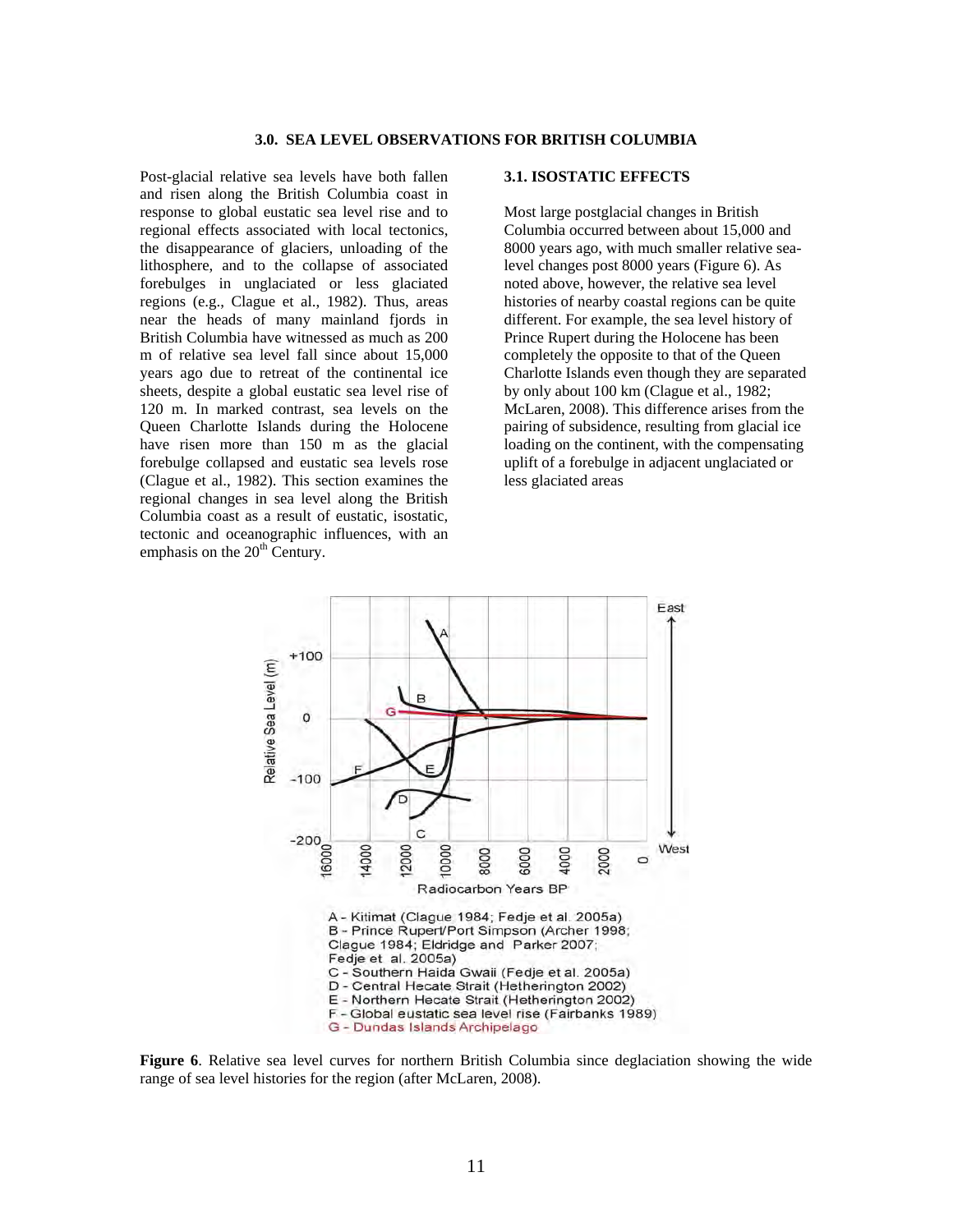This rapid response following the retreat of the ice sheet is explained by the particularly weak (low viscosity) mantle that underlies most of British Columbia (e.g., Hyndman et al., 2005). The time scale of postglacial rebound is primarily controlled by the viscosity of the upper and lower mantle in the region affected by the loading and unloading processes. In contrast to the high viscosity and long time-scale response of the Canadian Shield, British Columbia is characterized by low mantle viscosities and fast time-scale response to glacial retreat (James et al., 2000; Clague and James, 2002).

Because of the low mantle viscosity and fast response, present-day vertical velocities due to postglacial rebound are very small in most of British Columbia. Most studies and models have focused on south-western British Columbia, where present-day uplift rates are expected to be less than 0.5 mm/yr (Figure 7) (Clague and James, 2002; James et al., 2005; Gowan, 2007). Most of British Columbia is associated with a high temperature, low viscosity mantle (Hyndman et al., 2005). Thus, postglacial rebound velocities are likely very small (less than 0.5 mm/yr) for the entire coast of British Columbia.



**Figure 7.** Predicted vertical velocities in SW British Columbia due to postglacial rebound (contours in mm/yr). Modified after Clague and James (2002) and James et al. (2005)

#### **3.2. TECTONIC EFFECTS**

Western British Columbia lies along a system of plate boundary zones between the continental North America plate to the east and the oceanic Pacific and Juan de Fuca plates to the west (Figure 8). South of ~50 °N, Vancouver Island and south-western British Columbia are affected by the ongoing subduction of the Juan de Fuca plate (and smaller Explorer plate), which is converging to the NW at about 40-50 mm/yr with respect to the North America plate. North of about 52 °N, the Queen Charlotte Islands lie along the Queen Charlotte Fault, which accommodates about 50 mm/yr of right-lateral strike-slip motion between the Pacific and North America plates. The region between these two systems (50-52 °N, northern end of Vancouver Island) is a complete triple-junction area where

the three major plates interact.

The Cascadia subduction zone extends roughly from northern Vancouver Island to northern California. The subduction fault is the locus for great (magnitude ~9) subduction earthquakes that rupture every 500-600 years (Atwater, 1988; Adams, 1990). The last great earthquake occurred on January 26, 1700 (Satake et al., 1996). During this event, the west coast of Vancouver Island suddenly subsided by about 50 cm. The maximum co-seismic subsidence measured during the 1700 earthquake was about 2m, along the central Washington coast (Leonard et al., 2004). Thus, sudden subsidence and accompanying relative sea-level rise of 0.5 to 2 m can be expected along the west coast of Vancouver Island during the next great earthquake. Co-seismic subsidence and relative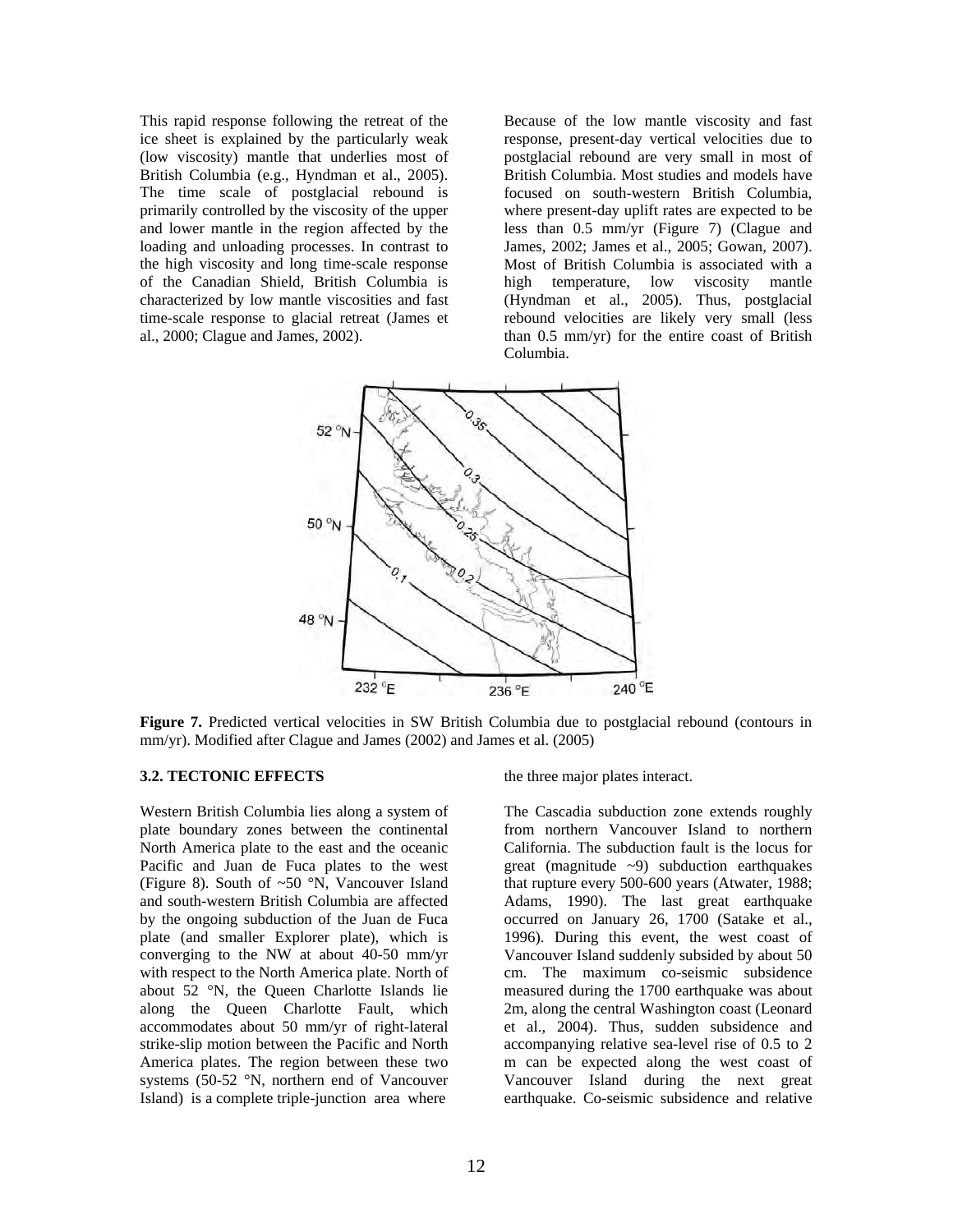sea-level rise are expected to decrease significantly to the east, with maximum amplitudes of about 20 cm or less in the Victoria area. Based on information from paleoearthquakes, Mazzotti and Adams (2005) estimate a probability of 5-10% that a magnitude ~9 great subduction earthquake will occur during the next 50 years.

The Cascadia subduction fault is currently locked and accumulates strain that will be released during the next great earthquake (Dragert et al., 1994; Mazzotti et al., 2003). The strain accumulation along the fault produces significant elastic shortening and uplift of the forearc region (west of the Cascade volcanic arc). As a result, most of Vancouver Island is predicted to experience uplift rates between 0 and 3 mm/yr. Various subduction zone models predict uplift patterns and amplitudes that can differ by as much as 2 mm/yr (Mazzotti et al., 2003; K. Wang, pers. comm., 2007). Present-day vertical motions can be measured using highprecision GPS stations with an accuracy of about 1 mm/yr. A first-order west-side-up tilt is apparent across southern Vancouver Island-Lower Mainland, where GPS sites on the west coast of the island are rising at 2 to 3 mm/yr, whereas sites around Vancouver show near-zero velocities (Figure 9). However, the details of the vertical velocity pattern are more complex than expected from subduction models alone. For example, the fast uplift rates on northern Vancouver Island cannot be only related to the ongoing Juan de Fuca and Explorer subduction system. Further discussion of vertical land motion arising from Cascadia tectonics is found in Mazzotti et al. (2007), Lambert et al. (2008), and Mazzotti et al. (2008a,b).

North of approximately  $51 \degree N$ , the tectonics are dominated by the strike-slip relative motion between the Pacific and North America plates. Although most of the tectonic deformation is accommodated along the Queen Charlotte fault offshore, recent studies suggest that a small fraction  $(-10\%)$  of the relative motion may be distributed across the margin as far inland as the Coast Mountains (Mazzotti et al., 2003b). Although such a strike-slip system is not

expected to produce significant vertical land motion, uplift rates of about 2-3 mm/yr are observed at all GPS stations, except Prince Rupert, along the north-central coast and the southern Alaska Panhandle (Figure 9). GPS data at the Prince Rupert station are short and the measured subsidence may be an artifact of the limited dataset.

The GPS data clearly indicate that most of the BC coast is affected by vertical land motion as large as 1 to 3 mm/yr. These velocities are of the same order of magnitude as the rate of eustatic sea level rise and thus can significantly increase or decrease the local relative sea level changes. The impact of vertical land motion can also vary over relatively short distances, with sites rising at 2 mm/yr within a few 10s of kilometres of sites that show no vertical motion.

It is important to note that there are significant uncertainties associated with measuring vertical land motion. In particular, most techniques (GPS, traditional levelling, tide gauges) are susceptible to systematic biases and random noise (cf. Mazzotti et al., 2007). For example, the levelling and GPS results quoted in Mote et al. (2008) suggest large uplift rates (2-3 mm/yr) in the Vancouver area, in contrast with our results that show zero vertical motion (Fig. 9). This discrepancy is explained partly by the lack of Canadian data included in the studies reference in Mote et al. (2008) and partly by the difference techniques used to align the vertical land motion to an absolute reference (mean water level).

Although the main processes affecting vertical land motion in British Columbia are relatively well understood (postglacial rebound, subduction, and strike-slip plate boundaries), the details of the vertical land motion measured by GPS cannot be fully explained by the existing postglacial rebound and tectonic models. Empirical (GPS and tide gauge-based) measurements of vertical land motion remain the most robust tools to estimates total uplift and subsidence over the next decades to century time scales.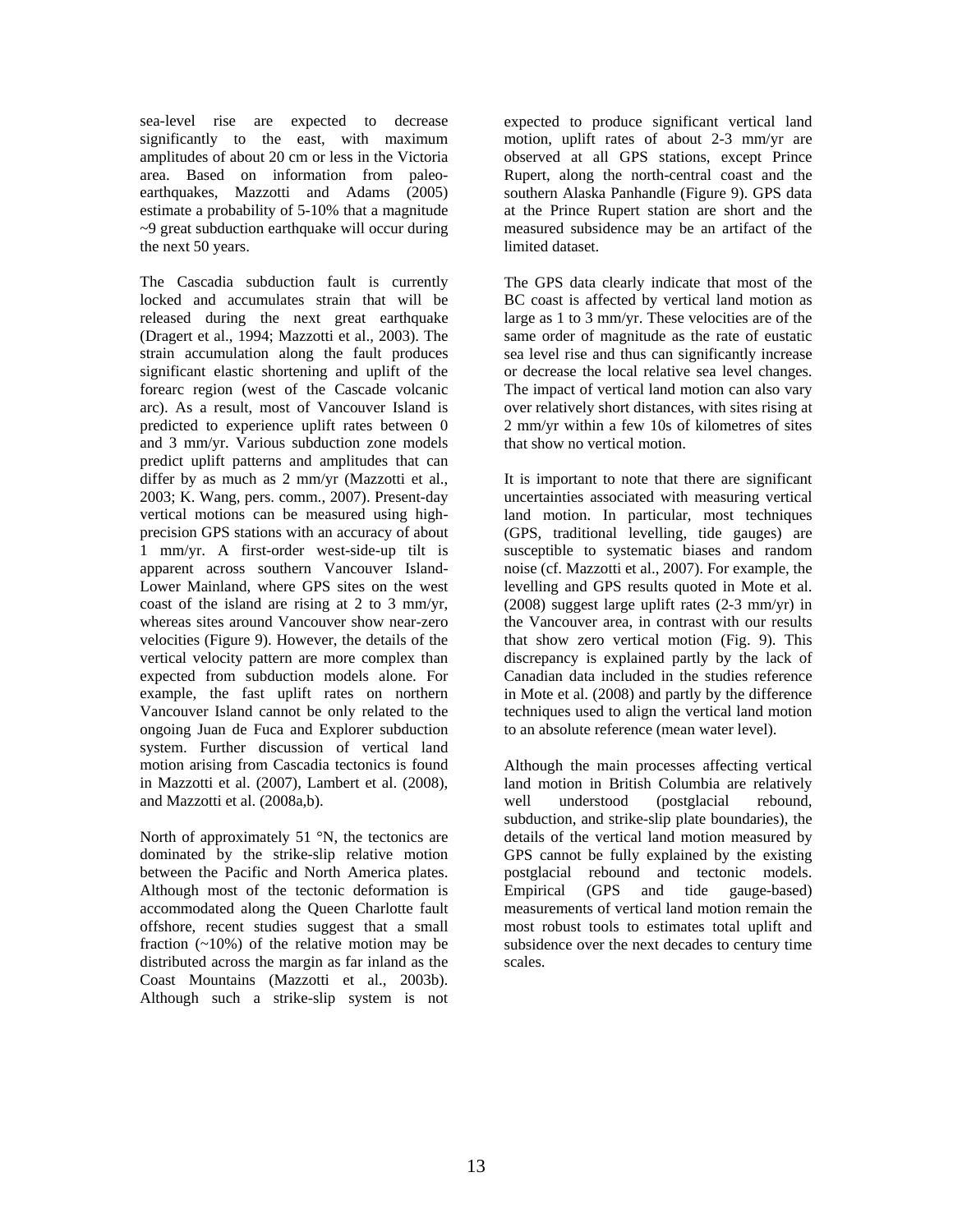

**Figure 8.** Topography and current tectonics of British Columbia. The primary plate boundary faults off the west coast are the Cascadia Subduction Zone (CSZ) and the Queen Charlotte Fault (QCF). Jdf denotes the Juan de Fuca plate.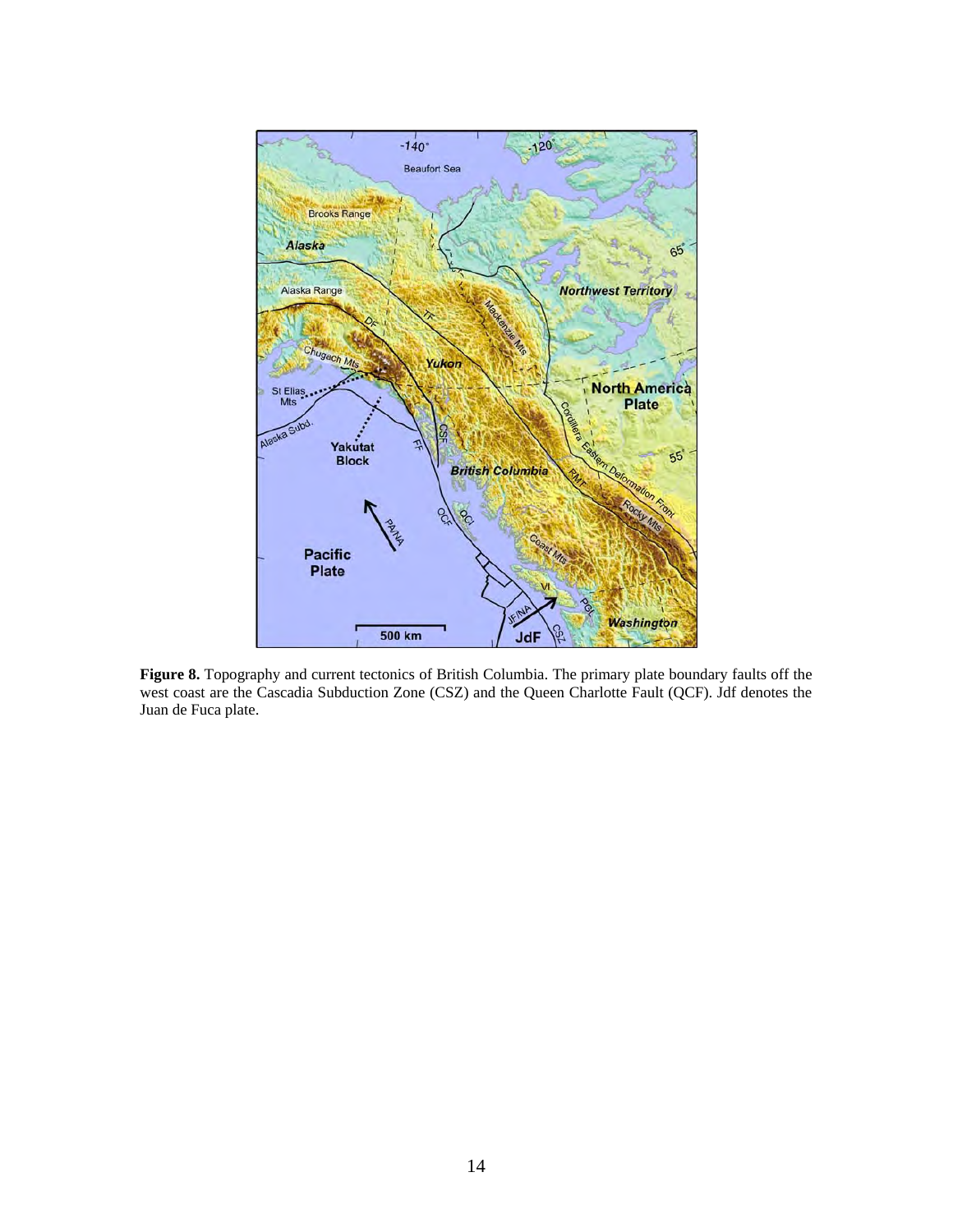

**Figure 9.** Vertical land movement at GPS stations in British Columbia. The locations are permanent GPS stations operated by the Geological Survey of Canada and the British Columbia Base Mapping and Geodetic Services. Velocities are aligned to a global reference frame and mean sea level (modified after Mazzotti et al., 2008b).

#### **3.3. SEDIMENTARY EFFECTS/FRASER DELTA SUBSIDENCE**

Recent investigations (Lambert et al., 2008; Mazzotti et al., 2008a) have quantitatively analyzed changes in the elevations across and adjacent to the Fraser Delta during the latter half of the  $20<sup>th</sup>$  Century (Figure 10). Results in Lambert et al. (2008) were based on: (1) a reanalysis of first-order geodetic leveling carried out in 1958-59 and 1977 for 61 benchmarks; (2) satellite-based Coherent Target Monitoring Interferometric Synthetic Aperture RADAR (CTM-InSAR) using 30,000 ground targets; and (3) continuous Global Positioning System (GPS) data at 5 permanent sites across the greater Vancouver region. Standard error on individual leveling, InSAR, and GPS vertical velocities are on the order of 0.1 to 1.5 mm/yr, with the primary source of uncertainty being the alignment of inherently relative velocities (leveling and InSAR) to a global reference frame and to the regional mean sea level (using GPS

data). For example, standard errors associated with the CTM-InSAR data range between 0.2 and 0.4 mm/year for the western part of the Fraser Delta area to 0.6 to 0.8 mm/year, typically, for the eastern part of the study area. The integration of two or three data types in many areas enabled the authors to achieve further confidence in the measured rates.

The results of Mazzotti et al. (2008a) show an average subsidence rate for the Holocene delta (Richmond and Delta municipalities) of 1-2 mm/year, compared to negligible uplift of adjacent Pleistocene upland areas (Vancouver, Surrey, Burnaby, Tsawwassen Heights) of 0-0.5 mm/year (Mazzotti et al., 2008a; Figure 10). Earlier estimates of average annual Fraser Delta subsidence, based on geodetic leveling, for the period 1919-1958, were 3.51 mm/year (Mathews and Shepard, 1962). While there is a clear association between Holocene sedimentation and subsidence in general, Lambert et al. (2008) found no apparent direct relationship between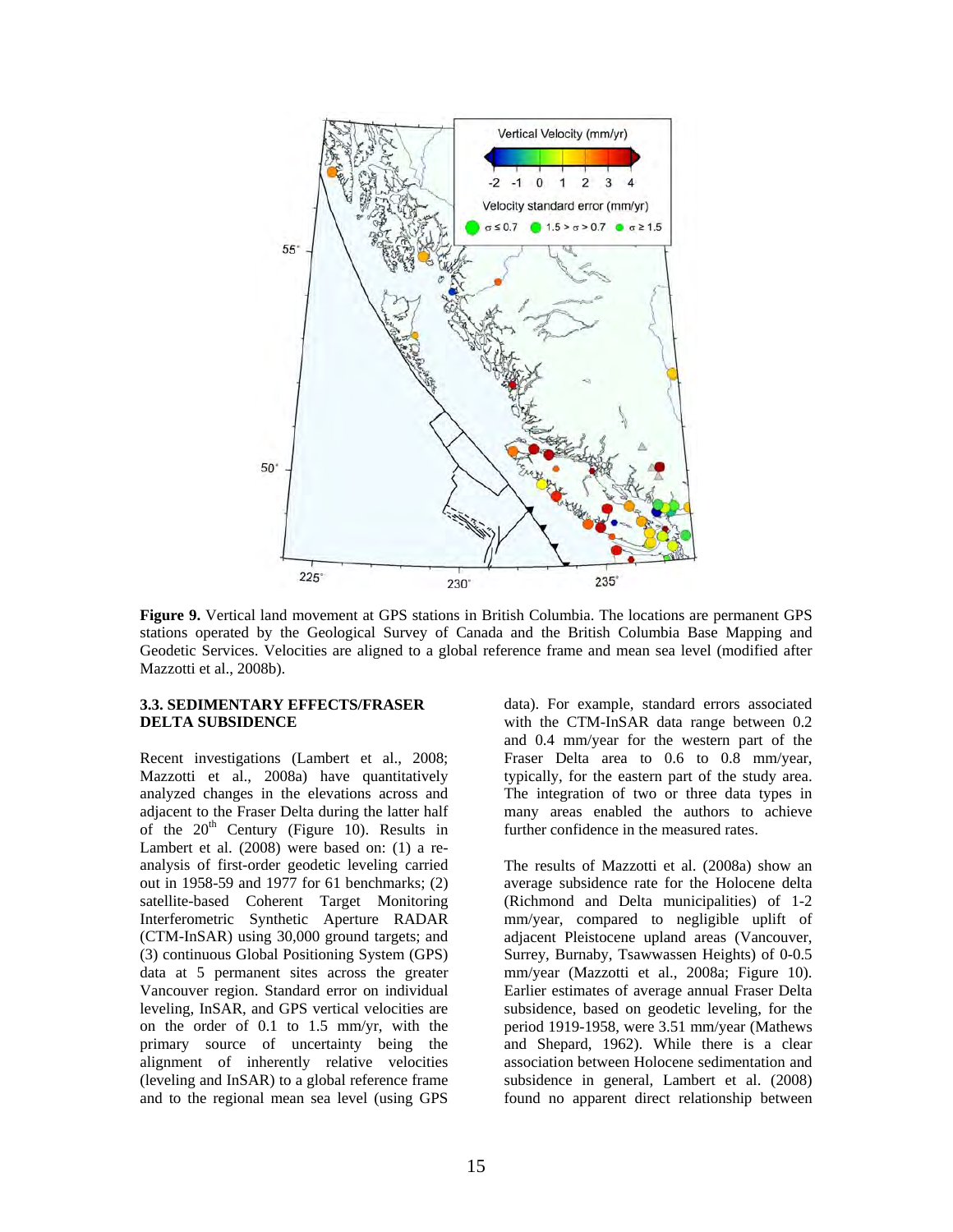known sediment thicknesses (up to 300 m) and rates of subsidence. A more detailed analysis suggests that most of the ongoing sediment compaction (and related subsidence) is limited to the first 10-20 m of the Holocene sediments, commonly comprising silt and peat sediments (Mazzotti et al., 2008a).

Higher subsidence rates (> 3 mm/year) are mostly related to large construction projects such as the British Columbia Ferry Terminals (BC Ferries Tsawwassen Terminal) and port facilities (Deltaport) or the Vancouver International Airport. These elevated rates diminish with time following construction following a first-order exponential curve with a time constant of  $\sim 20$ years (Mazzotti et al., 2008a). As an example, the authors show that the BC Ferries Terminal at Tsawwassen experienced approximately 15 mm/year subsidence in the 1960s and 1970s but that these rates had diminished to about 3 mm/year by the 1990s (Figure 10 in Lambert et al., 2008). In most cases, high subsidence rates most likely result from rapid and greater compaction of underlying sediments due to the additional high load of new construction.

A detailed examination of the 45-year tide gauge record for Point Atkinson in West Vancouver from 1963 to 2007 (A. Rabinovich, pers. com,

2008), including "corrections" for the data gaps of several months in 1978, 1983 and 1997, reveals the absence of a long-term trend, in agreement with Mazzotti et al. (2008b). This site is located on solid rock and is thought to represent a stable platform for estimating the effects of eustatic (global) sea level rise on the Vancouver region. If we make the logical assumption that the Strait of Georgia is affected by the global mean rise of roughly 1.7 mm/year, the Point Atkinson tidal height analysis suggests that the land site has been rising from GIA or tectonic processes at a minimum rate of 1.7 mm/year for the past 45 years. If we also take into account the roughly 0.8 mm/year relative sea level rise due to the halosteric effect observed at the Nanoose Bay test range site from 1979 to 2007, then the Point Atkinson gauge land site has been rising vertically at a rate of nearly 3 mm/year over the past 30 years. This is a surprising result. When combined with the observation that the Vancouver and Cherry Point tide gauge records also lack significant long-term trends and the fact that there is no significant uplift in the bedrock around Vancouver (Mazzotti et al., 2008), the Point Atkinson finding is clearly problematic and points to a need for additional measurement and analysis.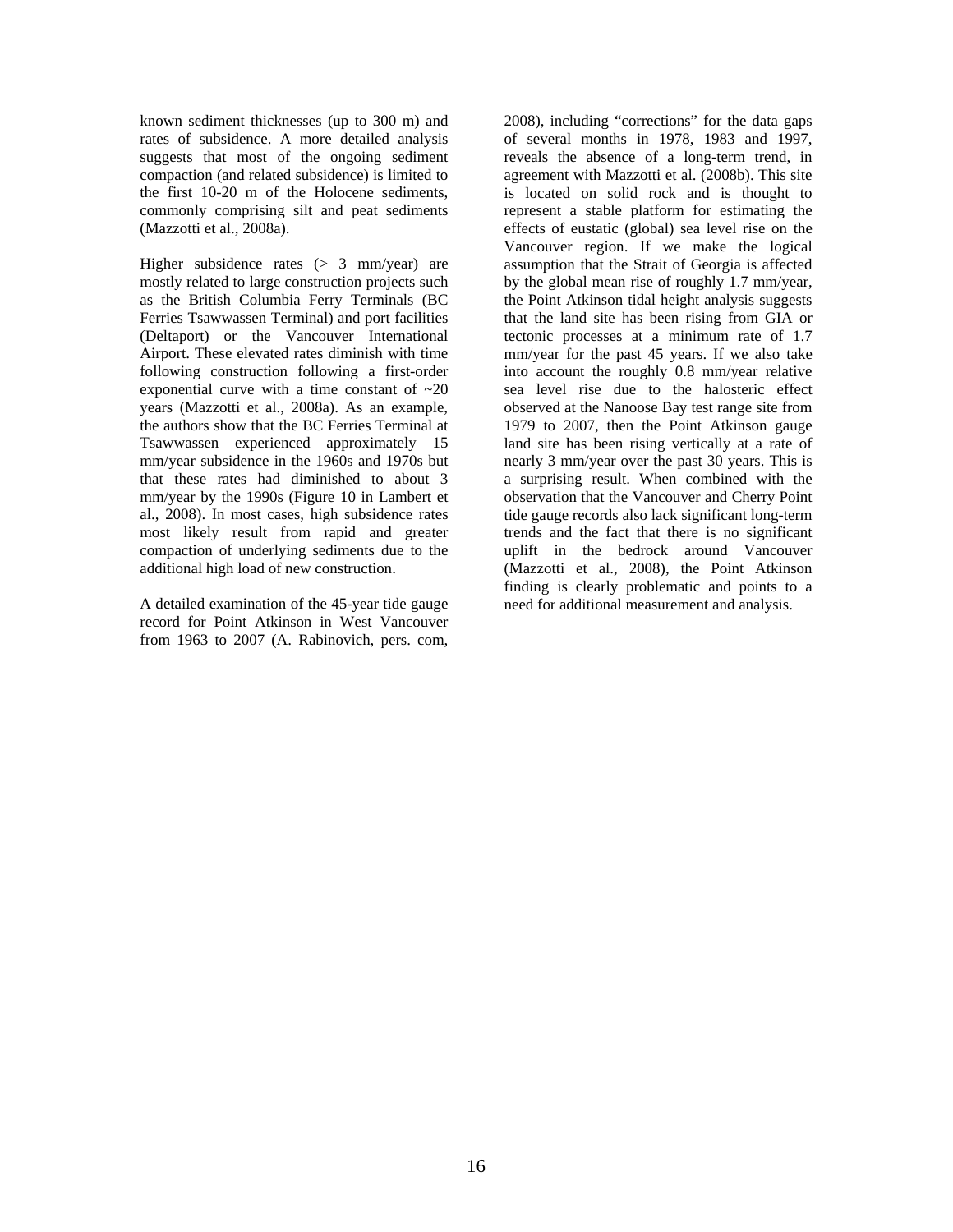

**Figure 10.** Vertical land motion in the Fraser Delta-Greater Vancouver area. Vertical velocities based on InSAR (map), leveling (circles) and GPS squares are colored coded: blue=subsidence, yellow=stable; orange=uplift (modified after Lambert et al., 2008 and Mazzotti et al., 2008a.)

#### **3.4. REGIONAL SEA LEVEL CHANGE**

In addition to changes in relative sea level due to changes in land elevation (e.g., tectonic, GIA, and sediment compaction processes), sea levels in British Columbia vary spatially and temporarily due to synoptic, seasonal, interannual, decadal and secular changes in ocean circulation, wind velocity, atmospheric pressure, and water mass distribution and properties. Changes associated with currents, wind, and atmospheric pressure can be termed *dynamic* effects while those associated with water properties are termed *steric* effects. All factors exhibit a dominant annual cycle (e.g., Figure 11) related to regional changes in solar heating and significant low frequency variability due to events in the open Pacific Ocean.

Sea level varies on the order of 0.1 to 0.5 m at synoptic  $($   $\sim$  1 to 30 day) time scales due to passing low pressure systems and associated winds (Abeysirigunawardena, 2007; Tinis, 2008). Strong northwesterly winds and high atmospheric pressure associated with "fair weather" conditions during summer can also lead to marked sea level variability on the British Columbia coast. Specifically, prevailing northwesterly (equatorward) alongshore winds in summer combined with high atmospheric pressure and equatorward coastal currents normally lower coastal sea levels by ~0.1 m (Figure 11) whereas prevailing southeasterly (poleward) alongshore winds in winter combined with low atmospheric pressure and poleward coastal currents normally increase coastal water levels by 0.1 m. A more detailed discussion of extreme water level changes is presented in Section 5.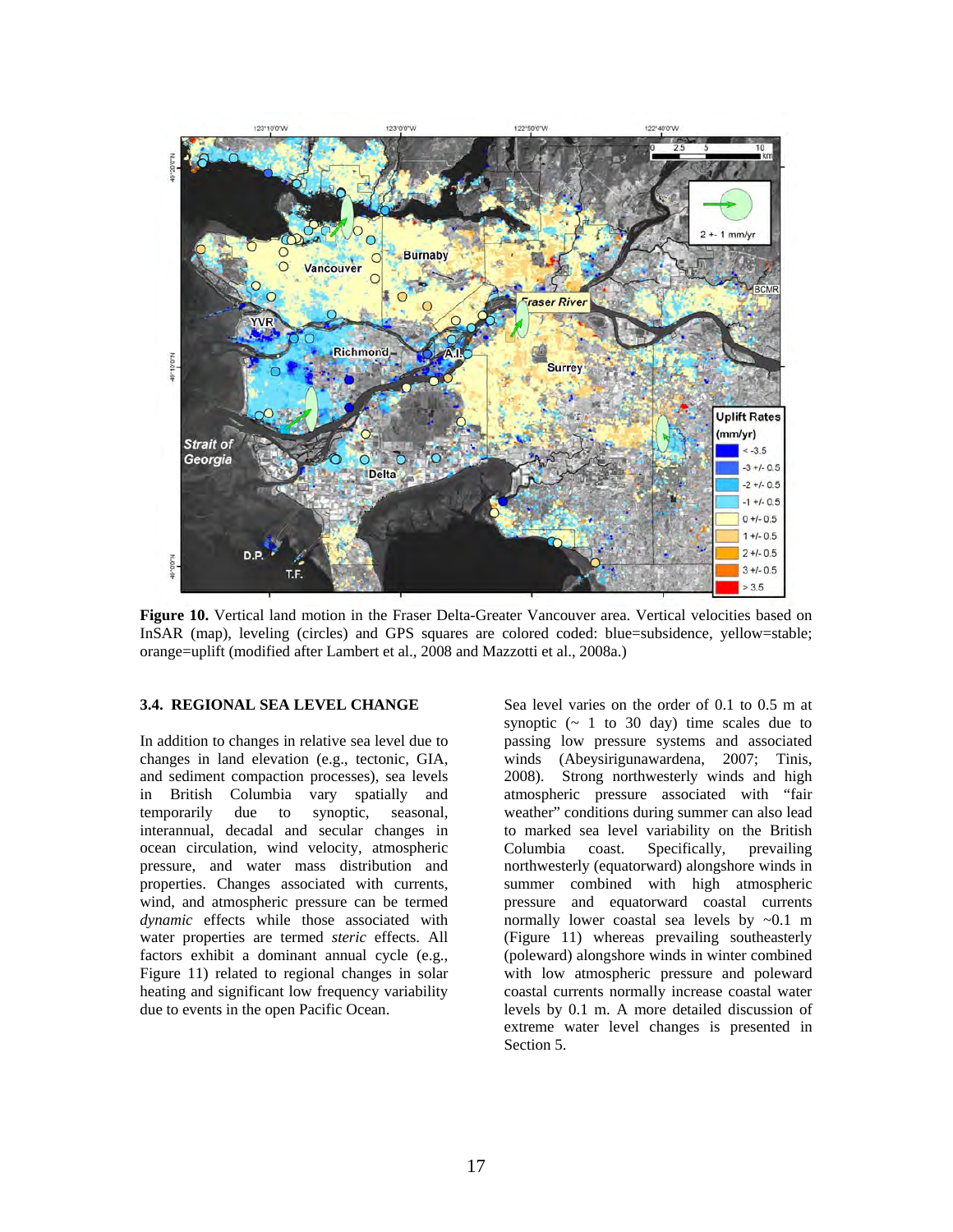

**Figure 11**. The mean annual cycles in wind, current and sea level for southwest Vancouver Island. (a) the monthly alongshore wind velocity measured on the continental shelf; (b) the monthly alongshore component of ocean current at 35 m depth on the continental slope; and (c) the mean-removed monthly sea level at Tofino adjusted for the inverse barometer effect. (Modified after Krassovski, 2008).

Decadal-scale variability in regional sea level due to changes in currents, water temperature, and atmospheric conditions are primarily linked to ENSO (El Niño-Southern Oscillation) and PDO (Pacific Decadal Oscillation) fluctuations while long-term trends are linked to climateinduced changes in ice melt and ocean water properties. El Niño events occur at a frequency of between 2 and 7 years in the tropical Pacific region, with a persistence ranging from 6 to 18 months. However, only major ENSO events (such as the most recent events in 1982/83, 1991/92 and 1997/98) have a pronounced impact on the British Columbia coast (cf., Subbotina, 2001). The PDO variability is typically over time scales of 20-30 years. These two cycles interact to intensify or diminish oceanographic effects in coastal areas, such as sea surface temperature, sea levels and storminess. For much of the  $20<sup>th</sup>$ Century, ENSO events occurred at intervals of 15 to 25 years. However, according to some authors, since 1976 ENSO events have become more intense and frequent with effects lasting longer (Trenberth and Hurrell, 1995; Timmerman, 1999). Off the coast of Oregon, Washington and British Columbia, documented low-frequency sea level changes are in the range of 0.30 to 0.40 m above the monthly mean values and more than 0.2 m above the maximum

monthly mean sea level during intense El Niño events (Thomson and Tabata, 1989; Komar, 1992; Thomson and Crawford, 1997; Kaminsky et al., 1998; Canning, 2001; Subbotina, 2001). In 1997-98, Hecate Strait had sea levels ~0.4 m higher than normal (Barrie and Conway, 2002; Walker 2007).

Steric sea level (derived from the depthintegrated water density) varies temporally due to seasonal, interannual, decadal and secular changes in local water density. Changes in both water temperature ("thermosteric" change) and salinity ("halosteric" change) contribute to the total steric variations in the ocean (the procedure for calculating steric values from the observed specific volume anomaly can be found in Thomson and Tabata, 1987). The annual cycle in surface ocean heating and cooling, combined with the annual cycle in precipitation and river runoff, atmospheric (including winds) and ocean circulation effects, give rise to a marked peak-totrough cycle in annual sea level variability of around 0.2 m (20 cm) depending on the region and the reference depth selected for the calculation (Figure 11).

Determination of long-term, climate-scale changes in steric height requires the accurate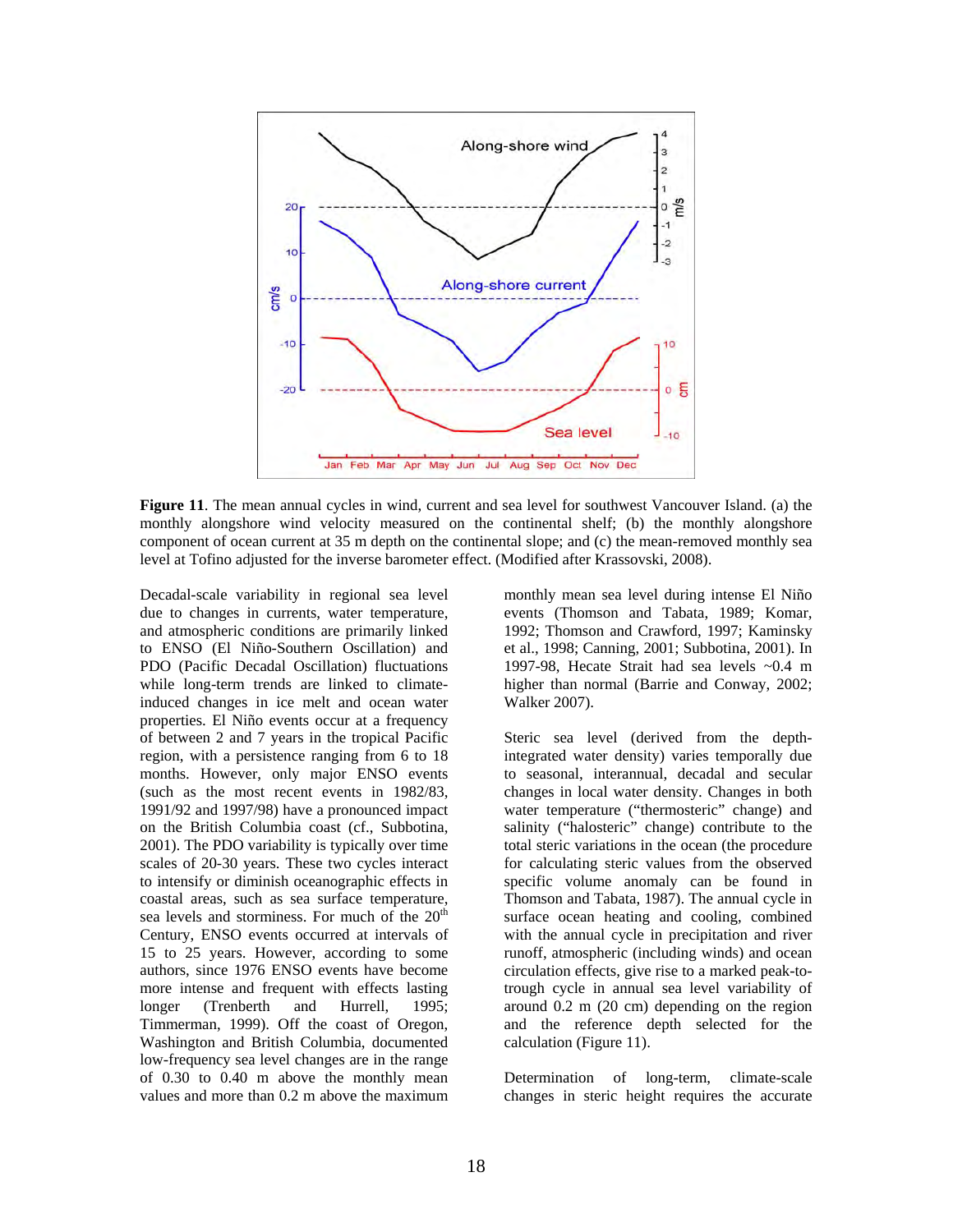measurement of temperature and salinity from repeated conductivity-temperature-depth (CTD) profiles from a ship or other surface vessel. The depth-integrated density variations relative to a specified depth (e.g., 1000 m) due to thermosteric and halosteric contributions generate the density-induced total steric effect. Results from Station "P" (located at  $50^{\circ}$  N,  $145^{\circ}$ W, 1500 km westward of the British Columbia coast in the central northeast Pacific) from 1956 to 1986 yielded a long-term steric sea level trend of 1.1 mm/year relative to 1000 m depth, of which 67% was due to thermosteric effects and the remaining 33% to halosteric effects (Thomson and Tabata, 1989). A revisit to this study which is presently underway using data from Station "P" up to 2007 is yielding a similar partitioning of the thermosteric and halosteric effects but with a somewhat higher long-term total steric rise indicative of a more accelerated climate-change in the northeast Pacific since 1986.

We have also used the extensive CTD time series collected by the Canadian Navy at the Nanoose Bay Naval Test Range to examine steric sea level changes in the Strait of Georgia from 1979 to 2007. (The CTD time series begins in 1969 but consisted of only a few profiles per month prior to March 1979 when profiles were collected at hourly to daily intervals.) As indicated by Figure 12, steric sea level fluctuations in the Strait of Georgia relative to the near-bottom depth of 300 m consist of highfrequency (~daily) fluctuations with a peak-topeak range of a few centimeters superimposed on pronounced annual and decadal-scale cycles each with ranges of around 20 cm. Peak steric sea levels tend to occur in summer and minima in winter. Over the roughly 30-year time series, maximum steric levels in the strait occurred in summer at the times of major 1982/83 and

1997/98 ENSO events while minimum steric levels occurred in winter several years after the ENSO events. As indicated by Figure 12, roughly 63% of the long-term steric height rise in the central Strait of Georgia is due to changes in salinity rather than changes in temperature. This is the reverse of offshore stations. At the dominant annual cycle, the ratio of thermal to salinity changes is 0.55, whereby the thermosteric effect accounts for only about 35% of the total annual steric height variability. The trend in the total steric height is estimated to be 1.19±0.09 mm/year, which is not inconsistent with the global mean thermosteric trend of 1.60  $\pm$  0.50 mm/year for 1993 to 2003 reported by IPCC (2007). However, for the Nanoose time series, only about 35% of the total steric change is due to thermosteric effects, with the other 65% arising from halosteric changes. We note that, in addition to the annual and decadal signal, the halosteric contribution also contains a strong semiannual component associated with increased river discharge in summer and increased rainfall in winter. This component accounts for the greater contribution of the halosteric effects to the amplitude of the annual component and for the phase shift between the halosteric and thermosteric effects through the year. Despite the significant halosteric component of sea level rise in the Strait of Georgia, the rate of total steric rise falls below that reported for the World Ocean (IPCC, 2007). Equally problematic is the fact that the observed steric height rise in the strait is counter to what would be expected on the basis of the near zero trends in relative sea level rise observed at the Point Atkinson, Vancouver, and Cherry Point tide gauge stations. Further research is needed to resolve these contradictory findings and is beyond the scope of this report.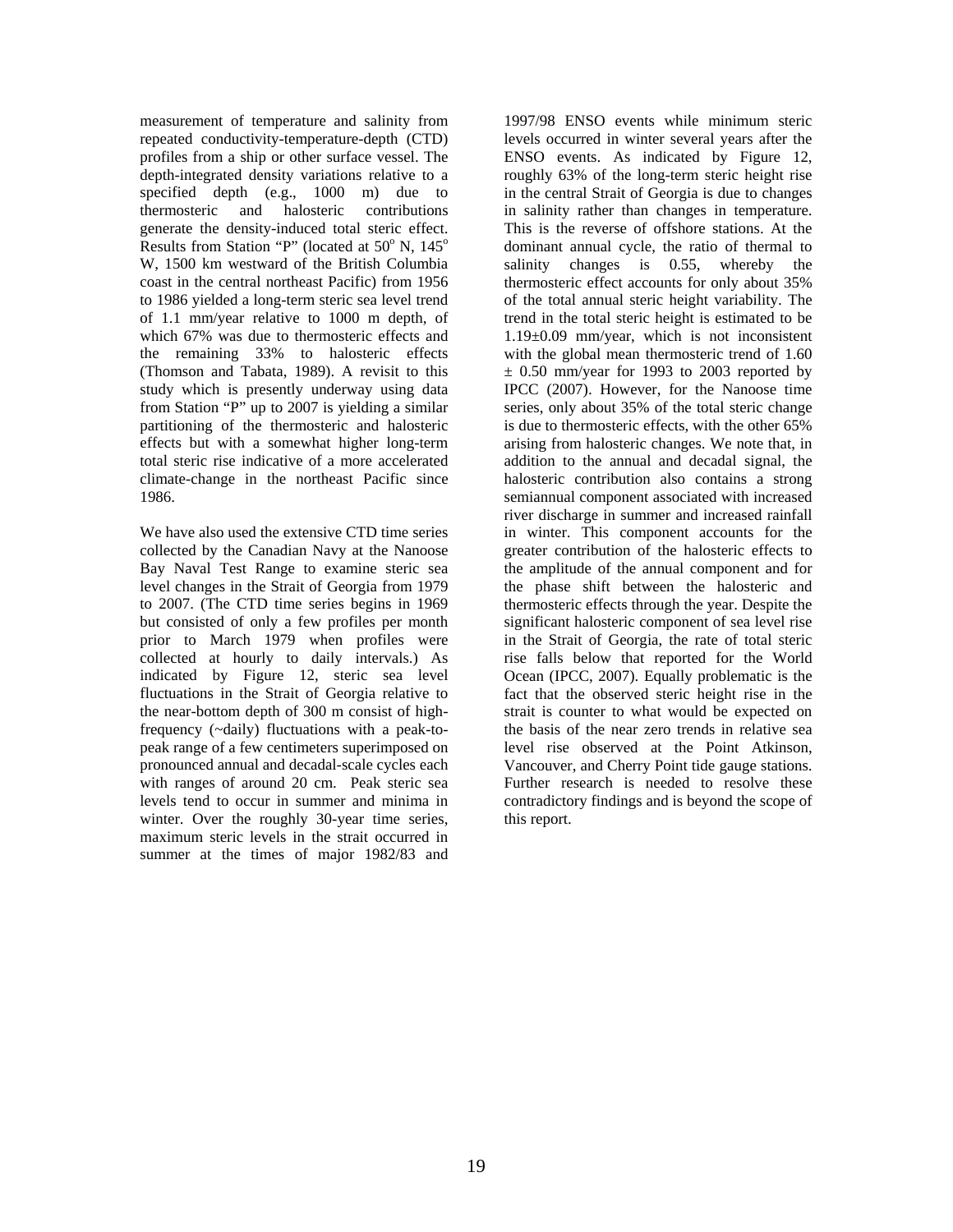

**Figure 12**. Steric sea level in the Strait of Georgia off Nanoose Bay, 1979 to 2007 (referenced to 300 m depth). (a) Total steric height; (b) halosteric height; and (c) thermosteric height. (Thomson et al., in preparation).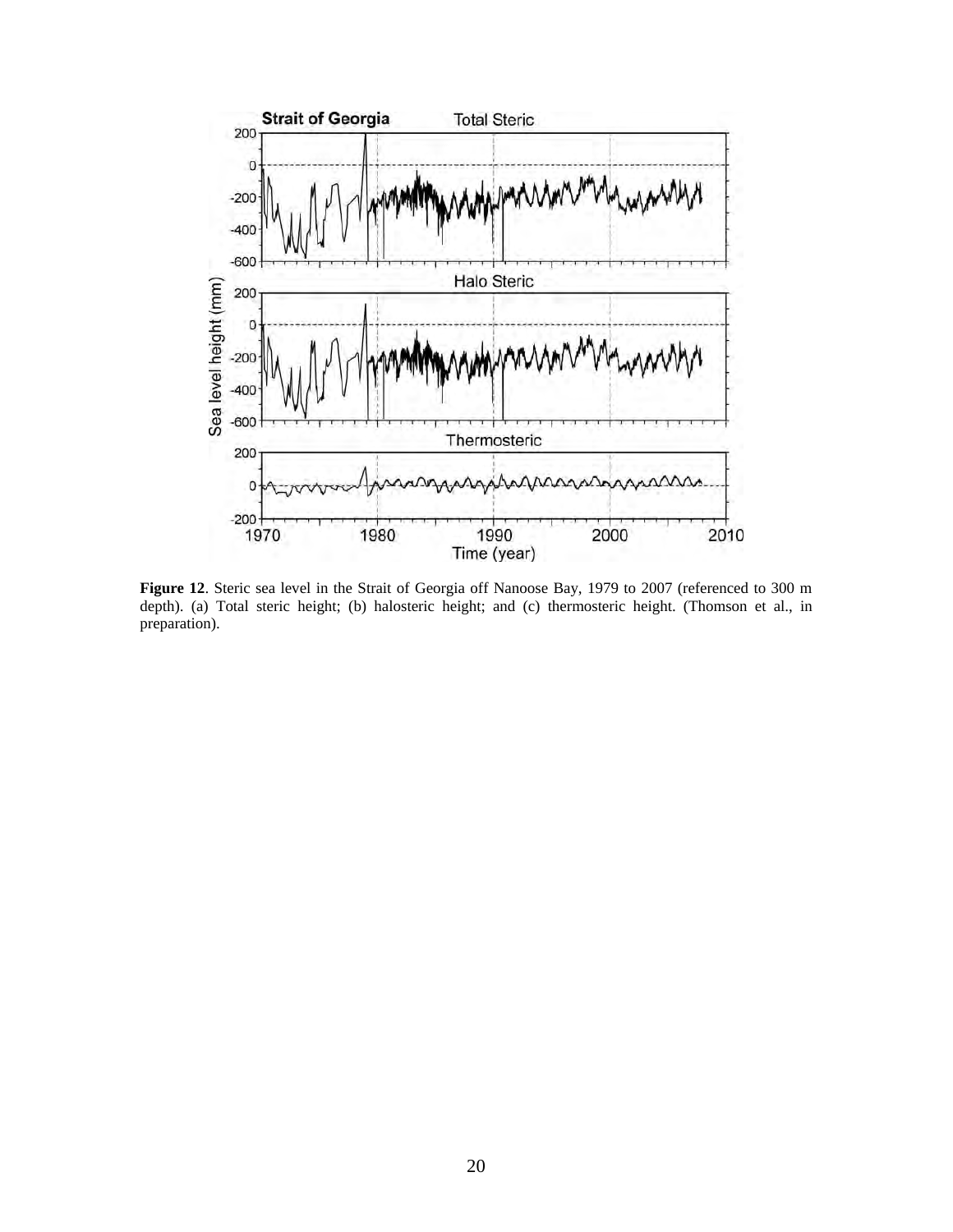#### **4.0. FUTURE SEA LEVEL CHANGE**

Predicted changes in relative sea level for coastal British Columbia are dependent on predictions of eustatic sea level rise in the World Ocean associated with melting of continental ice sheets, water impoundment in reservoirs, and global ocean thermal expansion, coupled with predictions of more regional changes in relative sea level that incorporate the effects of local oceanographic, and tectonic processes and sediment compaction. Details of each factor are described below and projected changes in relative sea level based on tide gauge and GPS measurements for the Alaska-British Columbia-Washington region are presented in Appendix A.



**Figure 13**. Results of a hypothetical model of monthly mean relative sea level rise consisting of an exponential increase in mean sea level of 50 cm by 2100. Superimposed on the trend is an annual cycle of monthly mean sea level variability that peaks around January 1 with a maximum elevation of 30 cm, a 10 year ENSO cycle that peaks in late winter with an elevation of 40 cm and a random error with normal distribution, mean  $= 0$  and standard deviation  $= 10$  cm. Tides and geodynamic effects have been excluded. Random components have been added to the amplitudes of the annual and ENSO cycles and to the phase of the ENSO cycle. When measured relative to the original datum level of "0 cm" at the start of the record, the monthly mean heights of extreme winter sea level events increase with rising eustatic sea level but the number of such events during each decade does not increase in a simple uniform manner.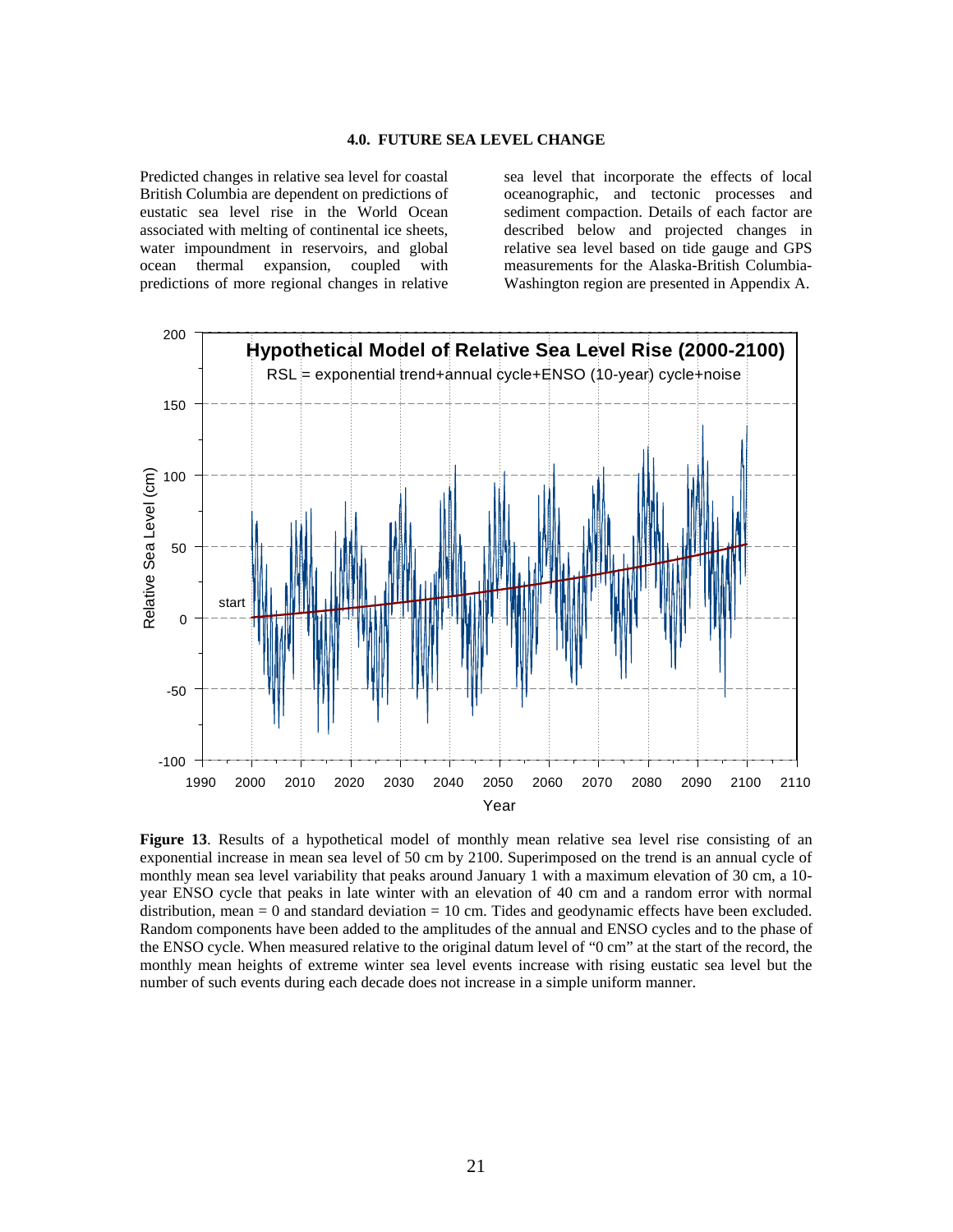#### **4.1. GLOBAL SEA LEVEL PROJECTIONS**

IPCC (2007) presents projected global average sea level rise for six "emissions marker scenarios" (Table 2). The range of global sea level rise at the 90% confidence interval lies between 0.18 and 0.59 m by 2100 (i.e., there is a 90% probability of the "true" value lying in this range).

Mote et al. (2008) point out, however, that cryospheric contributions are likely to be significantly greater than the IPCC assumptions and put greater weight on more recent satellitebased observations. In their analysis of projected sea level rise for Washington State, they present an estimate of 0.34 m as an upper limit of ice sheet contributions to sea level rise by 2100; thus, their maximum total sea level rise estimate is 0.93 m. Mote et al.'s (2008) estimates are a logical global baseline upon which regional effects (local steric, isostatic, geodynamic and atmospheric) can be built for sections of the British Columbia coast. However, the present report is meant to be a "stand-alone" document that does not depend on the estimates of Mote et

al. (2008) for a more southern portion of the North American coast.

Of the projected global sea level change by the end of the  $21<sup>st</sup>$  Century predicted in Table 2, the range of contributions from global thermal expansion (thermosteric effects) is estimated to be  $0.17 \pm 0.07$  m  $(1.7 \pm 0.7$  mm/year) for scenario B1 to  $0.29 \pm 0.12$  m  $(2.9 \pm 1.2)$ mm/year) for scenario A1F1, accounting for nearly half of the *total* predicted sea level rise in the IPCC (2007) report.

Rahmstorf et al. (2007) point out that, between 1990 and 2007, global mean sea level has risen faster than predicted by the IPCC (2007) report (3.3 mm/yr versus 2.0 mm/yr). Although this estimate is based on a very short time series, it is consistent with observations of global mean temperature that also suggest a rise at the upper limit of the IPCC prediction range. Based on an empirical relationship between global mean sea level change and global mean surface temperature, Rahmstorf (2007) suggests that projected sea level in 2100 could be as high as 0.5 to 1.4 m, about 2-3 times larger than the IPCC (2007) predictions.

| <b>IPCC</b>                         | The 90% probability range of Sea     |
|-------------------------------------|--------------------------------------|
| <b>Scenario</b>                     | Level Rise (at 2090-2099 relative to |
|                                     | 1980-1999) excluding future rapid    |
|                                     | dynamical changes in ice flow (m)    |
| $B1$ – same population as A1, rapid | $0.18 - 0.38$                        |
| changes in economic structures,     |                                      |
| move to service/information         |                                      |
| economy                             |                                      |
| A1T -non-fossil energy technologies | $0.20 - 0.45$                        |
| $B2$ – intermediate population and  | $0.20 - 0.43$                        |
| economic growth, emphasis on local  |                                      |
| solutions to                        |                                      |
| economic/social/environmental       |                                      |
| sustainability                      |                                      |
| $A1B$ – balance of energy           | $0.21 - 0.48$                        |
| sources/technologies                |                                      |
| $A2$ – high population growth, slow | $0.23 - 0.51$                        |
| economic development, slow          |                                      |
| technological change                |                                      |
| $A1F1 - f$ fossil intensive energy  | $0.26 - 0.59$                        |
| sources                             |                                      |

**Table 2.** Projected global average sea level rise at the end of the 21<sup>st</sup> Century (IPCC, 2007). All A1 scenarios are for a world of rapid economic growth, a global population peaking in about 2050, and rapid development and implementation of new energy-efficient technologies. The subdivisions of A1 describe the possible alternative directions of technological change.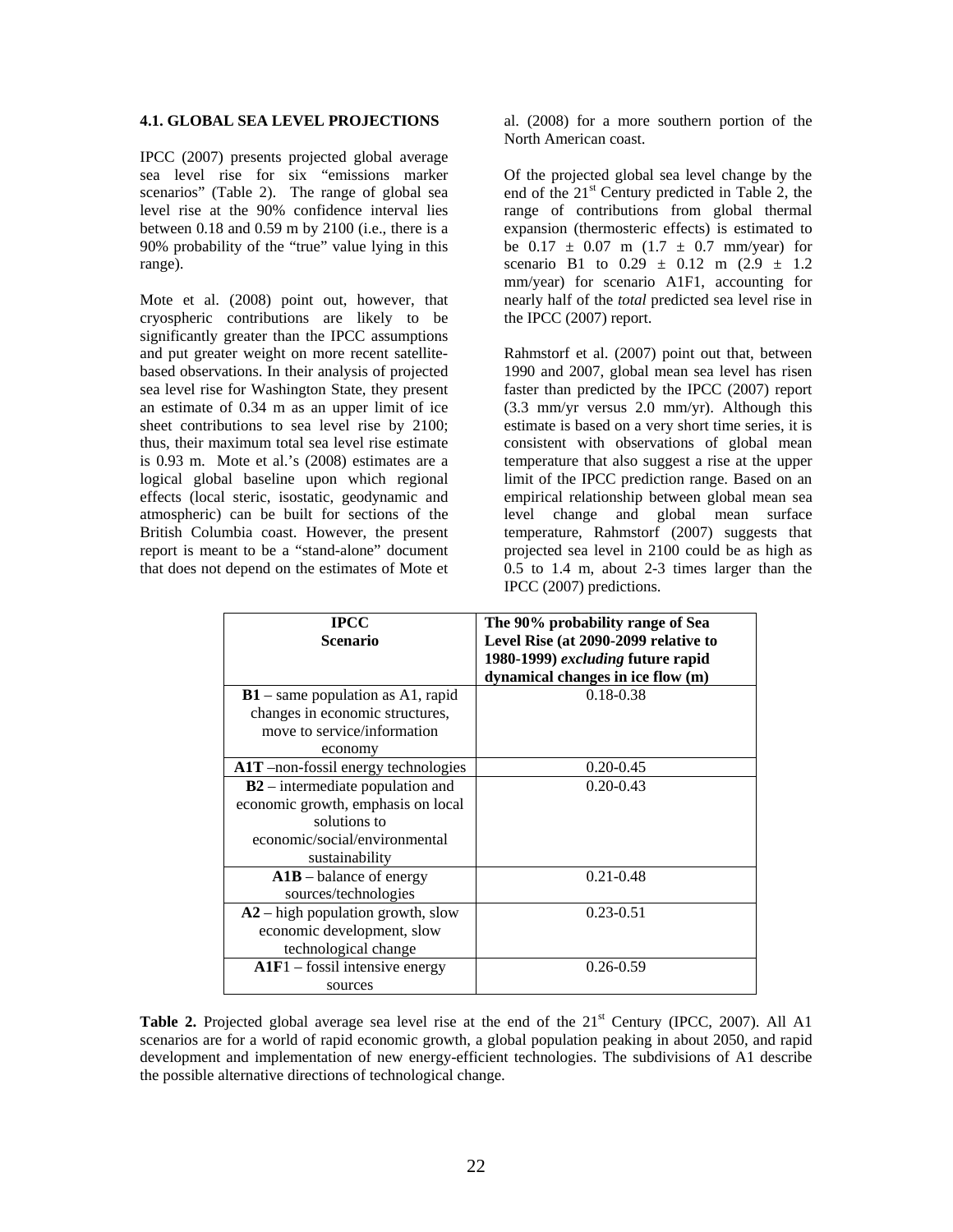While Rahmstorf's (2007) conclusions have been questioned (Holgate et al., 2007; Schmit et al., 2007), they are consistent with concerns raised by other researchers regarding the underestimation by IPCC (2007) of future polar ice sheet melting and global sea level rise (Overpeck et al., 2006). The research by Rahmstorf and colleagues highlights the range of uncertainty which remains today with respect to projections of future sea level rise.

#### **4. 2. REGIONAL EFFECTS**

# *4.2.1. Atmospheric Circulation Effects*

In addition to the above estimates for the possible range of global average sea level change during the  $21<sup>st</sup>$  Century, there are equally important regional effects which will govern what occurs along the coast of British Columbia. Mote et al. (2008) point out that changes in atmospheric circulation accompanying general warming could lead to regional changes in sea level. At present, mean winter sea levels along the coast of Washington are about 0.5 m higher than summer levels, a result of the dominantly southerly winds in the winter; during major El Niño events, sea levels can be further raised by another 0.3 m for several months (Ruggiero et al., 2005).

Hannah and Crawford (1996) show that during winter in Hecate Strait, sea level responds to both large-scale and local wind forcing. They further show that the large-scale and the local wind forcing were of roughly equal importance and that the fluctuations were associated with a particular spatial pattern in the velocity field. Thus, any long-term changes in the positions and durations of atmospheric high and low pressure cells could, conceivably, give rise to changes in mean annual sea level. The jet stream, the meandering band of strong winds near the troposphere which is important in controlling the location and trajectory of synoptic-scale disturbances at mid-latitudes, is also likely to adjust in response to climate change. According to Archer and Caldeira (2008), the jet stream in the northern hemisphere rose in altitude, moved poleward and weakened in intensity over the

study period from 1979 to 2001. Such changes in the jet stream location, intensity, and altitude lead to variations in the frequency and intensity of storms. According to the authors, "Further observations and analyses are needed to confidently attribute the causes of these changes to anthropogenic climate change, natural variability, or some combination of the two". What effect changes in the jet stream have on storm surges and sea levels on the BC coast has yet to be determined.

One of the potential consequences of a regional change in atmospheric circulation would be a change in upwelling intensity and, as a result, in the water temperature and salinity in the region of upwelling. Due to wind-driven offshore surface water transport during upwelling, coastal sea surface "set-down" occurs and can have magnitudes of 10s of centimeters near a coast. The resultant compensating onshore transport of more dense water at depth adds a steric effect which augments the wind-driven set-down and further lowers relative sea level. As an example, McGregor et al. (2007) describe the rapid  $20<sup>th</sup>$ Century increase in upwelling intensity off northwest Africa due to changes in the atmospheric pressure gradient between coastal areas and the northwest African continental interior. Sea surface temperatures were diminished by approximately 1.2  $\degree$ C during the century. In the case of Northwest Africa, the authors conclude that upwelling is expected to intensify further during global warming, presumably leading to further decreases in relative sea level in that area.

Mote et al. (2008) averaged the results of 18 models (for IPCC moderate greenhouse gas emission scenario A1B) with respect to anticipated changes in sea level as a result of ocean density and atmospheric circulation effects by the end of the  $21<sup>st</sup>$  Century compared to the period 1980 to 1999; for the coast of North America they predict an annual mean sea level 2- 3 cm (0.02 to 0.03 m) *below* the global mean (Figure 14).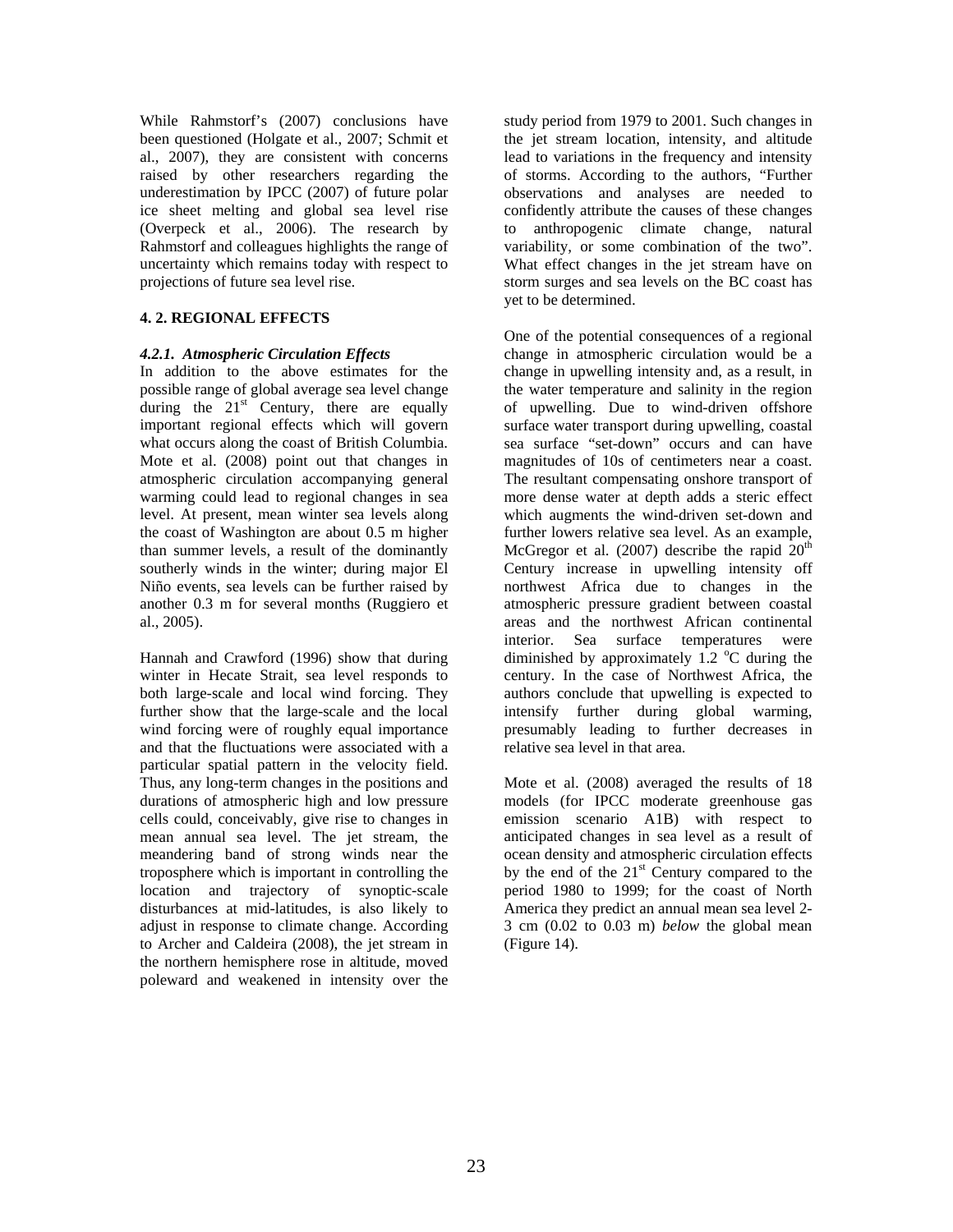

**Figure 14**. Regional sea level changes [(2080-2099) minus (1980-1999)] as a result of sea water density differences and atmospheric circulation effects. Results are based on 18 models using the A1B emissions scenario. Note that the area off western North America shows a *decrease* in sea level from these two sources of 0.0 to 0.05 m relative to the global average (IPCC, 2007).

Based on 30 scenarios from the IPCC global climate models, Mote et al. (2008) report, a broader range of possible regional effects. Changes in the winter wind regime over these 30 scenarios were found to be minimal, leading the authors to subtract 2 cm (0.02 m) from the "very low" sea level rise scenario for 2100; for the "medium" sea level rise estimates, they consider the winter changes to be negligible. For the "very high sea level rise" scenarios, they conclude that several models show an increase in sea level of 0.15 m by 2100 above global mean values. Ignoring vertical land movement, the Mote et al. (2008) estimates translate into sea level changes along the Washington coast of 0.16 m, 0.34 m and 1.08 m by 2100 for their "very low", "medium" and "very high" sea level rise scenarios, respectively. The authors further state that: "Both the very low and very high SLR estimates are considered low probability scenarios" (p. 10). They explicitly point out, however, that they have not attempted to quantify probabilities or uncertainties. Based on the Mote et al. (2008) results and interpretations, we infer that their *most likely estimate of mean sea level rise by 2100* along the Washington (and southern British Columbia) coast, ignoring regional vertical land movement, is 0.34 m (their "medium SLR" scenario), with no regional atmospheric or oceanic circulation effects.

While attempts have been made to predict the relationships among long-term atmospheric trends, ocean circulation and sea levels, the problem is fraught with complexities which have not yet been completely addressed. To quote the Earthguide (University of California at San Diego) (2002): "... how will the ocean's circulation respond to climate change? Although this sounds like a simple question, answering it is difficult. The ocean responds largely to winds, and wind fields respond to the distribution of heat, which depends on the ocean circulation. Within a logic loop like this, where the final answer depends on the initial guess, any small errors can be readily amplified into large errors in the prediction game." As a recent example of this complexity, Thomson et al. (2007) have shown that strong southerly winds off western Washington in winter can lead to prolonged periods of current reversal in the normal estuarine circulation in Juan de Fuca Strait. These wind-induced reversals can last up to a week and lead to a coincident relative sea level rise of the order of 0.1 m in the Strait of Georgia. Under climate change scenarios such episodes could become more frequent and/or more intense.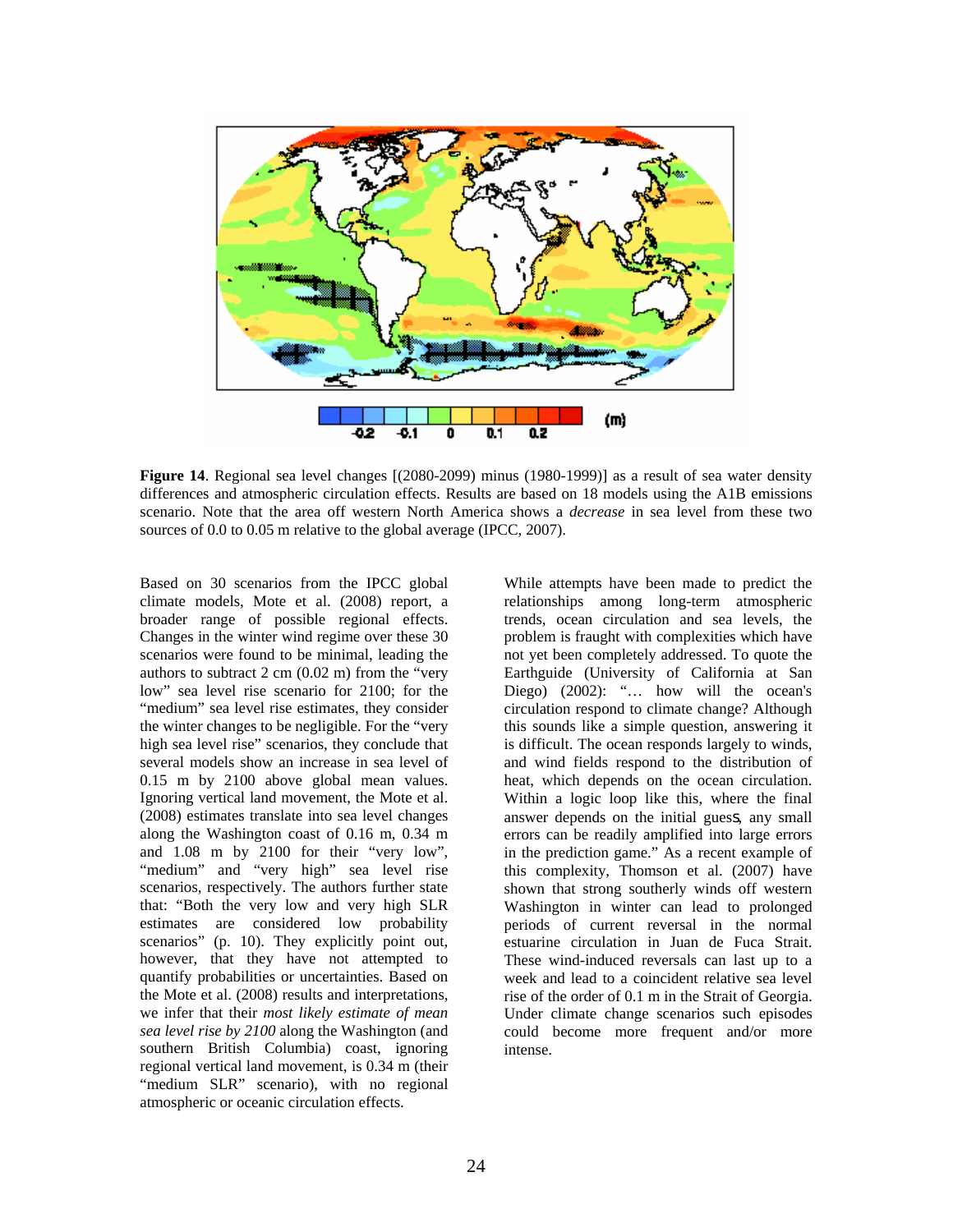#### *4.2.2. Regional Long-term Steric Effects for British Columbia*

In addition to long-term changes in ocean circulation, freshwater input to the British Columbia coast also has an influence on sea levels through changes in seawater density. The results of regional climate and watershed modeling are thus required in order to assess the seasonal and long-term effects from changes in freshwater input from coastal drainage systems. Two of the most significant freshwater inputs to

coastal British Columbia waters are the Fraser River and the Skeena River. The Fraser River discharges approximately  $144 \text{ km}^3/\text{year}$  into the Strait of Georgia (Dai and Trenberth, 2002), ranking  $30<sup>th</sup>$  among world rivers; the Skeena River discharges 36 km<sup>3</sup>/year into Hecate Strait and ranks  $87<sup>th</sup>$  among world rivers. Figure 15 and Table 3 show changes which have occurred in precipitation patterns since the middle of the  $20<sup>th</sup>$ Century in British Columbia.



# Trend in Annual Precipitation since 1950

**Figure 15**. Trends in annual precipitation over the last half of the 20<sup>th</sup> Century (Environment Canada 2004; http://www.ecoinfo.org/envind/region/climate/climate e.cfm)

| <b>Precipitation Trend</b><br>1950 to 2001 | Winter   | <b>Spring</b> | <b>Summer</b> | Autumn   | Annual  |
|--------------------------------------------|----------|---------------|---------------|----------|---------|
| Victoria                                   | $-16.75$ | 13.26         | $-3.86$       | $-3.33$  | $-3.11$ |
| <b>Ouatsino</b>                            | $-1.12$  | 22.17         | $31.19 +$     | 14.35    | 12.82   |
| Prince Rupert                              | 3.49     | 2.54          | .1.53         | $30.71*$ | 18.46*  |

**Table 3**. Precipitation change (%) at three coastal British Columbia sites between 1950 and 2001. Here, + indicates  $P < 0.10$ ; \* indicates  $P < 0.05$ .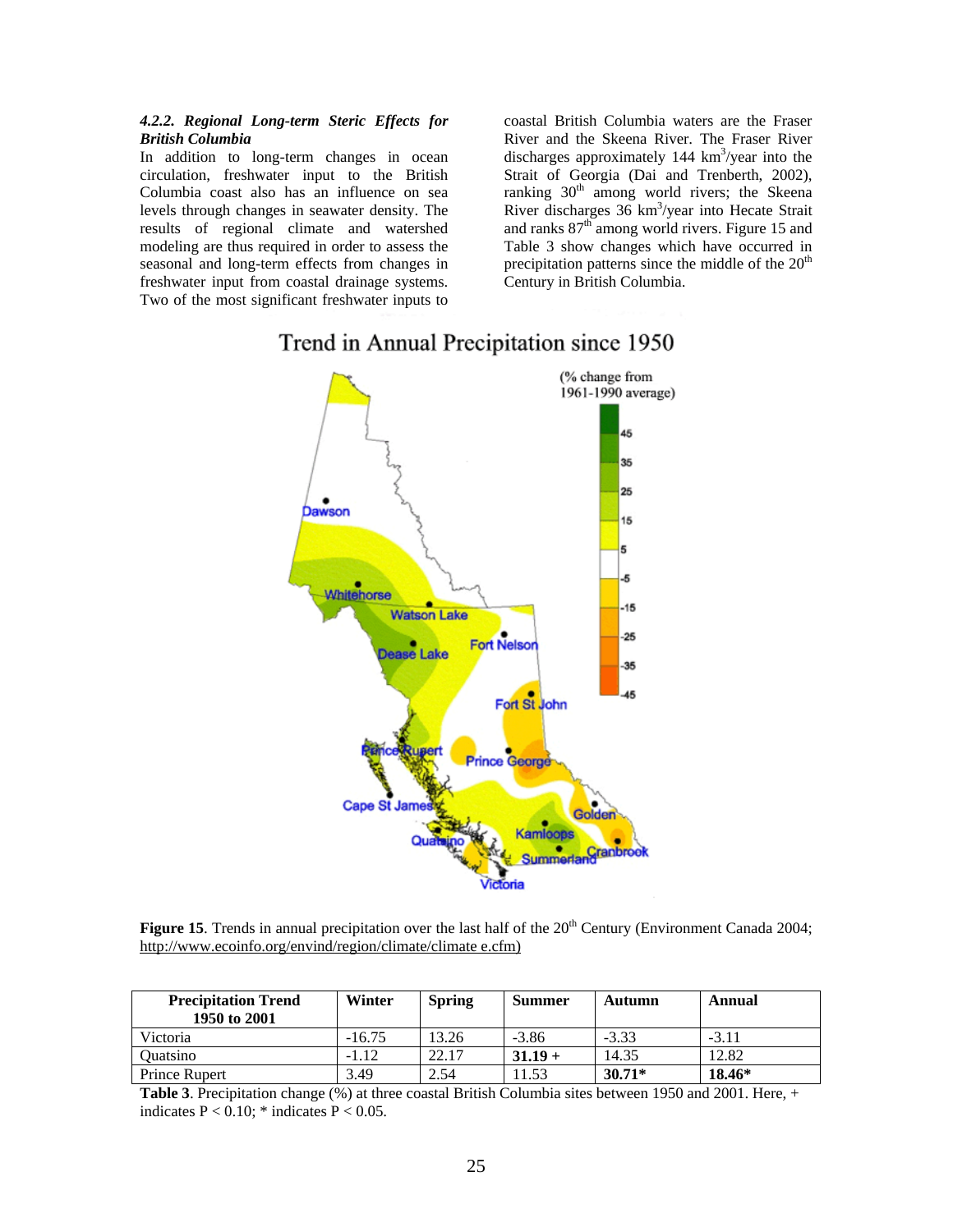Taylor and Taylor (1997) concluded that since the 1960s the annual flow of the Fraser River has been falling and that more of the total volume is occurring earlier in the year.

Whitfield (2003) analyzed changes in runoff patterns from some B.C. rivers during part of that interval. Figure 16 shows the change in Fraser River runoff between 1976 and 1995; while overall discharge has not changed appreciably, there has been a shift to greater flow in the earlier spring and overall lower flow in the late summer and early autumn (Leith and Whitfield, 1998). Similar patterns were also observed in coastal rivers (Whitfield and Taylor, 1998). Unfortunately the record of observations is too short to be meaningful with respect to longer term climate change, and could simply reflect decadal fluctuations, but does support the

trend toward earlier peak flow periods shown in the predictions of Morrison et al. (2002) (see below).

In general, since 1950, the seasonal precipitation trends have been toward wetter springs and summers for southern and coastal British Columbia, and significantly wetter autumns in northern coastal British Columbia (Figures 17 and 18). Climate modeling predicts that, by the winter of 2050, precipitation in many coastal British Columbia areas, and within substantial parts of the major watersheds (i.e., Fraser and Skeena), will rise by 10-25 %; in summer most southern areas will become drier, though a large part of the North Coast and the watershed of the Skeena will experience precipitation increases of up to 20 % .



**Figure 16**. Fraser River discharge between 1976 and 1995. Note the shift to higher discharge in March and lower discharge in July and September (after Whitfield, 1997).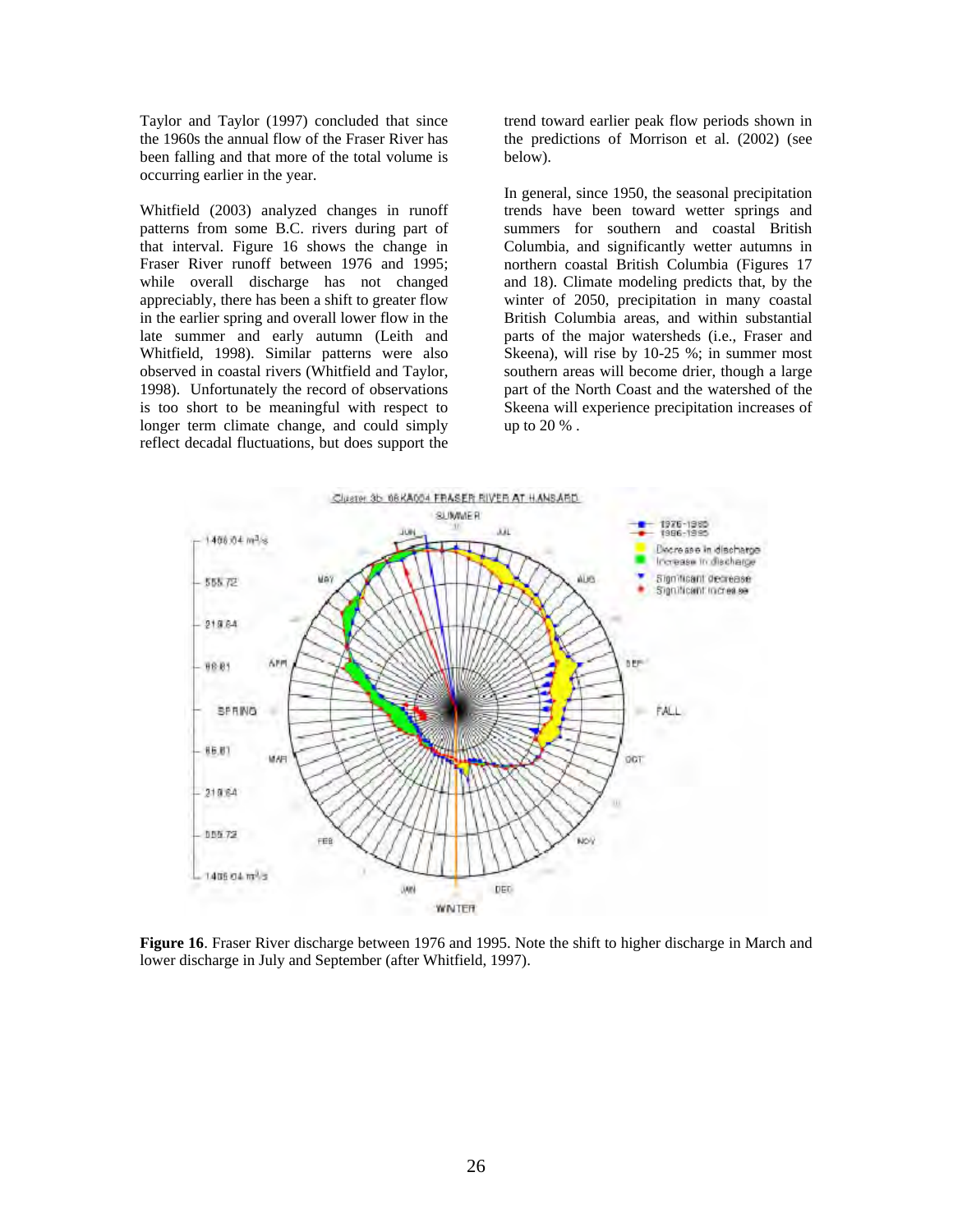

**Figure 17**. Predicted percentage change in winter precipitation by 2050 relative to mean values from the period 1961-1990. Canadian Regional Climate Model 4.1.1, SRES-A2 scenario (April 2007) (http://www.pacificclimate.org/resources/climateimpacts/ bccoast/).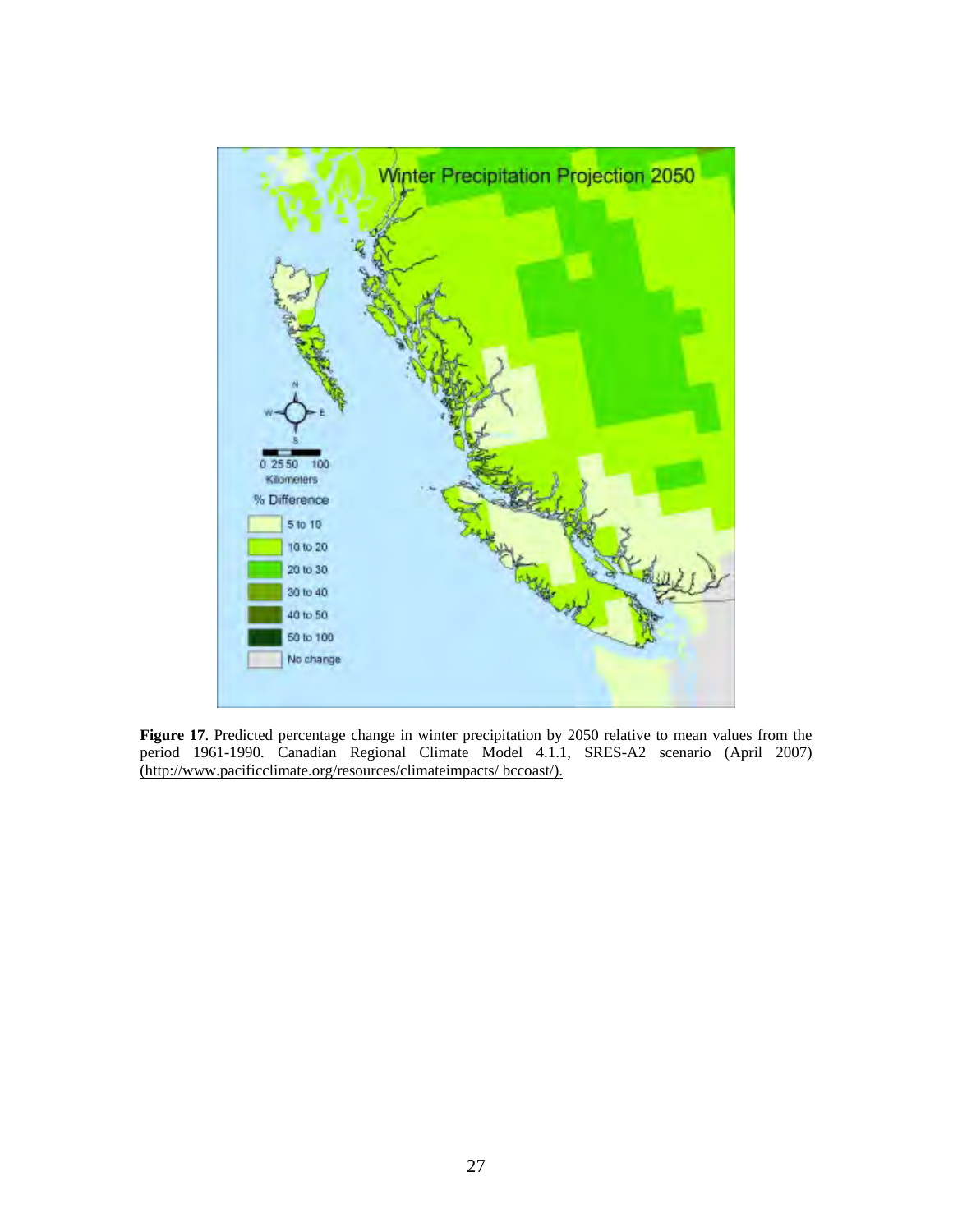

**Figure 18**. Predicted change in summer precipitation by 2050 relative to mean values for 1961-1990. (http://www.pacificclimate.org/resources/climateimpacts/bccoast/). Based on climate modeling results from the Pacific Climate Impacts Consortium, SRES-A2 scenario (April 2007).

Clearly, the consequences for freshwater contributions to coastal waters of British Columbia require a full hydrological assessment of anticipated changes under various climate scenarios for the major coastal watersheds. To date, this has not been done, although attempts to model the Fraser River discharge and some Vancouver Island watersheds have been undertaken. Morrison et al. (2002) investigated likely flow scenarios for the Fraser River watershed for the  $21<sup>st</sup>$  Century. Their modeling was based on Coupled General Circulation Models (Canadian Centre for Climate Modeling and Analysis CGCM1 and the Hadley Centre for Climate Prediction and Research HadCM2) downscaled to sites in the Fraser River watershed for which there were reliable longterm weather data. The atmospheric variables considered in their model include wind speed, solar radiation, cloud cover, temperature change, precipitation, and vapor pressure. Results show that by 2080 there would be a significant increase in flow in spring (March-April) but a decrease in flow in early summer (May-June), the time of today's freshet. Thus, one of the most significant findings from their analysis is a change in the *timing* of the flow, with higher values occurring earlier in the year. Overall, the model predicts only about a 5% change in the mean or minimum flow characteristics of the Fraser River. The models do, however, predict a decline in *peak* flow for the end of the 21st Century compared with the 1970-1979 baseline. At present, flow increases in spring through snowmelt, reaching a mean peak in mid-June of about 8,000 to 10,000  $\text{m}^3/\text{s}$ . By 2080, however, 13 % of the years will no longer be snowmeltdominated and will experience peak flows much earlier or later (possibly as early as April or as late as mid-October) in response to rainfall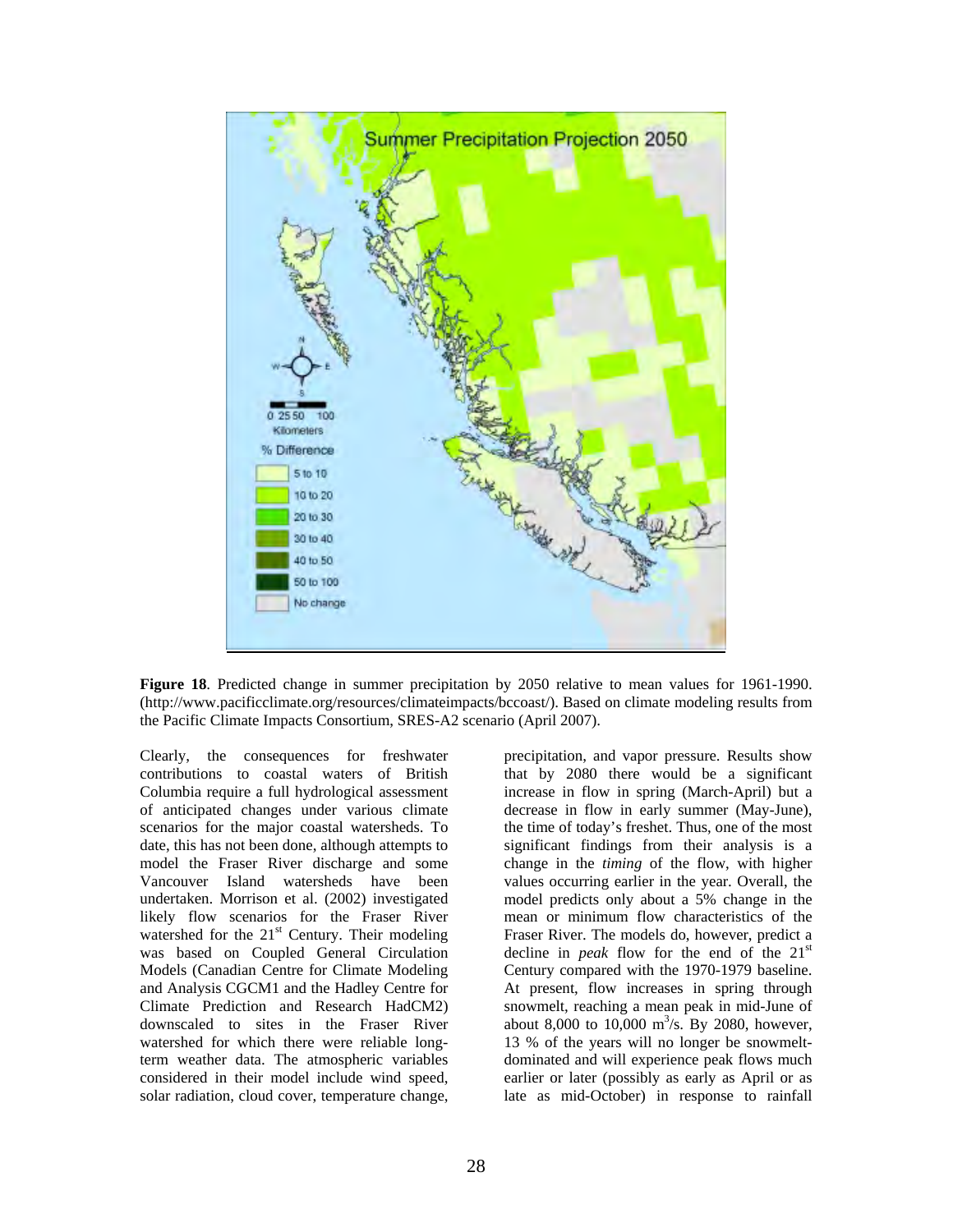events. These peak flows are expected to reach maxima of about 5,000 to 6,000  $\text{m}^3\text{/s}$ , a decrease in average peak flow of about 18 % (1600 m<sup>3</sup>/s) below the current values (Figure 19).

Another factor which will continue to influence Fraser River hydrology over at least the next several decades results from the infestation by the Mountain Pine Beetle, which currently affects about 10 million hectares. The result is a sharp increase in peak flow volumes for small watersheds and an advance in the timing of freshets (Forest Practices Board BC, 2007).

There is unlikely to be a significant impact on mean halosteric (salt induced) sea levels in the Strait of Georgia from such a modest increase in annual flow from the Fraser River. On the other hand, there could be a potential change in the seasonal distribution of effects compared to today as a result of the decrease in peak flow related to the snowmelt freshet and to the related

distribution of rainfall-dominated flow throughout a longer period of the year. Based on our analysis of the 30-year temperature-salinity time series from the Nanoose Bay test range (Section 3.4), peak annual contributions from temperature variations in the water column occur in late August and therefore lag those from salinity contributions in late spring by about 3 months. An increase in the lag between the thermosteric and halosteric contributions to the total steric sea level rise could lead to a diminished seasonal contribution to steric sea level variations in the Strait. The uncertainty is high since, in addition to the change in the timing of peak flows, there is expected to be a change in the temperature of river water which would have an effect on the temperature of coastal waters and thereby on steric sea level elevations. To date, no modeling of the consequences of either of these impacts for the Strait of Georgia region has been undertaken.



**Figure 19**. Model results for four annual discharge scenarios for the Fraser River which show the consequences of a shift in peak flow from snowmelt freshet (b) today to predicted rainfall-driven (a) peak discharge events in 2080. Note the broader distribution of peaks in flow throughout the year (March through October) in 2080 compared to the snowmelt-related peak discharge in June. (With permission from Morrison et al., 2002).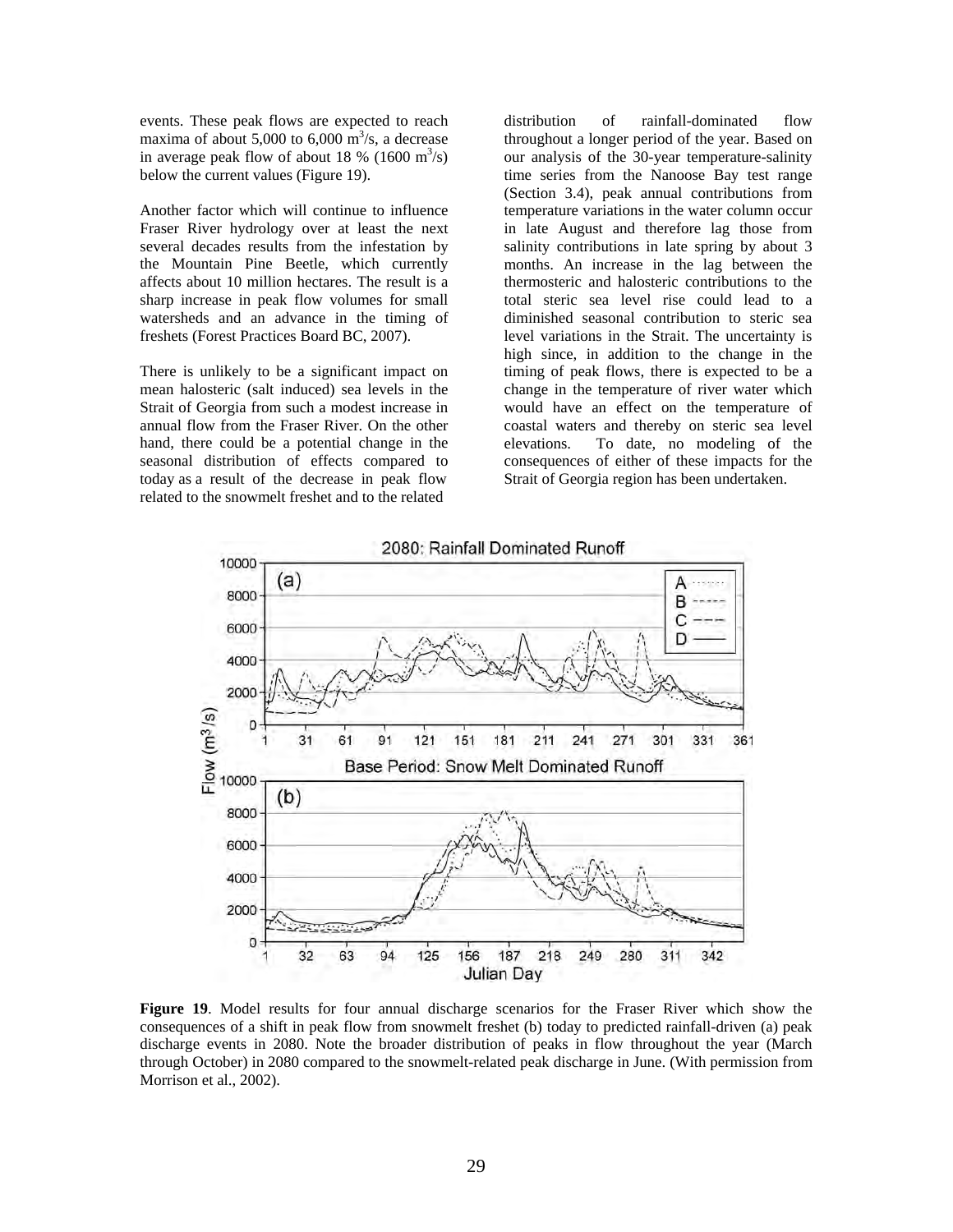On the North Coast, the potential for regional steric sea level impacts would theoretically appear to be greater than for the South Coast, given the anticipated 18.5 % increase in precipitation which has occurred between 1950 and 2001 (Table 3) and the predicted 10-20 % increase by 2050 compared to the 1961-1990 baseline (Figure 17, 18). Coulson (1997) in his analysis of changes over the last part of the  $20<sup>th</sup>$ Century in northern British Columbia shows that there has been shift towards earlier snowmelt and higher discharges in the spring for rivers including the Skeena. The analysis suggests that, under climate change scenarios, flows in northern rivers would increase in the spring, with an earlier freshet, and with slight increases in flow during summer (as opposed to decreases in southern rivers). Although no other definitive studies related to the hydrology of northern British Columbia rivers under climate change scenarios appear to exist in the recent literature, the qualitative findings of Coulson (1997) for British Columbia rivers have been supported by more recent modeling studies for southern coastal watersheds (e.g., Morrison et al., 2002).

While volumetrically less important than the two large British Columbia watersheds, smaller coastal river systems also contribute to the fresh water input to coastal waters. Few analyses of anticipated changes in flow regime of such rivers have been undertaken. One example is that of the Englishman River on Vancouver Island (Weston et al., 2003) which predicts that peak annual flows in 2080 will be 17 % greater than present, with more frequent flood events. The authors conclude that, by 2080, the magnitude of the 10 year flood will be equal to today's 20-year flood. These changes are based on a predicted 65 % decrease in snowfall and 35 % increase in rainfall within the watershed by 2080-2100.

What effect changes in river discharge volumes and timing have on steric sea level in semienclosed basins such as the Strait of Georgia is unknown because it is unclear how the estuarine circulation – which ultimately carries the freshwater seaward in the upper outflow layer – will respond to the change in freshwater flux.

#### *4.2.3. Predicted Vertical Land Movements on the British Columbia Coast*

Predictions of vertical land motion during the  $21<sup>st</sup>$  century are mainly based on extrapolations of measured trends at GPS and tide gauge stations, the latter corrected for a regional sea

level trend in order to account for the contribution from land motion (cf. Mazzotti et al., 2008b). This extrapolation assumes that trends of vertical land motion measured over the last 5 to 50 years will remain constant over the next century. Most GPS stations are installed on stable bedrock and are thus representative of long-term geological deformation of the crust, which can be approximated as steady-state over decades to centuries. Tide gauges can be more problematic in that some are installed in coastal or harbour sediments which may undergo nonlinear compaction and settlement effects over years to decades. However, a comparison of GPS and tide gauge vertical land motions at nearby sites indicates a good agreement between the two observational methods at more than half of the closely co-located sites (Mazzotti et al., 2008b).

In addition to the steady-state extrapolation of regional trends, two cases must be considered: (1) the local effects related to sediment compaction, ground-water changes, and local tectonics; and (2) the effect of a very large earthquake, such as a magnitude ~9 Cascadia subduction earthquake. The only welldocumented case for local land motion variations (Case 1) is that of the Fraser River delta presented in Lambert et al. (2008) and Mazzotti et al. (2008a). As summarized earlier, these studies reveal an average ongoing subsidence of the Fraser River delta of 1-2 mm/yr due to steady-state compaction of the first 10 to 30 m of Holocene sediments that cover the delta lowland. This background estimate can be extrapolated over the next 100 years to provide a total subsidence of 10-20 cm by 2100. In some regions, faster subsidence rates up to 10 mm/yr are associated with major construction activity, such as that associated with the Vancouver International Airport and the BC Ferries Tsawwassen terminal. In these cases, the extrapolation of the total subsidence over 100 years must take into account the non-linear response of sediments to load. Mazzotti et al. (2008a) found that a first-order time constant of  $\sim$ 20 years was appropriate for the sample of structures they analyzed. They concluded that the "difference between natural and anthropogenic compaction results in strong spatial variations of present and future RSL rise across the Fraser River delta, with small zones experiencing RSL rise up to 80-100 cm within larger areas experiencing a natural RSL of 40-70 cm."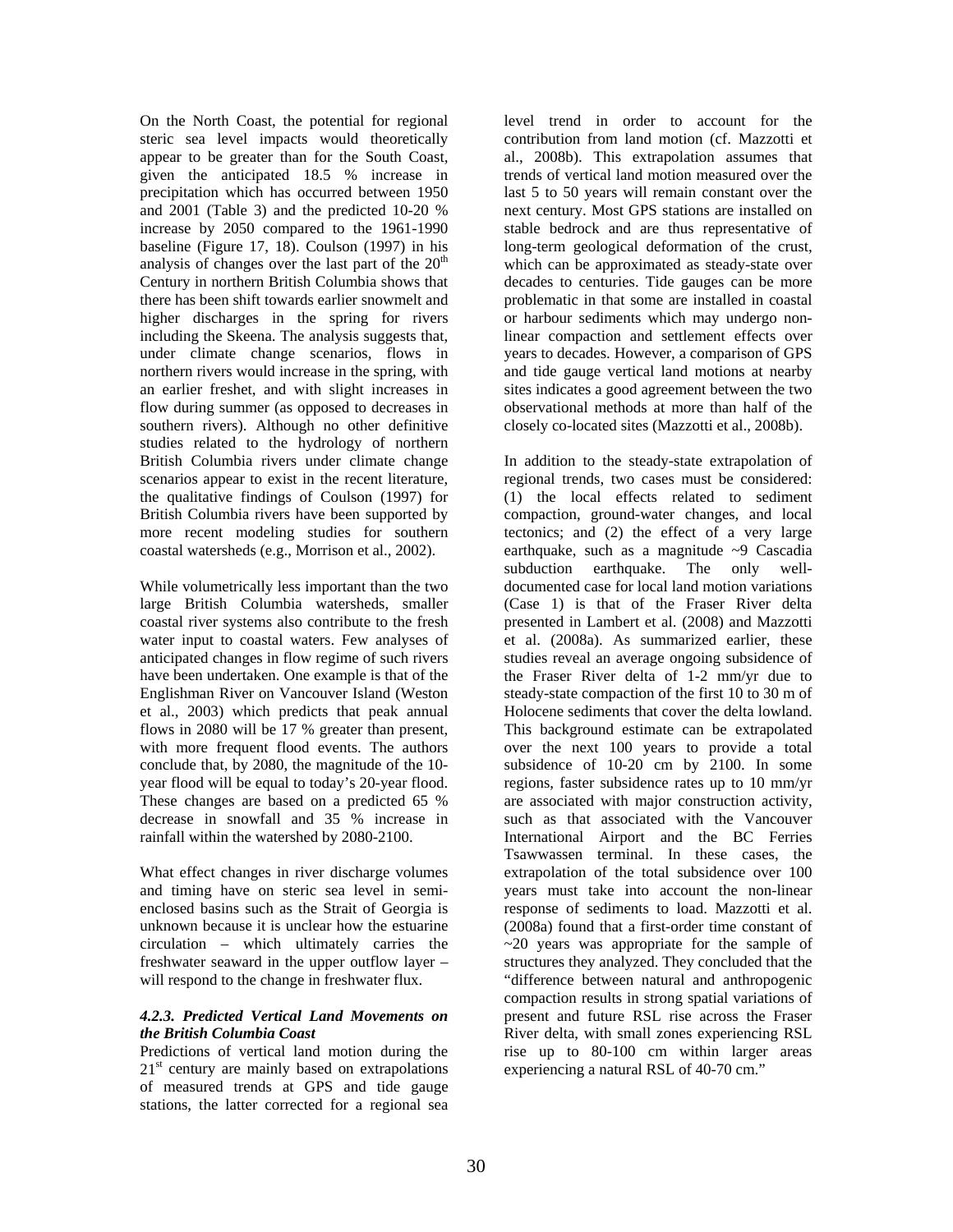Details on the impact of a great magnitude  $\sim$ 9 earthquake are discussed in Section 3.2. The main conclusion is that such an event would result in sudden subsidence and a relative sea level rise of 0.5 to 2 m along the west coast of Vancouver Island, with a rapid eastward decrease of predicted amplitudes. Estimates of the changes in relative sea for Victoria and Vancouver range between 0 and 20 cm. For the northern part of Vancouver Island, the impact of a magnitude ~9 Cascadia earthquake would be small, likely less than 10 to 20 cm of subsidence and relative sea-level rise depending on the distance to the Cascadia offshore fault.

#### *4.2.4. Predicted changes in ENSO events*

The debate on how the tropical Pacific will respond to global warming continues to ask whether the changes in the ocean surface temperature structure will more closely resemble an El Niño or a La Niña (Vecchi et al., 2008). This distinction is of considerable importance to coastal British Columbia since conditions in the tropical Pacific affect a wide range of weather and oceanic phenomena including tropical cyclones activity, global patterns of drought and<br>flood, agricultural productivity, coastal flood, agricultural productivity, coastal upwelling and ocean productivity. Whether the changes are El Niño-like or La Niña-like could markedly affect how the atmospheric and oceanic conditions off coastal British Columbia respond to the climate-induced change. Here, the terms El Niño-like or La Niña-like refer to the

tendency for the time-averaged sea surface temperature gradient in the equatorial Pacific to either decrease (El Niño-like) or increase (La Niña-like), without implication for changes in the intensity or frequency of variability. Unfortunately, the science remains in a state of flux. As noted by Vecchi et al. (2008): "Theory, models, and observations present diverging views of the Pacific response to global warming. It may be possible to reconcile the different theoretical frameworks for understanding the Pacific response to increased  $CO<sub>2</sub>$  within stateof-the-art coupled GCMs (Global Climate Models). However, the test of whether the tropical Pacific has become more El Niño- or more La Niña-like is in the hands of the observationalists, and the consequences for our understanding of the climate in the tropical Pacific and in all the regions affected by El Niño/La Niña are great". At present, the IPCC (2007) has concluded that there is no consistent indication from model simulations regarding how ENSO frequency and amplitude may change. In this regard we note that, off British Columbia, changes in storm tracks associated with La Niña (more westerly) versus El Niño (more southwesterly) have different impacts on inshore sea levels. Relative sea levels are higher on the west coast during La Niña events but higher within the Strait of Georgia during El Niño events (W.J. Crawford, pers. Comm., 2008).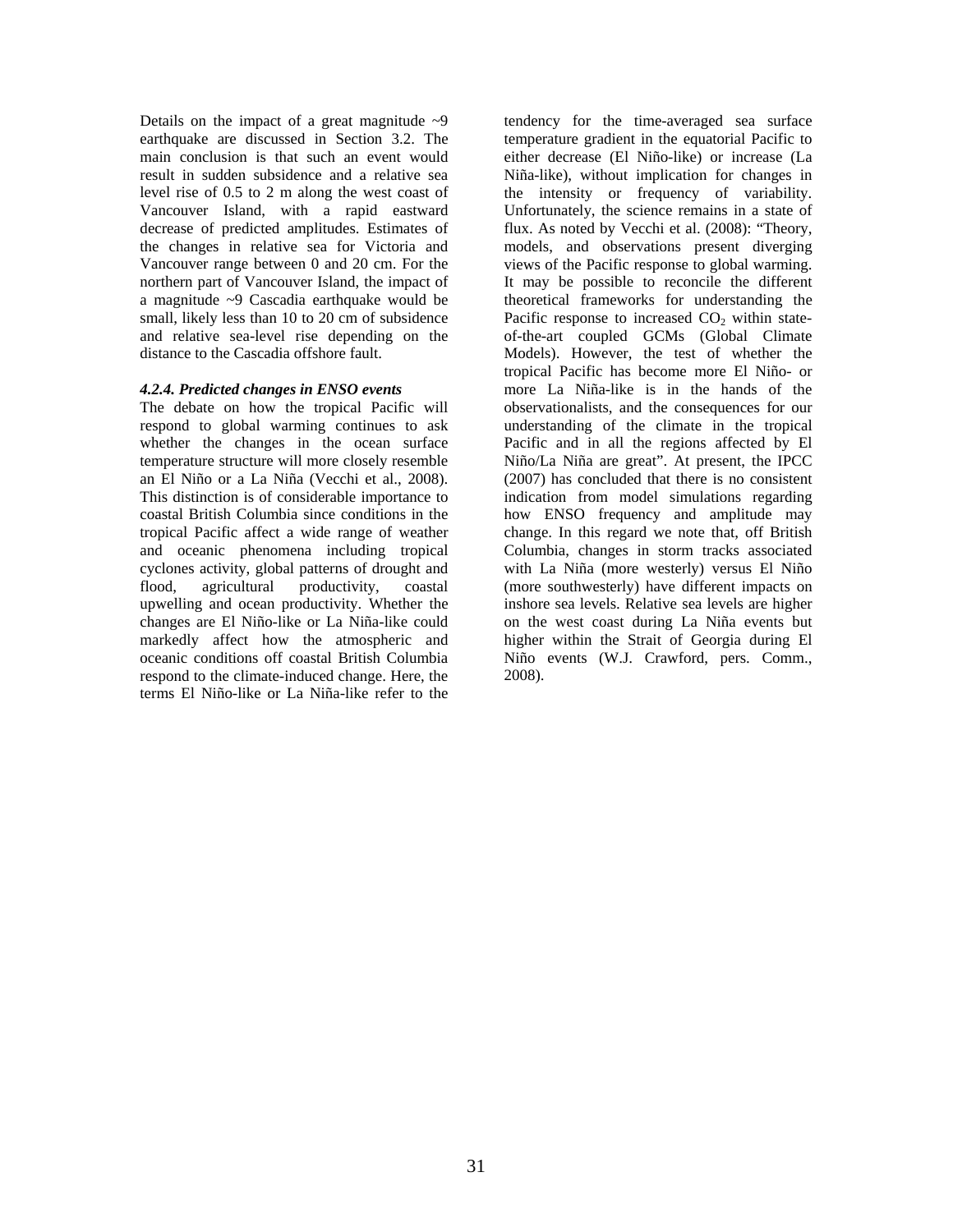#### **5.1. OBSERVATIONS OF EXTREME EVENTS FOR THE COASTS OF BRITISH COLUMBIA, WASHINGTON AND OREGON**

Extreme sea level events in British Columbia have occurred mainly during El Niño years when monthly mean sea levels are already elevated by several tens of centimeters above background levels (Abeysirigunawardena et al., 2008a,, 2008b; Abeysirigunawardena and Walker, 2008; Tinis, 2008). On December 16, 1982, for example, observed sea levels at Point Atkinson (near Vancouver) reached 5.61 m above chart datum, the highest on record (Tinis, 2008). This event was due to a combination of high winds and very low pressures during a strong El Niño year. The associated storm surges caused significant flooding damage in Boundary Bay, Mud Bay and on Westham Island around the southern Fraser Delta. The highest surge (1.10 m) occurred between 2 and 3 hours before predicted high tide. The highest predicted astronomical tide is 4.59 m; thus, had the storm surge coincided with highest high tide, the water level would have reached about 5.7 m. The mean wind speed at Vancouver International Airport was 30 to 50 km/h from the south-southeast, with gusts reported to 95 km/h; atmospheric pressure reached a low of 98.39 KPa. It was estimated that the sea surface height anomaly associated with the strong El Niño of 1982-83 was 0.20 m (Abeysirigunawardena, 2008b); at Newport, Oregon, this anomaly was estimated at 0.32 m above monthly mean water level and up to 0.19 m above the maximum monthly mean sea level (Komar, 1992; Canning, 2001). None of these estimates takes into account wave run-up into coastal areas which can result in significantly higher elevations being reached by sea water surges (Longuet-Higgins and Stewart, 1962).

Abeysirigunawardena et al. (2008a) estimates that under stable climatic conditions (based on 50 years of historical data) a 5.60 m above chart datum (5.534 to 5.794 m, 95 % confidence interval) sea level event has a return period of about 100 years. For a return period of 200 years, the event would be 5.63 m above chart datum (5.56-5.82 m, 95 % confidence interval). The highest predicted astronomical tides for the region are 4.59 m, as noted above.

During the major1997-98 El Niño, monthly mean sea levels along the Washington coast were 0.40 m above the monthly mean sea level and up to 0.22 m above the maximum monthly mean sea level (Kaminsky et al., 1998; Canning, 2001). Two significant wind wave events occurred along the Washington coast during this season, both on high tides, resulting in serious coastal erosion and inundation. On January 1-2, 1998, high water levels were 0.10 to 0.15 m above predicted high tides and 0.33 to 0.40 m above predicted low tides. Local shoreline retreat of up to 15 m was recorded at Point Brown, Ocean Shores, Washington. On January 17, 1998, the Grays Harbor wave gauge recorded a significant wave height of 14.52 m and a significant wave period of 22 seconds. For six hours prior to the event, significant wave heights were 7.0 m with 20-second periods; significant wave heights remained between 7.4 and 8.5 m for 5 hours after the peak (Canning, 2001).

Walker (2007) shows that the trend in maximum sea levels for Haida Gwaii has been an annual increase of 3.4 mm/year, or twice the rate for the computed mean global sea level of 1.6-1.7 mm/year. He suggests that this may be related to greater storminess associated with major ENSO events. Walker (2007) also cites Graham and Diaz (2001) who conclude that storm intensities in the North Pacific have increased during the period 1940-1998. Unpublished data from D. Abeysirigunawardena show that storm surgerelated winds  $(S-SE; > 50 \text{ km/h})$  have very clearly increased in frequency since the 1976 PDO regime shift (Miller et al., 1994; Walker, 2007). This timing also coincides with the mid-1970s ENSO regime shift (e.g., Trenberth, 2002).

An example of an extreme event in northern British Columbia is the December 23-24, 2003 storm surge which reached a maximum sea level elevation of 8.06 m above chart datum (mean sea level is 3.87 m and the predicted large spring tide was 7.54 m) (Harper, 2004; Walker, 2007; Abeysirigunawardena and Walker, 2008; Tinis, 2008). This storm was accompanied by intense S-SE winds, gusting to 111 km/h and which over a period of 33 hours, created a maximum surge of 0.73 m at Queen Charlotte City. The peak surge fortunately occurred on a low tide making the event less destructive than had it coincided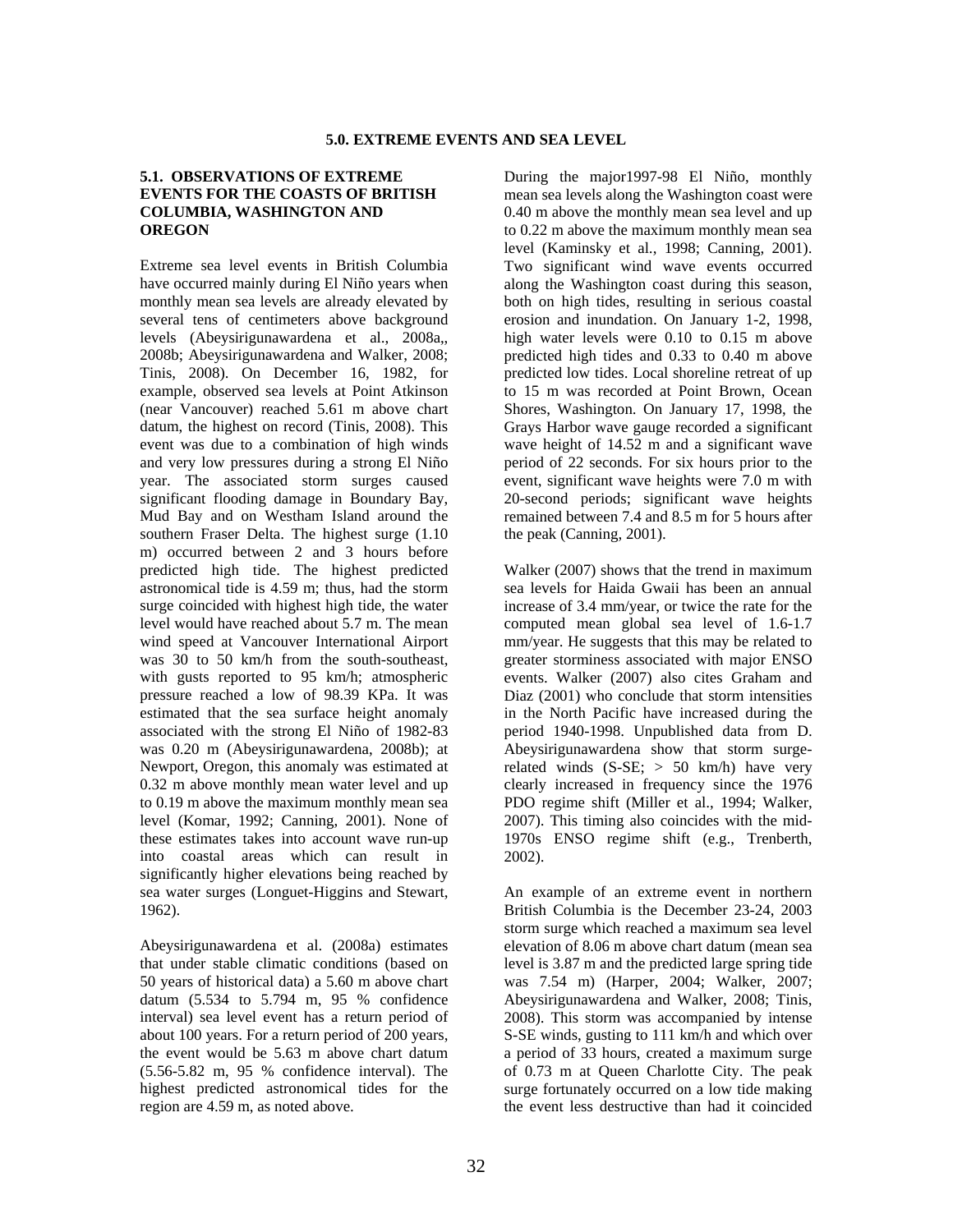with a high tide. This extreme event was computed to have a probability of occurrence of 1 % in any given year (i.e., return period of 100 years). If the trend for more frequent and more intense extreme events continues, coupled with rising global mean sea levels, the probability of having devastating storm surges coinciding with high tidal elevations will also increase.

# **5.2. PREDICTED EXTREME EVENT FREQUENCY AND MAGNITUDE**

El Niño/La Niña events along the west coast of North America give rise not only to aboveaverage sea levels (see above) but also to more extreme weather conditions such as the storms and related storm surges reported in Section 5.1. Bromirski and Flick (2003) studied long (greater than 50 years) tide gauge records from California to Alaska for storm-forced extreme sea levels. They found no trend over the period of their investigation with respect to the frequency or magnitude of winter extreme sea levels. They suggest that there is a greater influence of El Niño events on winter storm-related extreme sea levels in the southern coastal regions and of La Niña events in the northern coastal regions. Similarly, Abeysirigunawardena et al. (2008b) conclude that British Columbia lies in a transition zone with respect to wind regimes such that wind events are more strongly correlated with La Niña years than with El Niño years. This would appear to be the inverse of that seen farther south along the western North American coast (e.g., Canning, 2001; Trenberth, 2002). While this inverse relationship between extreme wind events and El Niño intervals may exist, Abeysirigunawardena et al. (2008b) suggest that weather variability is such that sufficiently extreme events during El Niño years, coupled with much higher regional steric sea levels, can result in significant inundation and coastal damage. They counsel planners to adopt a precautionary approach by applying extreme recurrences for both winds and water levels in setting scenarios for mitigation and adaptation. For Haida Gwaii, El Niño conditions, through a change in the jet stream path and an associated stronger Aleutian Low in winter, result in wetter weather in general and more storms (Walker, 2007).

With respect to future extreme sea levels, a critical question is "Will ENSO events become more frequent with changing global climatic conditions and will extreme events also increase

in frequency along the British Columbia coast?" (see also our earlier discussion for the Tropical Pacific). There are too few data and analyses available at present to answer confidently this important question but there are well-respected researchers who are firmly of the opinion that ENSO events become more frequent, and/or possibly of greater intensity, as global temperatures rise. Trenberth (2002) states that in 1976-77 there was a major change in the evolution of the various manifestations of El Niño throughout its life cycle (wind, temperature, atmospheric circulation, cloud cover, radiation, precipitation, storminess, movement of heat and energy, exchanges of heat and moisture with the surface). This has since become known as the 1976-77 climate shift and is well-recognized by other researchers. The work of his group has since shown an apparent relationship between El Niño events and global warming, though he admits that present climate models do not yet simulate El Niño well enough to enable reliable projections. The current underlying hypothesis is that "El Niño exists and plays a role in the Pacific Ocean as a means of removing heat from equatorial regions of the ocean, where it would otherwise build up. An implication of this, if correct, is that further heat buildup from increasing greenhouse gases in the atmosphere would lead to increased magnitudes and/or frequency of El Niño events" (Trenberth, 2002).Thus, if future analysis of the relationship between El Niño and global climate change supports the linkage between climate change and frequency and magnitude of El Niño events, it is expected that extreme events, such as the storm surges described above, will become more frequent in southern British Columbia simply through the coincidence of extreme weather events and more common higher regional sea levels.

Abeysirigunawardena et al. (2008a) have attempted a preliminary assessment of the effects of global sea level rise and climatic effects on extreme sea levels in southern British Columbia based on two global sea level rise scenarios of 2.8 mm/year and 5.7 mm/year from Church (2002). Table 4 shows the range of extreme sea levels *relative to Chart Datum in 2000* for 100 year and 200-year return periods, assuming no climate change factors on storm frequency, for 2050 and 2100. The two scenarios are shown along with the anticipated 0.34-m rise predicted for Washington State's "Medium SLR Scenario" (Mote et al., 2008; see above). These data are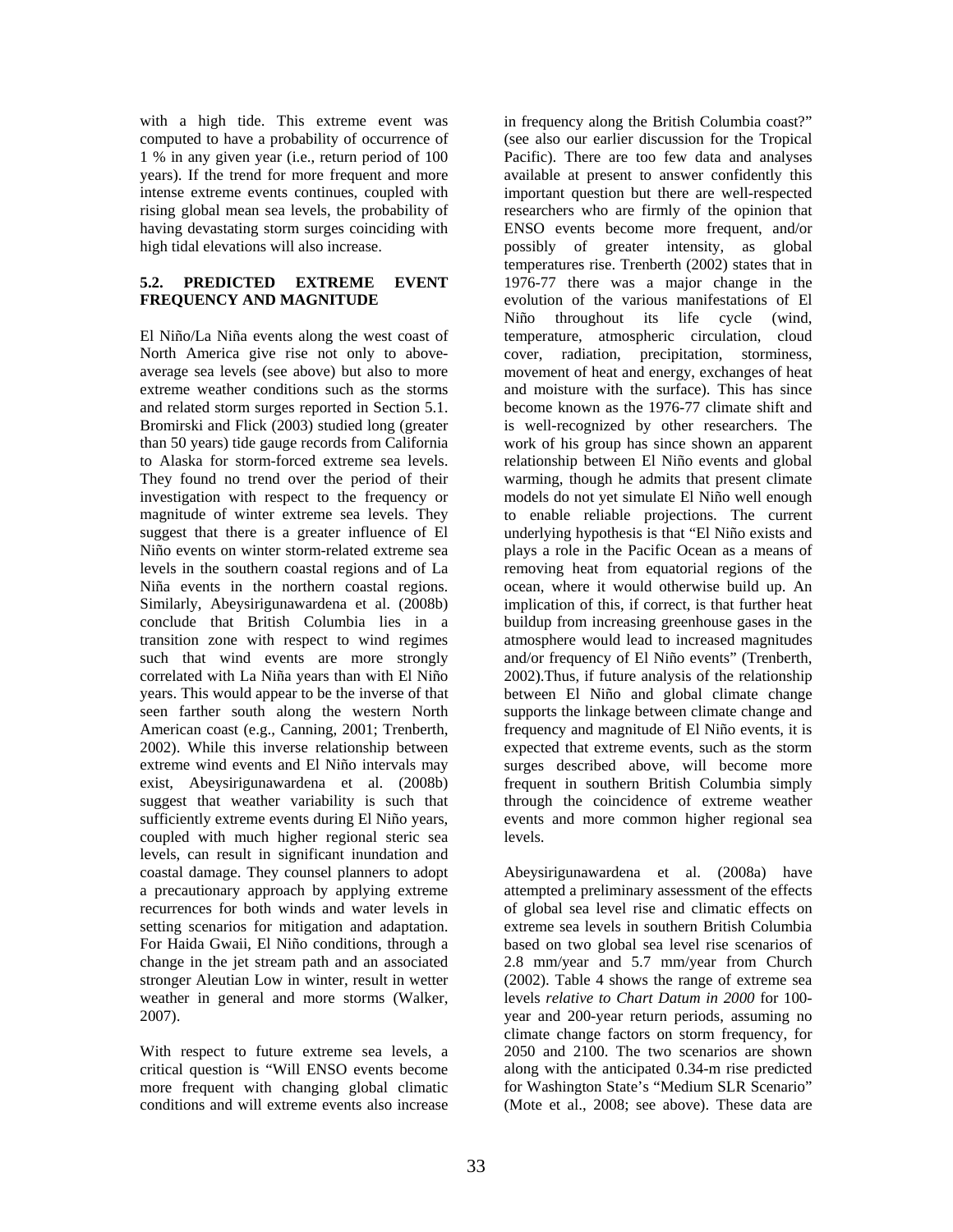presented in this manner in order to be able to compare *present* actual elevations of coastal structures (e.g., dikes) to the heights of possible extreme sea level events in the future. Such predicted values clearly also assume no absolute changes in land elevation due to geodynamics or subsidence; on the Fraser Delta the amplitudes in 2050 and 2100 would be increased, based on the anticipated annual rate of deltaic subsidence (1-2 mm/year). Thus, the application of deltaic subsidence would have the effect of moving the tabulated 3.4 mm/year sea level rise scenario (Table 4) into the realm of the 5.7 mm/year scenario for the Fraser Delta.

The current elevation for most of the sea dike system in the Fraser River delta region is 6.64 m above chart datum (Abeysirigunawardena et al., 2008a). While the highest values in Table 4 are about 6.38 m for a 200-year return event, it must be remembered that these values do not take into account run-up associated with storm surges or

possible climatic impacts on maximum sea level arising from such events. Abeysirigunawardena et al. (2008a) suggest that under some possible climate scenarios affecting the frequency and magnitude of such events, extreme heights of 6.74 m could be achieved. The impact of possible increases in wind wave heights in coastal waters also needs to be considered. In a study of the effects of El Niño-Southern Oscillation (ENSO) on peak wind gusts over the contiguous United States from 1948 to 1998, Enloe et al. (2004) find that the Pacific Northwest experiences a significant increase in wind gustiness during the ENSO cold phase wintertime period from November to March. The warm phase of ENSO is associated with an overall decrease in gustiness in the Pacific Northwest for these months. Thus, we can expect higher amplitude wind waves in coastal regions during November to March during the cold phase of a major ENSO event.

| <b>Sea Level Rise</b> | 2050 100 year | 2100 100-year | 2050 200 Year | 2100 200-Year |
|-----------------------|---------------|---------------|---------------|---------------|
| Rate $(mm/y)$         | Event $(m)$   | Event $(m)$   | Event $(m)$   | Event $(m)$   |
| 2.8                   | 5.67-5.93     | 5.81-6.07     | 5.69-5.95     | 5.83-6.09     |
| 5.7                   | 5.81-6.07     | $6.10 - 6.36$ | 5.84-6.10     | 6.12-6.38     |
| 3.4                   | 5.70-5.96     | 5.87-6.13     | 5.72-5.98     | 5.89-6.15     |

**Table 4**. Extreme event heights (Point Atkinson) *relative to Chart Datum in 2000* for various scenarios of rate of sea level rise and for 100- and 200-year return period events in 2050 and 2100 (based on data in Abeysirigunawardena et al., 2008a). These predictions do not account for any changes in frequency or amplitude effects (ENSO-related) or other steric or estuarine flow reversal effects which might be climate related.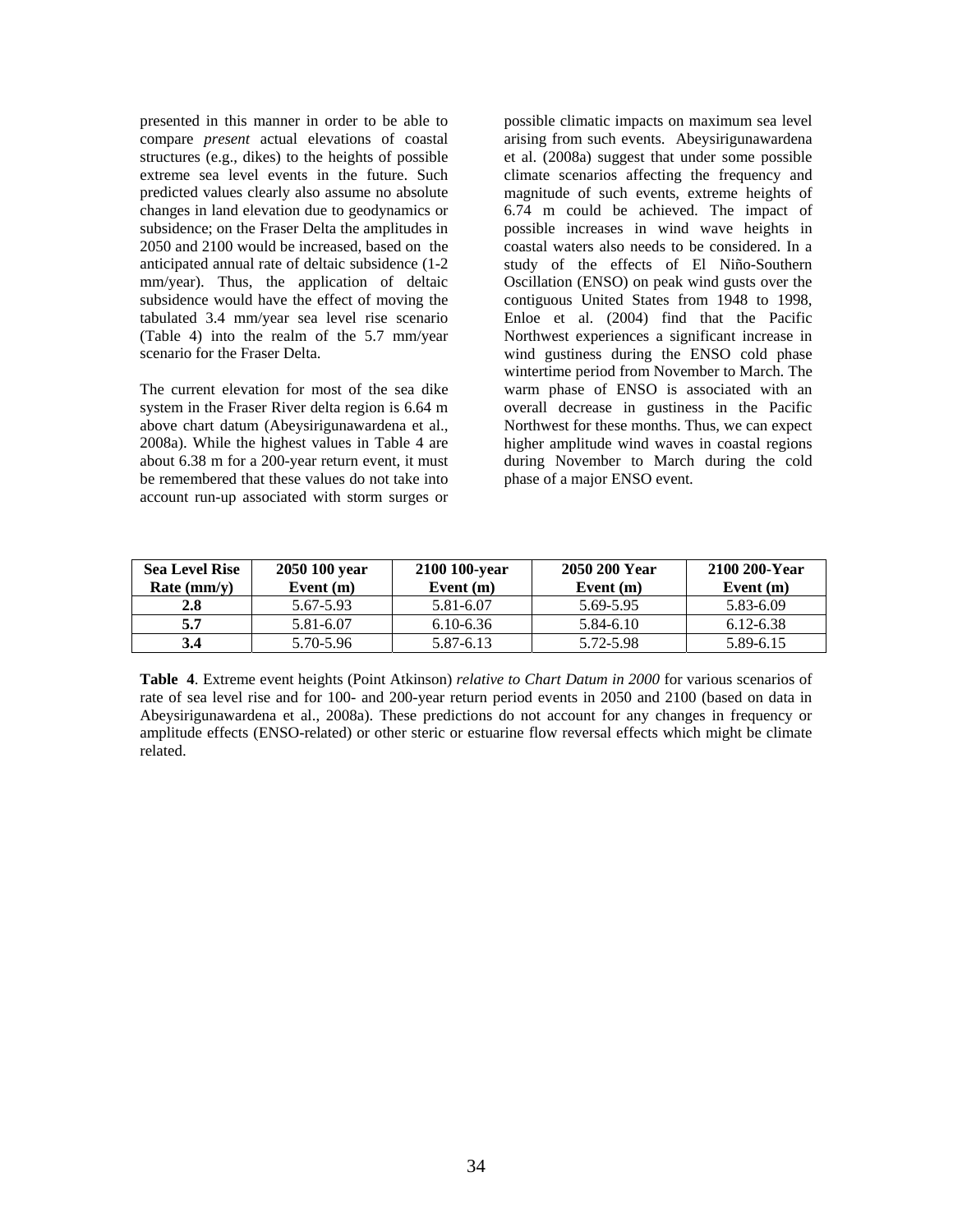1. Based on land elevation time series from Global Positioning System (GPS) sites and water level time series from coastal tide gauges, Absolute Sea Level (ASL) in British Columbia waters rose during the  $20<sup>th</sup>$  Century at a mean rate (plus standard error) of 1.8±0.2 mm/year, with a standard deviation about the mean of 1.2 mm/year (Mazzotti et al., 2008b). Superimposed on the long-term trend were large amplitude, decadal scale variations in sea level associated with El Niño-Southern Oscillation (ENSO) events in the Pacific Ocean. So large were these variations for the active ENSO period from 1993 to 2003, the ASL for the southern British Columbia region temporarily fell at a rate of - 4.4±0.5 mm/year (consistent with consistent satellite altimetry data for this region) before returning to a positive upward trend.

The mean observed ASL for British Columbia is in agreement with the mean  $20<sup>th</sup>$  Century estimates of global eustatic sea level rise of between 1.5 and 2.0 mm/year derived from tide gauge data. The results are also consistent with the IPCC (2007) reported observed global estimates of 1.8±0.5 mm/year for the period 1961 to 2003.

2. Future relative sea level changes will vary widely in southern British Columbia largely as a result of geodynamic processes of subsidence in the Fraser Delta region and uplift on Vancouver Island (Table 5). A summary of projected sea level changes for many British Columbia sites is presented in Appendix A, Table A1.

3. Steric sea level changes associated with rising ocean temperatures due to global warming are estimated to account for nearly 50% of the observed rate of global sea level rise in the World Ocean (IPCC, 2007). In British Columbia coastal waters, this effect is further exacerbated by regional thermosteric and halosteric effects. In the Strait of Georgia, the halosteric (salinity) effect accounts for approximately 63% of the observed trend in *total steric* sea level rise of  $1.2\pm0.2$  mm/year over the past 30 years while thermal heating effects account for the remaining 37%. In offshore regions, thermal and salinity effects contribute more equally to the total steric height change of around 1 mm/year.

If the present halosteric rise of roughly  $0.8\pm0.2$ mm/year for the Strait of Georgia (63% of the total steric change) is added to the estimated eustatic rate of 1.8±0.2 mm/year (which incorporates much of the thermosteric contribution also observed in the Strait of Georgia), we estimate a net rate of roughly 2.6 mm/year for the strait. Projecting this rate into the future (and ignoring accelerated sea level rise due to enhanced glacial melt, temperature rise, and the reduction in water impoundment in the world's artificial reservoirs), we find that relative sea levels in the Strait of Georgia would, in the absence of land movement, increase by roughly 24 cm by these effects alone by 2100. This effect may be mitigated by uplift of the land in the shores adjacent to the strait or enhanced by subsidence of the sediments in the Fraser River delta region.

4. Because of continuing Glacial Isostatic Adjustment (GIA), regional tectonic processes and local oceanic processes, relative sea level change can differ markedly from Absolute Sea Level change. This is particularly true of the tectonically active region of western British Columbia where variations in land elevation relative to the earth's center of mass can lead to pronounced differences in the direction and magnitude of relative sea level change over scales of tens of kilometers (see Appendix A for details).

Based on existing tide gauge records and adjustment for accelerated global sea level rise over the next century, we find that by 2100 relative sea levels in major BC coastal regions are expected to vary significantly from region to region. Assuming a eustatic sea level rise of 30 cm by 2100 (the mean estimate from IPCC 2007), relative sea level at Prince Rupert will have increased by about 25 cm with a range of uncertainty from 13 to 37 cm. Similarly, for Point Atkinson and Vancouver the mean projected rises are 18 and 19 cm with ranges of 6 to 30 cm and 8 to 32 cm, respectively. For Victoria, results yield a mean sea level rise of 19 cm with an estimate range 7 to 31 cm. In contrast, relative sea level in Tofino will only rise by roughly 5 cm (range of -8 to 18 cm) due to the countering effect of tectonic uplift on outer coast, while relative sea level in Delta and New Westminster will likely rise by around 50 cm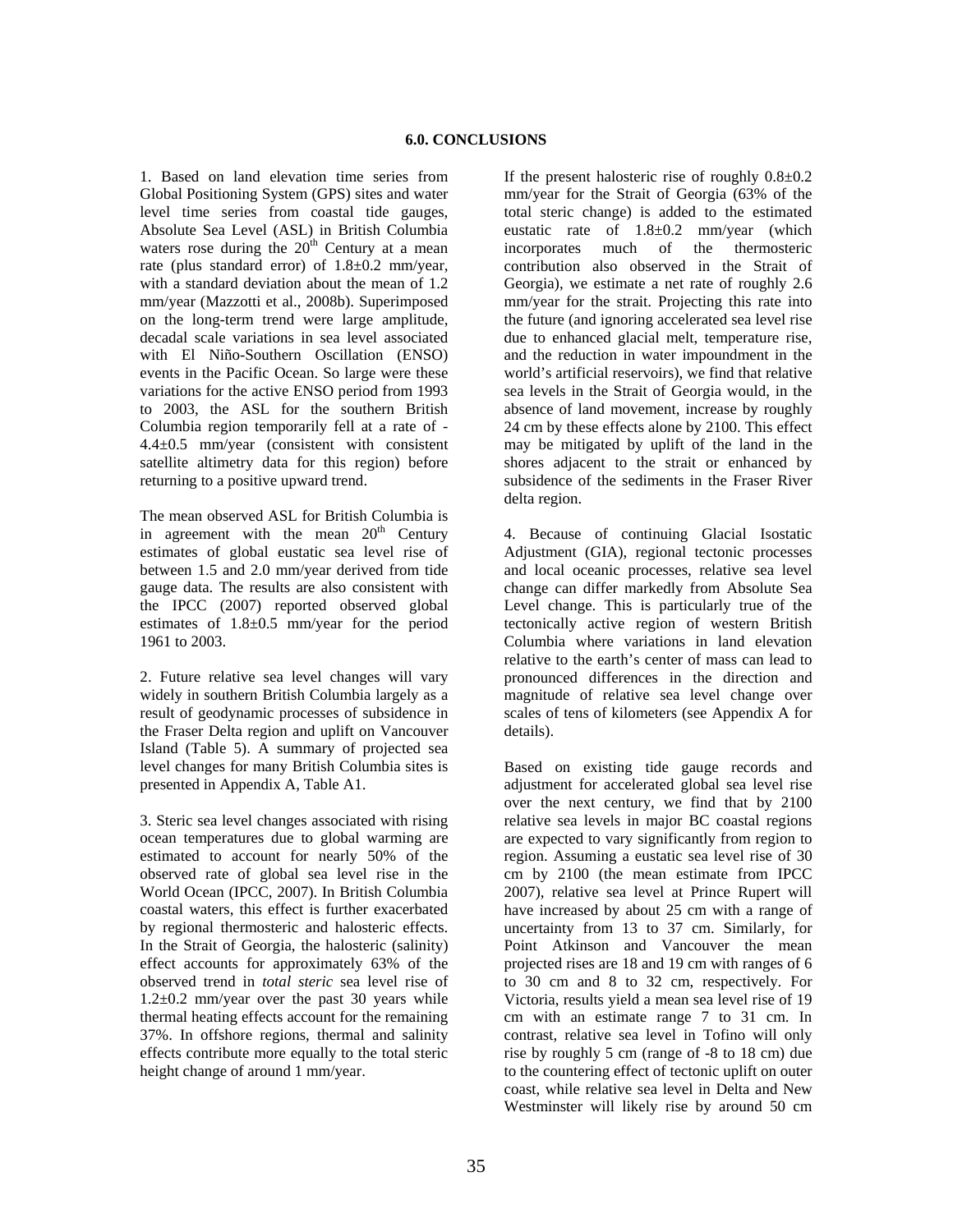(range 32 to 68 cm) due to sediment compaction and water loss.

5. The current dike elevation for most of the dike system in the Fraser River delta region is 6.64 m above current chart datum. While the highest predicted water elevations due to storm surges are about 6.38 m for a 200-year return event, these values do not take into account run-up associated with storm surges and wind waves, nor any possible climatic impacts on maximum sea level associated with such events (cf. the discussion on wind gusts associated with the cold and warm phases of ENSO at the end of

section 5). Under some possible climate scenarios affecting the frequency and magnitude of such events, extreme heights of 6.74 m could be achieved. An analysis of storm surge events recorded at the Point Atkinson tide gauge over the past 45 years (supported by numerical simulations using a high resolution Princeton Ocean Model storm surge model) indicate that mid-winter storm surges in excess of 1 m above chart datum (adjusted for regional long-term sea level rise) are likely during the  $21<sup>st</sup>$  Century.

| <b>Source</b>                                   | Mean (cm)    | Lowest (cm)  | Highest (cm) |
|-------------------------------------------------|--------------|--------------|--------------|
| Long-term trends                                |              |              |              |
| Global eustatic×93 years + $13(\pm 11)$         | 29.7         | 18.7         | 40.7         |
| Halosteric effect (Strait of Georgia waters)    | 7.6          | 6.3          | 8.8          |
| Halosteric effect (Northeast Pacific waters)    | 3.4          | 2.8          | 4.0          |
|                                                 |              |              |              |
| Vertical Land Motion (Strait of Georgia region) |              |              |              |
| Tectonic contribution @ 0.0±0.5mm/year          | $\mathbf{0}$ | $-4.7$       | 4.7          |
| GIA contribution $@ -0.25 \pm 0.05$ mm/year     | $-2.3$       | $-1.9$       | $-2.8$       |
| Subsidence (Fraser Delta only)                  | 27.9         | 21.4         | 34.4         |
| $@ +3.0 \pm 0.7$ mm/year                        |              |              |              |
|                                                 |              |              |              |
| Vertical Land Motion (West Coast Van. Is.)      |              |              |              |
| Tectonic contribution $@ -3.0 \pm 0.5$ mm/year  | $-27.9$      | $-23.3$      | $-32.6$      |
| GIA contribution $@ -0.15 \pm 0.05$ mm/year     | $-1.4$       | $-0.9$       | $-1.9$       |
|                                                 |              |              |              |
| <b>Total (Strait of Georgia)</b>                | 35.0         | 18.4         | 51.4         |
| <b>Total (Fraser River Delta)</b>               | 55.3         | 33.4         | 77.0         |
| <b>Total (West Coast Vancouver Island)</b>      | 3.8          | $-2.7$       | 10.2         |
|                                                 |              |              |              |
| <b>Amplitudes of fluctuations about trend</b>   |              |              |              |
| Seasonal steric height                          | 15           | 10           | 20           |
| Seasonal atmospheric pressure                   | 15           | 5            | 50           |
| Seasonal winds and currents                     | 15           | 10           | 25           |
| Storm surges                                    | 40           | 10           | 100          |
| Major ENSO steric height                        | 50           | 30           | 100          |
| Major ENSO atmospheric pressure                 | 10           | $\mathbf{0}$ | 30           |

Table 5. Summary of anticipated contributions (cm) to relative sea level change by 2100 for coastal British Columbia, with specific focus on the Strait of Georgia (see Appendix A for method of calculation). Only the regional halosteric contributions are included in the steric terms since the eustatic rise predicted by IPCC (2007) already takes into account the effect of ocean warming. The halosteric contribution for the northeast Pacific is derived using Thomson and Tabata (1989) and is 33% of the total steric height rise of 1.1±0.2 mm/year for the period 1956-1986. A positive value indicates that the particular contribution will cause relative sea level to rise; a negative value means that it will cause sea level to fall.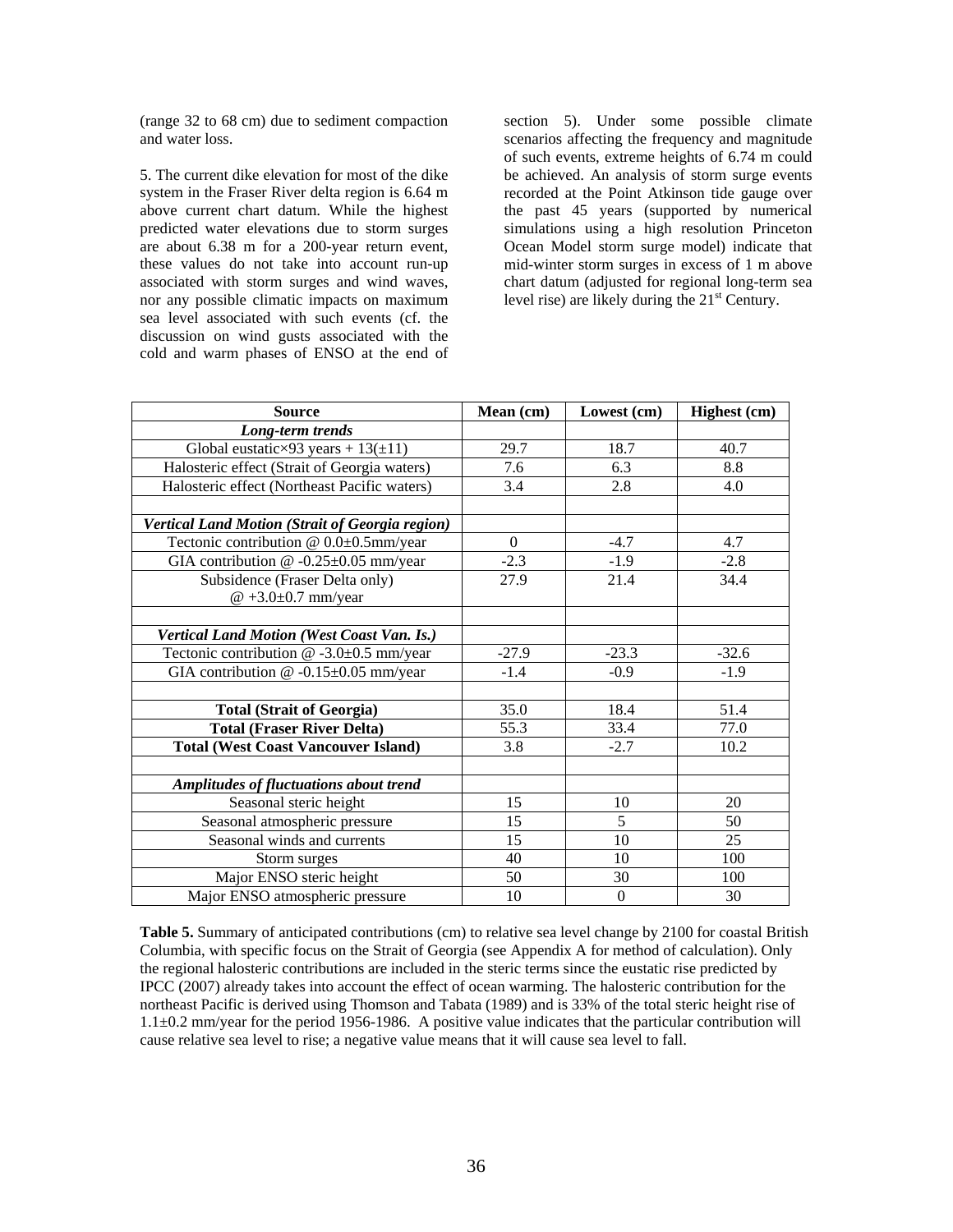6. Land elevations on the west coast of SW Vancouver Island and Olympic Peninsula are rising (and corresponding relative sea levels falling) due to tectonic processes but will drop by approximately 1 m within minutes when the next megathrust (magnitude ~9) earthquake occurs on the Cascadia Subduction Zone.

7. Hydrological studies during the  $20<sup>th</sup>$  Century show that there has been a shift towards earlier snowmelt and higher discharges in the spring for British Columbia rivers, including the Fraser and Skeena. The analysis suggests that, under climate change scenarios, flows in northern and southern rivers would increase in the spring and have

earlier freshets. Northern rivers would undergo slight increases in flow during summer whereas southern rivers would experience decreases in summer flow. Changes in the timing of river discharges would alter the timing of the annual and semiannual peaks in the steric contributions to the relative sea level rise in coastal waters.

8. The test of whether the tropical Pacific has become more El Niño- or more La Niña-like is in the hands of the observationalists, and the consequences for our understanding of the climate in the tropical Pacific and in all the regions affected by El Niño/La Niña are great.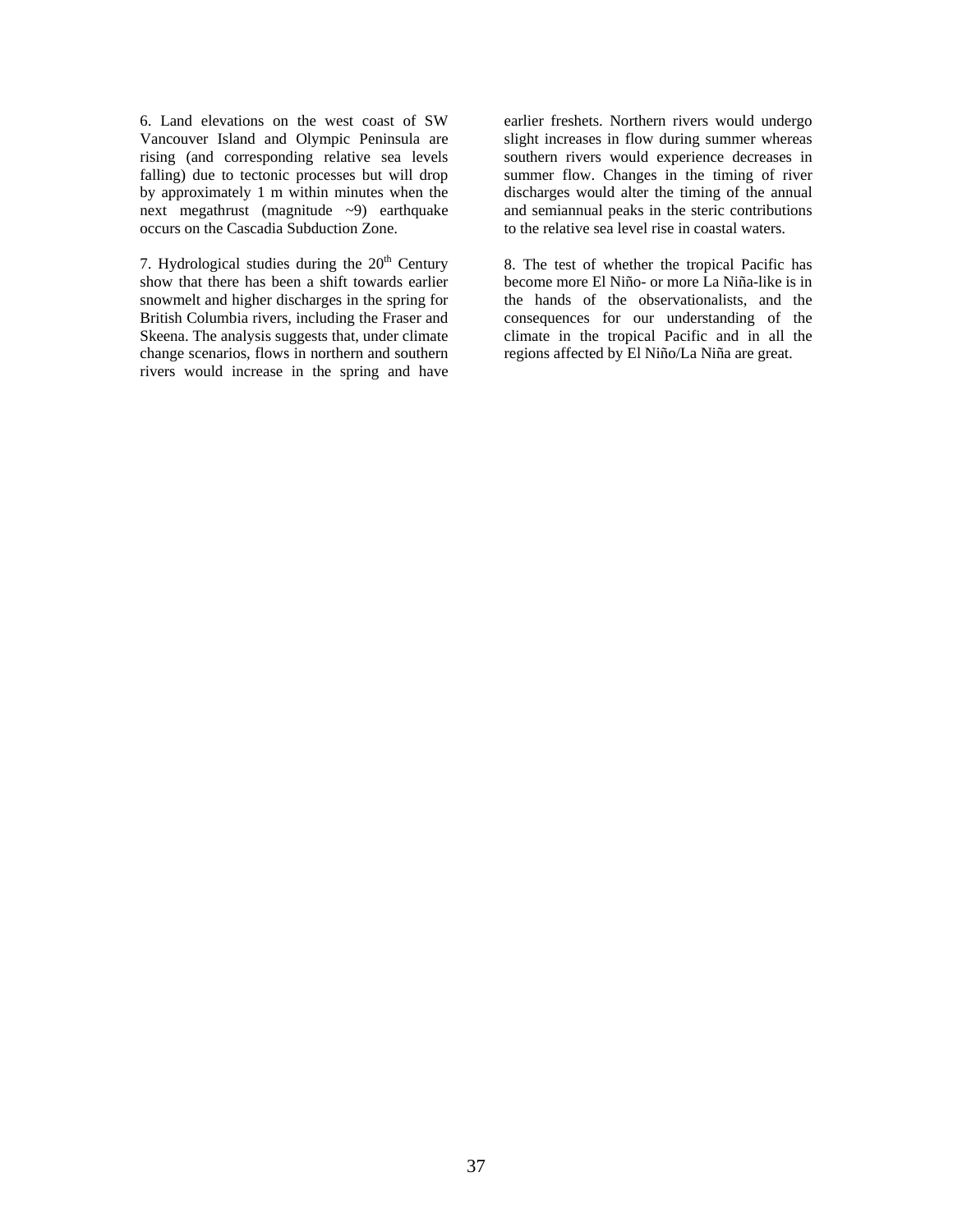#### **7.0. PROJECTED SEA LEVEL RISE IN BRITISH COLUMBIA – SUGGESTED RESEARCH**

1*. Global glacier and ice cap contributions to eustatic sea levels.* The long-term significance of fresh water contributions to the world ocean from continental and mountain glaciers remains one of the greatest uncertainties in predicting eustatic mean sea level rise through the  $21<sup>st</sup>$ Century. This deficiency is well-recognized by the scientific community and proposals for further work have been developed to improve measurement, monitoring and modeling capabilities to better refine projections. Many of these will involve filtering and re-analysis of satellite altimetry and gravity data and development of new more precise approaches to monitoring retreat rates of mountain glaciers. Most work, to date, has understandably been focused on the large Greenland and Antarctic ice sheets; more attention is required to further understand the contributions of mountain glaciers around the globe.

2. *Coupling of regional sea level change to climate-scale changes in ocean circulation and steric effects.* The atmospheric and oceanic circulation systems are complexly coupled through complex feedback mechanisms. Longterm repositioning of the basin-scale North Pacific High and Aleutian Low atmospheric pressure systems in the North Pacific could conceivably give rise to long-term changes in sea level associated with the corresponding changes in the dynamical contributions from oceanic wind regimes and circulation. Repositioning of these permanent pressure cells would also effect steric sea level changes arising from changes in vertical mixing, horizontal advection and upwelling. Changes in the atmospheric regimes might also be accompanied by changes in wind intensity and the paths of storm tracks. Modeling is required, on a regional scale, to better understand possible scenarios in the northeast Pacific for atmospheric/oceanic circulation in relation to anticipated global climate change, and the implications for sea level elevations at the coast (mean, seasonal and extreme events).

3. *Hydrologic modeling of coastal British Columbia watersheds.* The volume of freshwater entering coastal waters of British Columbia will have an impact on coastal circulation and, through dynamic and steric effects, sea levels. While limited modeling of Fraser River fluvial regime under climate change exists, there has been little focus on other watersheds. As regional climate modeling improves, research is required to focus particularly on: (a) rivers entering the central and North Coast of British Columbia (especially the Skeena River); (b) glacier-fed coastal rivers which are primarily located on the British Columbia mainland; and, (c) rainfalldominated watersheds mainly on Vancouver Island. It will be important to understand the nature of regime shifts from glacier-dominated to rainfall-dominated systems and the possible redistribution of these flows throughout the year.

4. *Storm surge frequency and magnitude.* As global sea level continues to rise, there will be an increasing impact of storm surges on the low lying regions of British Columbia. Further research and numerical modeling is needed to improve the forecast and predictions of storm surges in British Columbia, including changes in frequency, intensity and direction of future major storm events.

5. *ENSO frequency and magnitude.* As observed from tide gauges and satellite altimetry in the Pacific, there is a clear relationship between El Niño events and sea level. Major El Niño events also lead to anomalously high sea levels along the coast of British Columbia. We can anticipate a likely relationship between these equatorial events and extreme water levels on the British Columbia coast, although they appear to be less well correlated than for areas farther south along the west coast of North America. Present coupled atmosphere/ocean models are beginning to deal with ENSO phenomena but are not yet particularly sophisticated. It will be important to understand whether global climate change in the tropical Pacific will be El Niño- or La Niña-like and, if El Niño-like, how it will affect the frequency and magnitude of ENSO events on coast of British Columbia. Changes in these events will, in turn, have implications for mean regional sea levels and the frequency and amplitudes of extreme sea levels associated with storms.

6. *Steric effects in the North Pacific and coastal waters.* According the latest IPCC (2007) report, steric contributions rival the contributions from melting ice on long-term increases in global sea level. Determining the future rate of change of sea level from increased global heating and the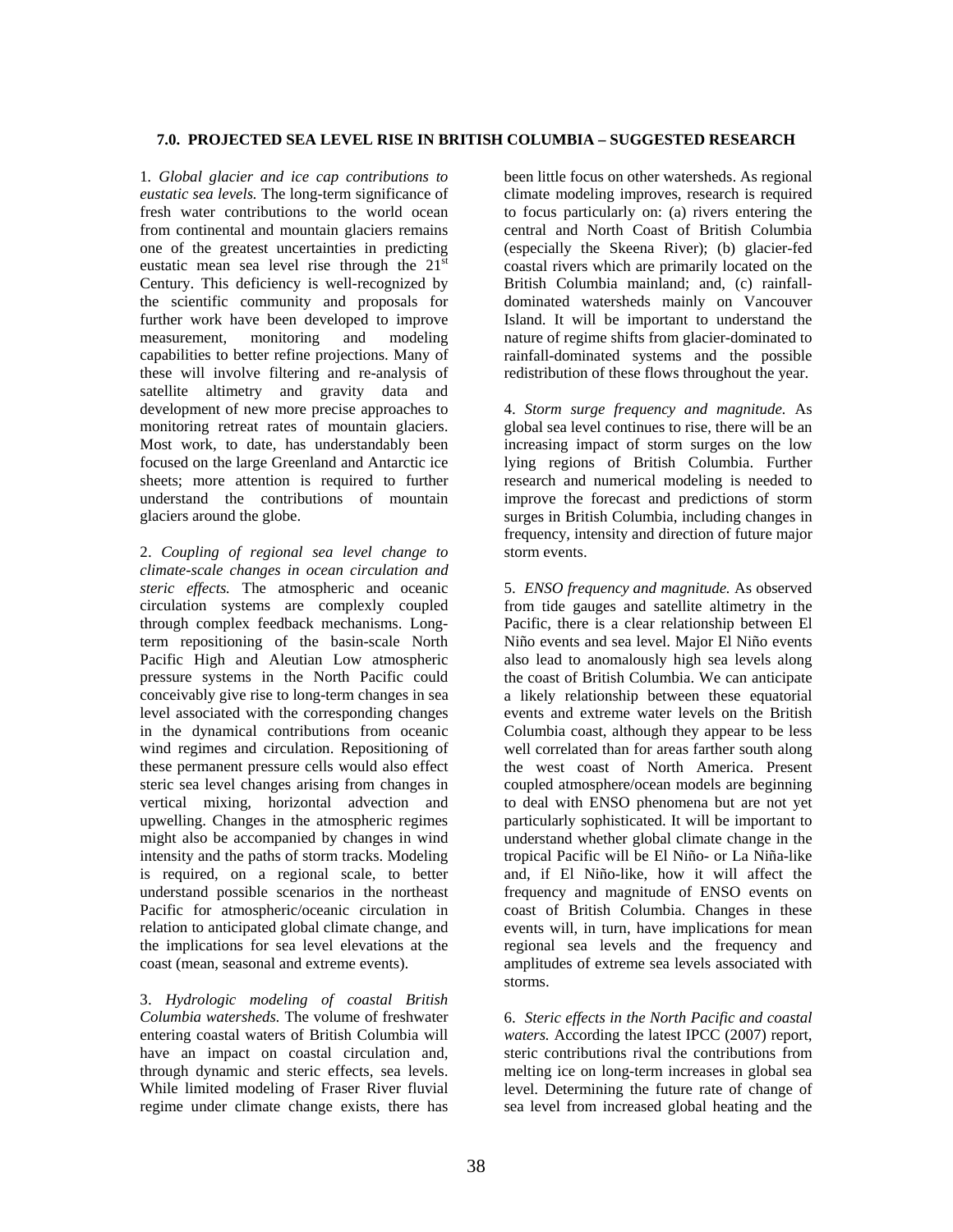advective redistribution of heat and salt in the ocean presently lies with a determination of steric sea level changes from oceanic temperature-salinity profile observations collected during the late  $20<sup>th</sup>$  Century and early  $21<sup>st</sup>$  Century (e.g., Thomson and Tabata, 1987, 1989). Projected estimates will continue to improve with ever expanding time series of oceanic CTD profile data provided by repeat shipboard survey lines (the La Perouse Project of Fisheries and Oceans Canada), moored buoy instrumentation, cabled observatory instrumentation (NEPTUNE Canada), and the International Argo (drifting 1000 m profiling float) program. Eventually, coupled oceanatmosphere GCMs, with realistic ocean circulation and surface mixing dynamics will be capable of determining the contributions of

halosteric and thermosteric effects on global and regional sea level rise.

7. *Need for long term measurements by tide gauges, GPS and CTD profiling (for steric effects).* A key to successful climate change data analysis and numerical modeling is the availability of reliable long-term measurements. Governments therefore need to continue funding support for ongoing time series measurements (including tide gauge, GPS, meteorological, and CTD programs) and initiate new tide series for poorly sampled coastal regions and highly vulnerable shorelines. In particular, the CTD profiling series at the Nanoose Bay site as well as on the west coast of Vancouver Island and at Station "P" need to be maintained and upgraded.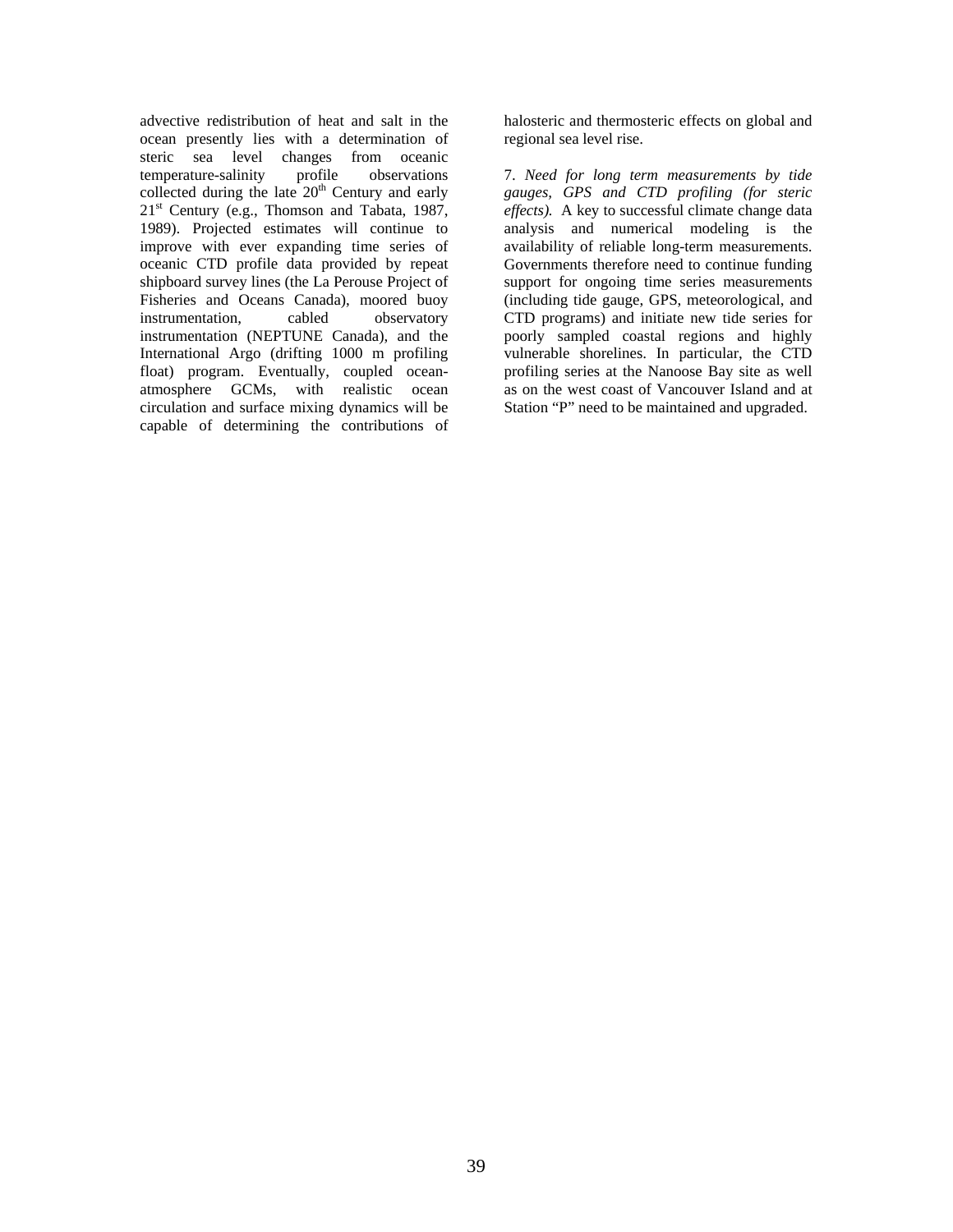#### **ACKNOWLEDGEMENTS**

This report would not have been researched and written without the encouragement and financial support provided by Ben Kangasniemi of the Climate Change Branch of the British Columbia Ministry of Environment. Ben's guidance and insight throughout this work have been greatly appreciated. We thank Neil Peters, the BC Inspector of Dikes, for his generous support for the project as well as Hugh Fraser and Paula Kolisnek of the Corporation of Delta for their ongoing enthusiasm for the Storm Surge modeling work. Many of the results presented in the report were made possible through the expert

data processing and analysis contributed by Casey Jones, Alexander Rabinovich, Roy Hourston, and Jane Eert. Sheri Ward expertly helped reformat the text for publication. The support of Natural Resources Canada (through the "Enhancing Resilience in a Changing Climate" program) and the Oceans Science Division of the Department of Fisheries and Oceans is also gratefully acknowledged. Acquisition and analysis of GPS data were supported by the Canadian Crustal Deformation Service (Natural Resources Canada).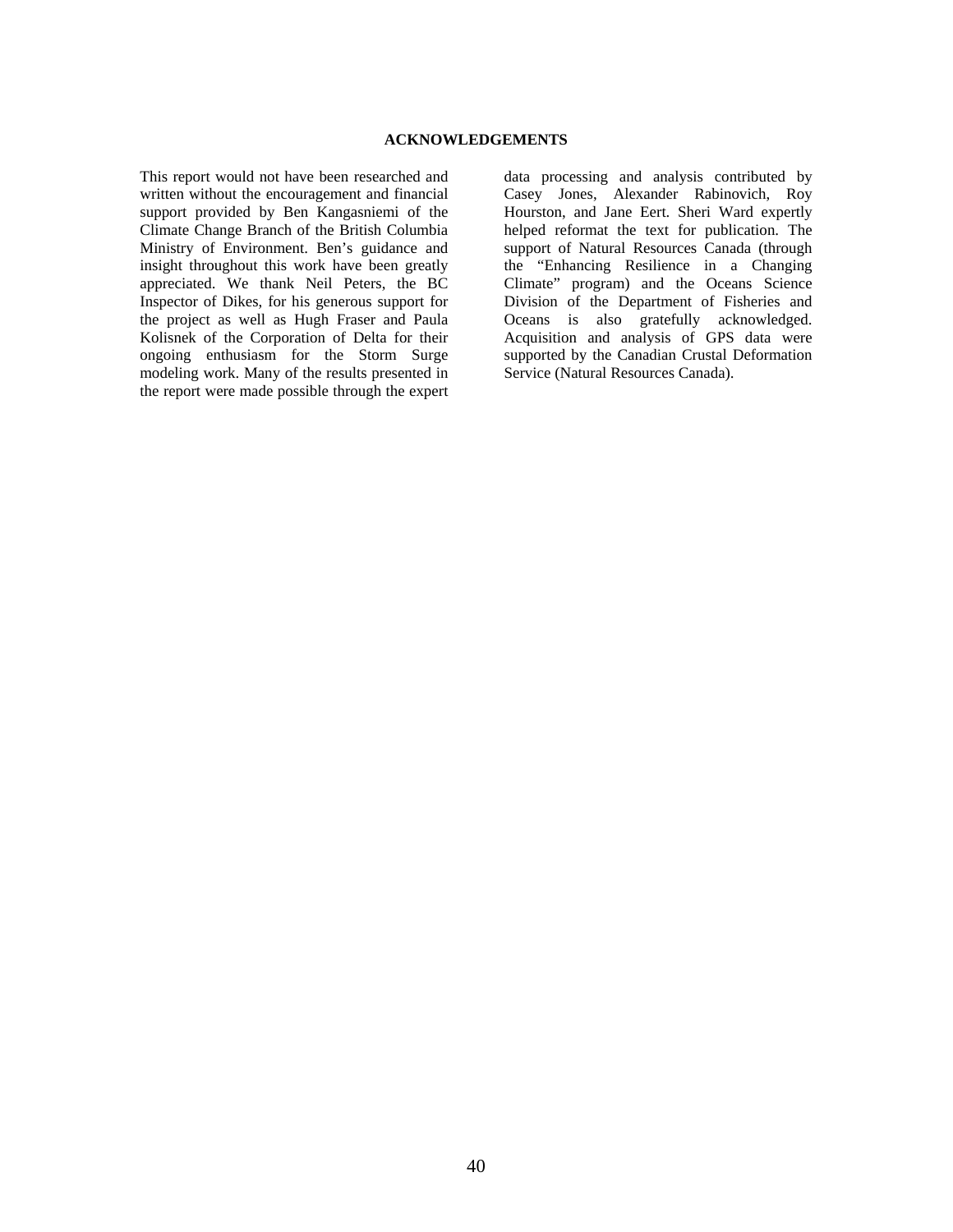- Abeysirigunawardena, D. 2007. The highest winter flood event in southern BC:  $16<sup>th</sup>$ December 1982. Unpublished report to British Columbia Ministry of Environment and Pacific Climate Impact Consortium, 10 pp.
- Abeysirigunawardena, D., Gilleland, E. and Murdock, T. 2008a. Influence of climate variability and change on extreme total water levels on the south coast of British Columbia. Atmosphere-Ocean (submitted).
- Abeysirigunawardena, D.S., Gilleland, E., Bronaugh, D. and Wong, P. 2008b. Extreme wind regime responses to climate variability and change on the inner south coast of British Columbia, Canada. Unpublished Ms. , 60 pp.
- Abeysirigunawardena, D.S. and Walker, I. 2008. Sea level responses to climate variability and change in Northern British Columbia. Atmosphere-Ocean (in press).
- Archer, C.L., and Caldeira, K. 2008. Historical trends in jet streams. Geophys. Res. Lett.: 35, doi:10.1029/2008GRLo33614, 6 pp.
- Arendt, A.A., Echelmeyer, K.A., Harrison, W.D., Lingle, C.S. and Valentine, V.B. 2002. Rapid wastage of Alaska glaciers and their contribution to rising sea level. Science: 297, 382-386.
- Atwater, B.F. 1987. Evidence for great Holocene earthquakes along the outer coast of Washington State. Science: 336, 942–944.
- Barrie, J.V. and Conway, K.W. 1996. Evolution of a nearshore and coastal macrotidal sand transport system, Queen Charlotte Islands, Canada. *In* De Batist, M. and Jacobs, J. (Eds), Geology of Siliciclastic Seas. Geological Society, Special Publication: 117, 233-247.
- Bornhold, B.D. 2008. Preliminary examination of factors affecting relative sea level in British Columbia, report prepared for the Department of Fisheries and Oceans, March 2008, 38p.
- Canning, D.J. 2001. Climate variability, climate change, and sea-level rise in Puget Sound: Possibilities for the future. Puget Sound Action Team, Washington State, 9p http://www.psat.wa.gov/Publications/01\_p roceedings/sessions/oral/2c\_canni.pdf.
- Carton, J.A., Giese, B.S., Grodsky, S.A. 2005. Sea level rise and the warming of the oceans in the Simple Ocean Data Assimilation (SODA) ocean reanalysis. J. Geophys. Res.: 110, C09006. http://www.atmos.umd.edu/~carton/pdfs/ cartonetal05.pdf
- Cazenave, A. and Nerem, R.S. 2003. Mean sea level monitoring in the 1990s – observations and causes. http://www.aviso.oceanobs.com/fileadmin /documents/OSTST/2003/PIs\_03\_nerem\_ sea level.pdf.
- Cazenave, A. and Nerem, R.S. 2004. Present-day sea level change: observations and causes. Reviews of Geophysics: 42, RG3001.
- Chambers, D.P., Mehlhaff, C.A., Urban, T.J., Fujii, D. and Nerem, R.S. 2002. Lowfrequency variations in global mean sea level: 1950-2000. J. Geophys. Res*.*; 107, C4, 3026
- Chao, B.F., Wu, Y.H., and Li, Y.S. 2008. Impact of artificial reservoir water impoundment on Global Sea Level. Science: 320, 212-214.
- Cherniawsky, J.Y., Titov, V.V., Wang, K, and Li, J.-Y. 2007. Numerical simulations of tsunami waves and currents for southern Vancouver Island from a Cascadia megathrust earthquake. Pure Appl. Geophys.: 164, 465-492.
- Church, J.A. and White, N.J. 2006. A 20th Century acceleration in global sea-level rise. Geophys. Res. Lett*.*: 33, L01602.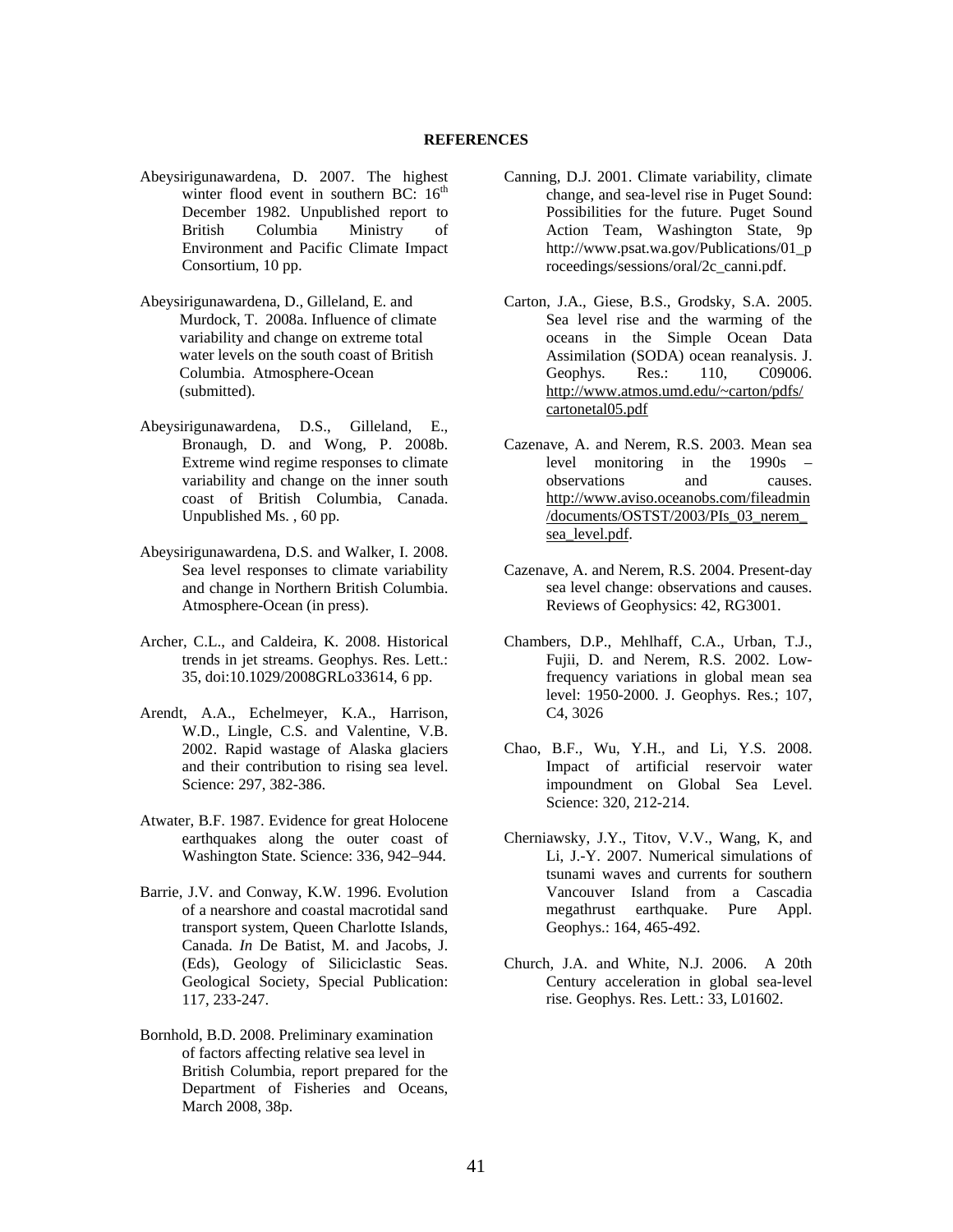- Clague, J.J., Harper, J.R., Hebda, R.J. and Howes, D.E. 1982. Late Quaternary sea levels and crustal movements, coastal British Columbia. Canadian J. Earth Sci*.*: 19, 597-618.
- Clague, J. J., and James, T.S. 2002. History and isostatic effects of the last ice sheet in southern British Columbia. Quaternary Sci. Rev*.*: 21, 71-87.
- Coulson, H. 1997. The impacts of climate change on river and stream flow in British Columbia and southern Yukon. *In* Taylor, E. and Taylor, W. (Eds), "Responding to Global Climate Change in British Columbia and Yukon", Ministry of Environment, Lands and Parks, British Columbia. "Contribution to the Canada Country Study: Climate Impacts and Adaptation" Workshop February 27-28, 1997, Simon Fraser University.
- Cox, C.M., and Chao, B.F. 2002. Detection of a large-scale mass redistribution in the terrestrial system since 1998. Science: 297, 831-833.
- Dai, A. and Trenberth, K.E. 2002. Estimates of freshwater discharge from continents: latitudinal and seasonal variations. J. Hydrometeorology: 3, 660-687.
- Dragert, H., Hyndman, R.D., Rogers, G.C., and Wang, K. 1994. Current deformation and the width of the seismogenic zone of the northern Cascadia subduction thrust. J. Geophys. Res.: 99, 653-668.
- Dixon, T.H., Amelung, F., Ferretti, A., Novali, F. Rocca, F., Sella, G., Kim, S.-W., Wdowinski, S. and Whitman, D. 2006, Space geodesy: subsidence and flooding in New Orleans. Nature: 441, 587-588.
- Douglas, B.C. and Peltier, W.R. 2002. The puzzle of global sea-level rise. Physics Today. 55, 35-40. http:/www.physics today.org/vol-55/iss-3/p35.html
- Earthguide (UCSD), 2002, http://earthguide. ucsd.edu/virtualmuseum/climatechange1/ 10\_1.shtml
- Enloe, J., O'Brien, J.J., and Smith, S.R. 2004. ENSO impacts on peak wind gusts in the United States. J. Climate: 17, 1728-1737.
- Environment Canada, 2004, http://www.ecoinfo. org/env\_ind/region/climate/climate\_e.cfm
- Environment Lands and Parks British Columbia, 2007, http://www.pacificclimate.org/ resources/climateimpacts/bccoast/
- Galloway, D., Jones, D.R. and Ingebritsen, S.E. 1999. Land Subsidence in the United States. U.S. Geological Survey, Circular 1182, 15 pp.
- Forest Practices Board. 2007. The Effect of Mountain Pine Beetle Attack and Salvage Harvesting on Streamflows. http://www.fpb.gov.bc.ca/special/invest igations/SIR16
- Gornitz, V. 1993. Mean sea level changes in the recent past. *In* Warrick, R.A, Barrow, E.M. and Wigley, T.M.L. (Eds), Climate and Sea Level Change: Observations, Projections and Implications. Cambridge University Press, Cambridge, 25-44.
- Gowan, E. J. 2007. Glacio-isostatic adjustment modelling of improved relative sealevel observations in southwestern British Columbia, Canada, M.Sc. Thesis, University of Victoria, p. 162.
- Graham, N.E. and Diaz, H.F. 2001. Evidence for intensification of North Pacific winter cyclones since 1948. Bulletin of the American Meteorological Society: 82, 1869-1893.
- Holgate, S.J. 2006. On the decadal rates of sea level change during the twentieth century. Geophys. Res. Lett.: 34, L01602.
- Hyndman, R.D., Currie, C., and Mazzotti, S. 2005. Subduction zone backarcs, mobile belts, and orogenic heat. GSA Today: 15 (2), doi:10:1130/1052-5173.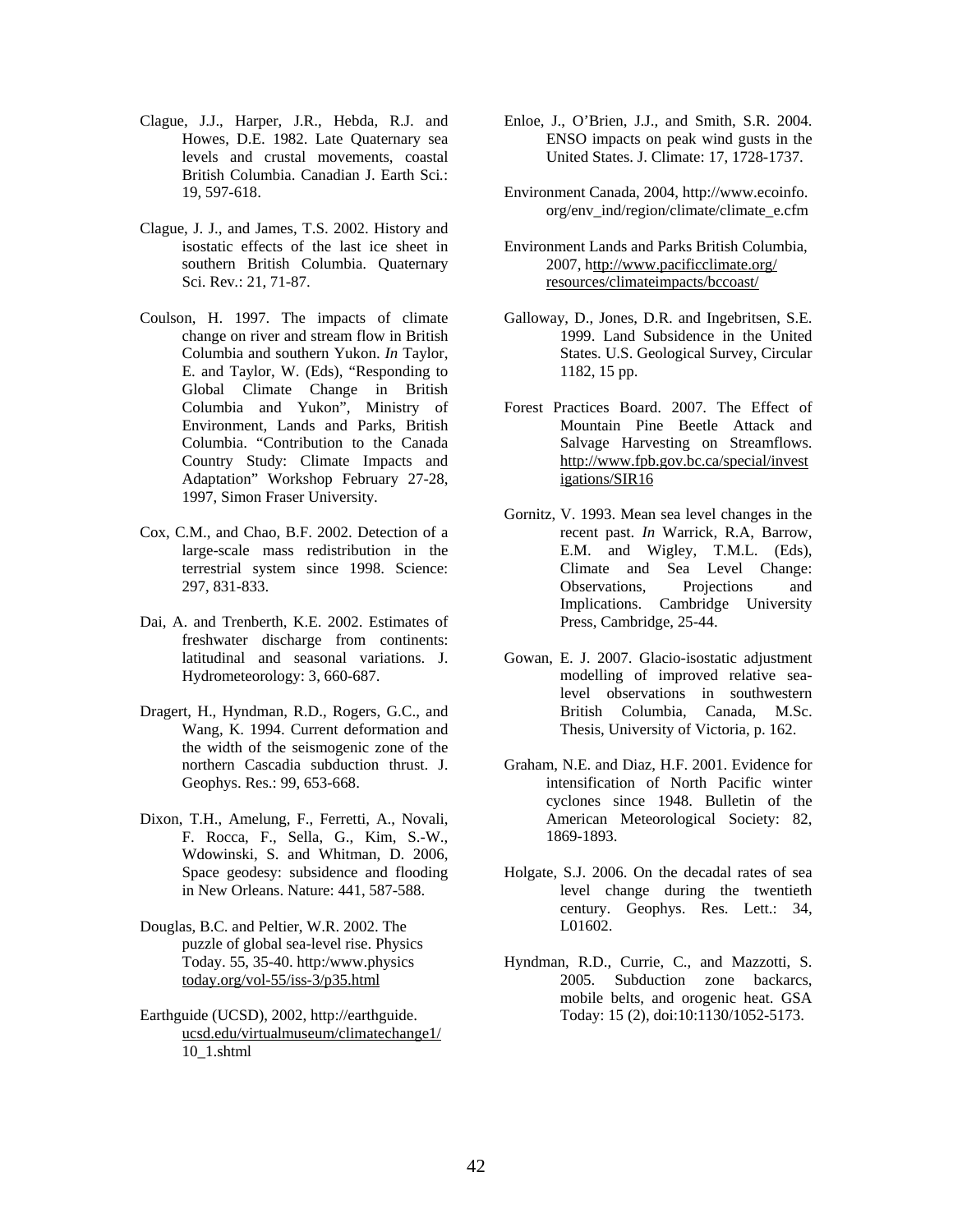- IPCC. 2007. Climate Change 2007: The Physical Science Basis. Contribution of Working Group I to the Fourth Assessment Report of the Intergovernmental Panel on Climate Change (Slomon, S., Qin, D., Manning, M., Chen, Z., Marquis, M., Averyt, K.B., Tignor, M. and Miller, H.L. (Eds). Cambridge University Press, Cambridge.
- James, T. S., Clague, J.J., Wang, K., and Hutchinson, I. 2000. Postgalcial rebound at the northern Cascadia subduction zone, Quaternary Sci. Rev.: 19, 1527-1541.
- James, T. S., Hutchinson, I., Barrie, J.V., Conway, K.W., and Mathews, D. 2005. relative sea-level change in the northern Strait of Georgia, British Columbia. Geogr. Phys. Quarter.: 59, 113-127.
- Kaminsky, G.M., Ruggiero, P. and Gelfenbaum, G. 1998. Monitoring coastal change in southwest Washington and northwest Oregon during the 1997-98 El Niño. Shore and Beach, July, 42-51.
- Kohl, A., Stammer, D. and Cornuelle, B. 2007. Interannual to decadal changes in the ECCO global synthesis. J. Phys. Oceanogr*.*: 37, 313-337.
- Komar, P.D. 1992. Ocean processes and hazards along the Oregon coast. Oregon Geology: 54, 3-19.
- Krassovski, M. 2008. Investigation of the California Undercurrent off the west coast of Vancouver Island, MSc. Thesis, School of Earth and Ocean Sciences, University of Victoria, xii+172 p.
- Lambert, A., Mazzotti, S., Van der Kooij, M., Mainville, A. 2008. Subsidence and Relative Sea Level Rise in the Fraser River Delta, Greater Vancouver, British Columbia, from Combined Geodetic Data. GSC Open File: 5698, 1 CD-ROM.
- Leith, R. and Whitfield, P. 1998. Evidence of climate change effects on the hydrology of streams in south-central BC. Canadian Water Resources Journal: 23, 219-230.
- Leonard, L. J., Hyndman, R.D., and Mazzotti, S. 2004. Coseismic subsidence in the 1700 great Cascadia earthquake: Coastal estimates versus elastic dislocation models. Geol. Soc. Am. Bull.: 116 (5/6), doi:10.1130/B25369.2.
- Longuet-Higgins, M.S. and Stewart, R.W. 1962. Radiation stress and mass transport in gravity waves, with application to "surf beats". J. Fluid Mechanics: 13, 481-504.
- Mazzotti, S., Dragert, H., Henton, J. A., Schmidt, M., Hyndman, R.D., James, T., Lu, Y., and Craymer, M. 2003. Current tectonics of northern Cascadia from a decade of GPS measurements, J. Geophys. Res.: 108, 2554, doi:10.1029/2003JB002653.
- Mazzotti, S., Hyndman, R.D., Flück, P., Smith, A.J., and Schmidt, M. 2003b. Distribution of the Pacific-North America motion in the Queen Charlotte Islands-S. Alaska plate boundary zone. Geophys. Res. Lett.: 30, 1762, doi:10.1029/2003GL017586.
- Mazzotti, S., and Adams, J. 2004. Near-term probabilities of a great earthquake on the Cascadia subduction zone. Bull. Seism. Soc. Amer*.*: 94, 1954-1959.
- Mazzotti, S., Lambert, A., Courtier, N.. Nykolaishen, L., and Dragert, H. 2007. Crustal uplift and sea level rise in northern Cascadia from GPS, absolute gravity, and tide gauge data. Geophys. Res. Lett*.*: 34. L15306, doi:10.1029/2007GL030283.
- Mazzotti, S., Lambert, A., Van der Kooij, M., Mainville, A. 2008a. Natural and anthropogenic subsidence of the Fraser River Delta, Geology (in press).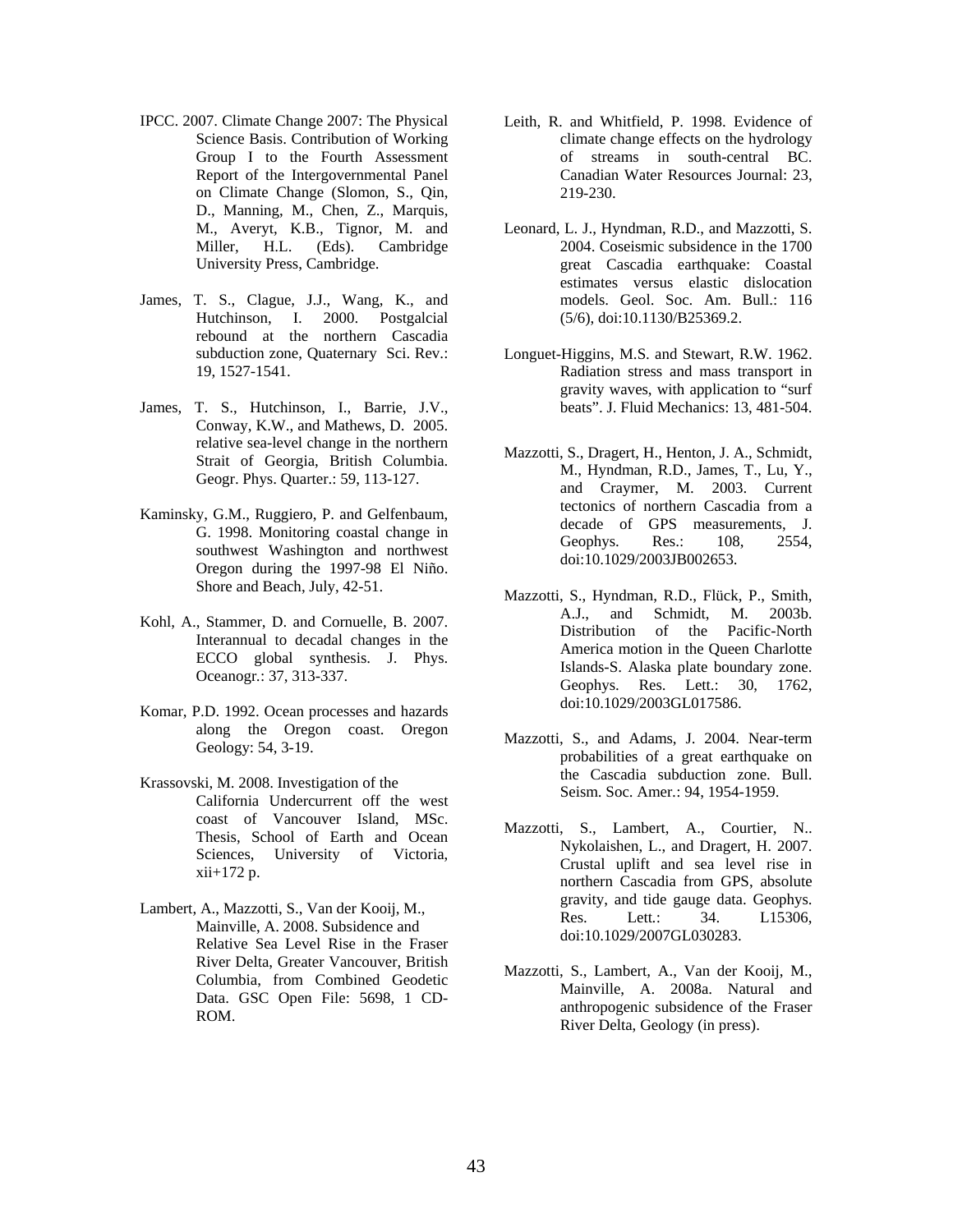- Mazzotti, S., Jones, C., Thomson, R.E. 2008b. Relative and Absolute Sea-Level Rise in Western Canada and North-western U.S. from a Combined Tide Gauge-GPS Analysis. J. Geophys. Res.-Oceans (in press).
- McGregor, H.V., Dima, M., Fischer, H.W. and Mulitza, S. 2007. Rapid 20<sup>th</sup>-Century increase in coastal upwelling off northwest Africa. Science: 315, 637- 639.
- McLaren, D. 2008. Sea Level Change and Archaeological Site Locations on the Dundas Island Archipelago of North Coastal British Columbia./ Unpublished Ph.D. Dissertation, University of Victoria, Victoria, BC, 298 pages.
- Meier, M.F., Dyurgerov, M.B., Rick, U.K., O'Neel, S., Pfeffer, W.T., Anderson, R.S., Anderson, A.P. and Glazovsky, A.F. 2007. Glaciers dominate eustatic sea-level rise in the  $21<sup>st</sup>$  Century. Science: 317, 1064-1067.
- Miller, L. and Douglas, B.C. 2005. Mass and volume contributions to twentiethcentury global sea level rise. Nature: 428, 406-409.
- Mitchum, G.T. 2000. An improved calibration of satellite altimetric heights using tide gauge sea levels with adjustment for land motion. Marine Geodesy: 23, 145- 166.
- Monaghan, A.J., D.H. Bromwich, and Schneider, D.P. 2008. Twentieth century Antarctic air temperature and snowfall simulations by IPCC climate models. Geophys. Res. Lett*.*: 35, L07502, doi:10.1029/2007GL032630
- Morrison, J., Quick, M.C., Foreman, M.G.G. 2002. Climate change in the Fraser watershed: flow and temperature projections. J. of Hydrology: 263, 230- 244.
- Mote, P., Petersen, A., Reeder, S., Shipman, H. and Whitely Binder, L. 2008. Sea Level Rise in the Coastal Waters of Washington State. Department of Ecology, Washington State, 11 pp.
- Müller, R.D., M. Sdrolias, C. Gaina, B. Steinberger, and C. Heine. 2008. Longterm sea-level fluctuations driven by ocean basin dynamics. Science: 319, 1357-1362.
- Munk, W. 2002. Twentieth century sea level: An enigma. Proceedings of the National Academy of Science: 99, 6550-6555.
- Murray, T. 2006. Climate change: Greenland's ice on the scales. Nature: 443, 277-278.
- Nerem, R.S. 2005. The Record of Sea Level Change from Satellite Measurements: What Have We Learned? American Geophysical Union Bowie Lecture.
- Oppenheimer, M. 2004. Polar ice sheets, melting, and sea level change. News Release. American Association for the Advancement of Science, Washington D.C., 15 June 2004. http://www.aaas. org/news/releases/2004/0615Oppenhei mer.pdf
- Peltier, W.R. 2001. Earth physics and global glacial isostasy: from Paleo-geodesy to space-geodesy. *In* Sideris (Ed.) "Gravity, Geoid, and Geodynamics 2000', Springer-Verlag. 6 pp.
- Rahmstorf, S. 2007. A semi-empirical approach to projecting future sea-level rise. Science: 315, 368-370.
- Rahmstorf. S., Cazenave, A., Church, J.A., Hansen, J.E., Keeling, R.F., Parker, D.E. and Somerville, R.C.J. 2007. Recent climate observations compared to projections. Science: 316, 709.
- Raper, S.C.B. and Braithwaite, R.J. 2005. Low sea level rise projections from mountain glaciers and icecaps under global warming. Nature: 439, 311-313.
- Rignot, E. and Thomas, R.H. 2002. Mass balance of polar ice sheets. Science: 297, 1502 – 1506.
- Satake, K., Shimazaki, K., Tsuji, Y., and Ueda, K. 1996. Time and size of a giant earthquake in Cascadia inferred from Japanese tsunami records of January 1700. Nature: 379, 246–249.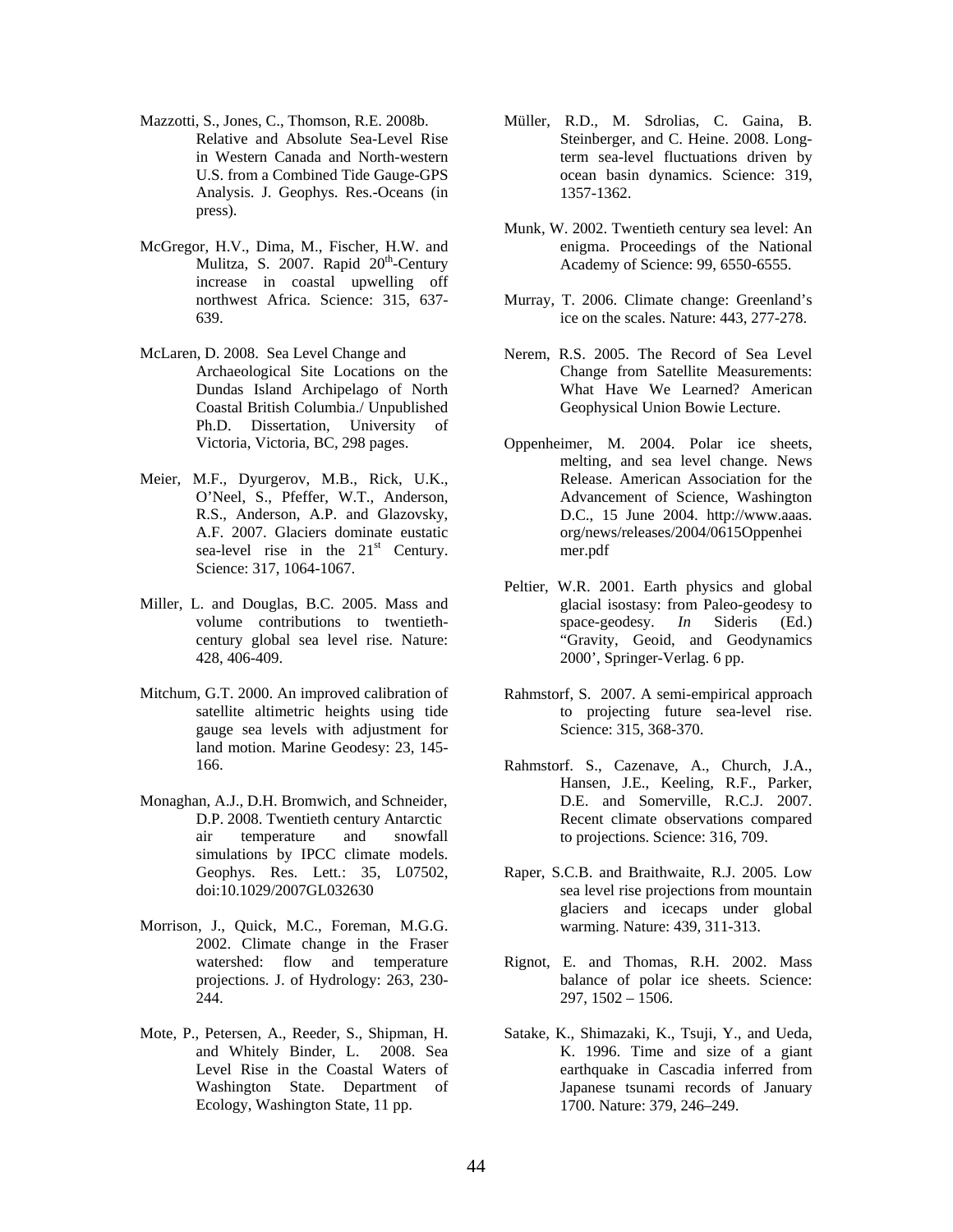- Shepherd, A. and Wingham, D. 2007. Recent sea-level contributions of the Antarctic and Greenland ice sheets. Science: 315, 1529-1532.
- Stewart, R.W., Bornhold, B.D., Dragert, H. and Thomson, R.E. 1998. Sea Level Change. Chapter 8. *In* Brink, K.H. and Robinson, A.R. (Eds), "The Global Ocean – Processes and Methods, Vol. 10 The Sea", Wiley, New York, 191- 211.
- Subbotina, M.M., Thomson, R.E., and Rabinovich, A.B. 2001. Spectral Characteristics of Sea Level Variability along the West Coast of North America during the 1982-83 and 1997-98 El Niño Events. Progress in Oceanography: 49: 353-372.
- Taylor, E. and Taylor, B. (Eds). 1997. Responding to Climate Change in British Columbia and Yukon: Vol. 1 of the Canada Country Study: Climate Impacts and Adaptation. Vancouver, British Columbia, Canada.
- Thomas, R., Rignot, E., Casassa, G., Kanagaratnam, P., Auna, C., Akins, T., Brecher, F., Frederick, E., Gogineni, P., Krabill, W., Manizade, S., Ramamoorthy, H., Rivera, A., Russell, R., Sonntag, J., Swift, R., Yungel, J., and Zwally. J. 2004. Accelerated sealevel rise from West Antarctica. Science: 306, 255-258.
- Thomson, R. E., and Tabata, S. 1987. Steric height trends at Ocean Station PAPA in the Northeast Pacific, Geodesy: 11, 103-113.
- Thomson, R. E., and Tabata, S. 1989. Steric sea level trends in the Northeast Pacific Ocean: Possible evidence of global sea level rise, J. Climate: 2, 542-553.
- Thomson, R.E. and Crawford, W.R. 1997. Processes affecting sea level change along the coasts of British Columbia and Yukon. *In* Taylor, E. and Taylor, W. (Eds), "Responding to Global Climate Change in British Columbia and Yukon", Ministry of Environment, Lands and Parks, British Columbia. "Contribution to the Canada Country Study: Climate Impacts and Adaptation" Workshop February 27-28, 1997, Simon Fraser University. 4-1 to 4-19.
- Thomson, R.E., Mihaly, S.F., and Kulikov, E.A. 2007. Estuarine versus transient flow regimes in Juan de Fuca Strait. J. Geophys Res.-Oceans: 112, C09022, doi:10.1029/2006JC003925.
- Thomson, R.E., Hourston, R., Krassovski, M., and Eert, J. 2008. Estimates of steric, halosteric and thermosteric sea level for coast British Columbia and Ocean Station P in the northeast Pacific (in preparation).
- Trenberth, K.E. 2002. Global Warming. ESI Special Topics May 2002. http://www.esi-topics.com/gwarm/ interviews/DrKevinTrenberth.html
- Tinis, S., 2008, Storm surge forecasting for Southwestern British Columbia: Fall/Winter 2007-2008, Unpubl. Manuscript, Fisheries and Oceans Canada, 11 pp.
- U.N.E.P., 2008, http://www.unep.org/ Documents.Multilingual/Default.Print.a sp? DocumentID=530&ArticleID= 5760&l=en
- Vaughn, D.G. and Arthern, R. 2007. Why is it so hard to predict the future of ice sheets? Science: 315, 1503-1504.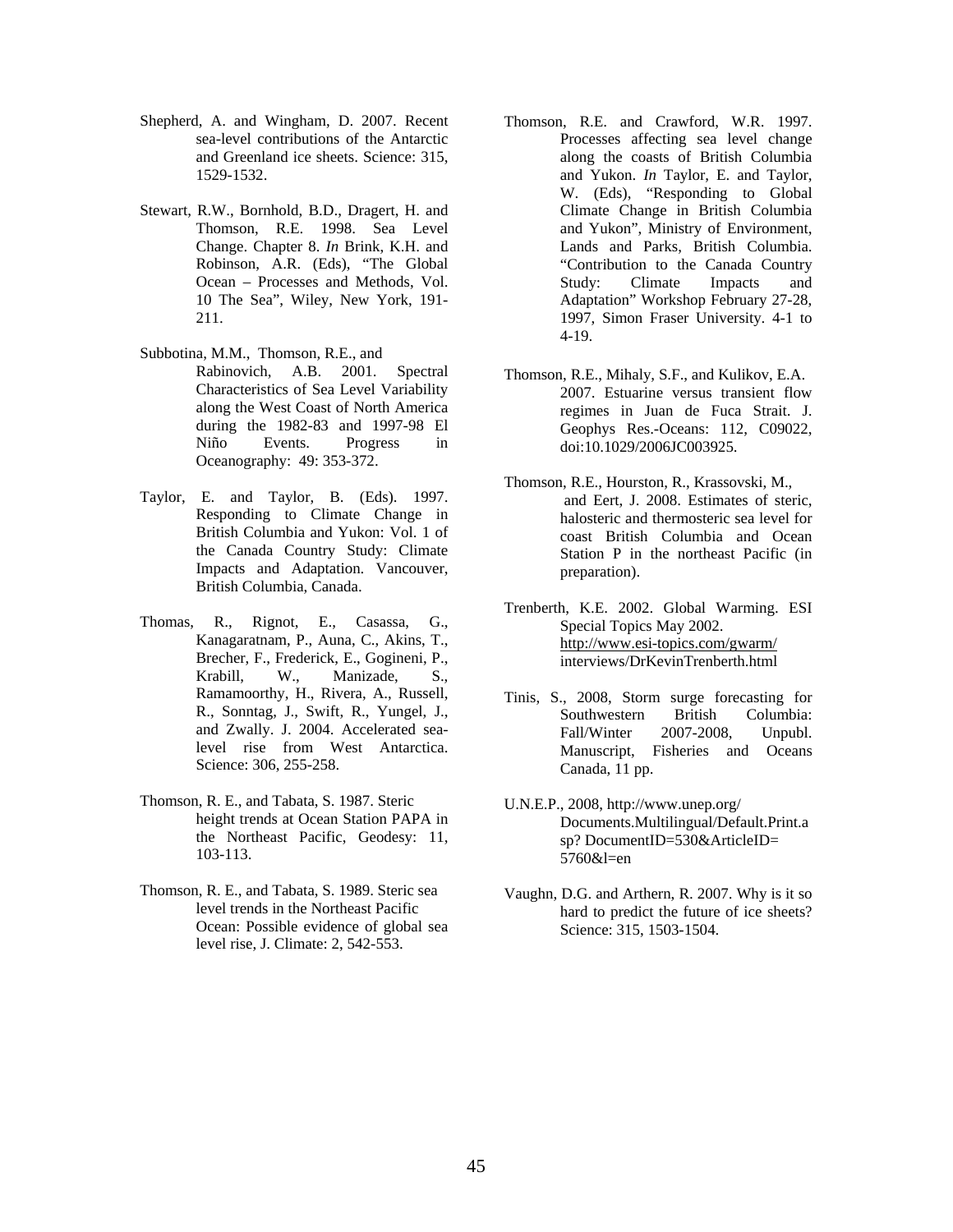- Velicogna, I. and Wahr, J. 2006. Acceleration of Greenland ice mass loss in spring 2004. Nature: 443, 329-331.
- Vecchi, G.A., Clement, A., and Soden, B.J. 2008. Examining the Tropical Pacific's response to global warming. EOS: 89 (9), 81-83.
- Walker, I.J., Barrie, J.V., Dolan, A.H., Gedalof, Z., Manson, G. Smith, D. and Wolfe, S. 2007. Coastal Vulnerability to Climate Change and Sea-Level Rise, Northeast Graham Island, Haida Gwaii (Queen Charlotte Islands), British Columbia. Canada Climate Impacts and Adaptations Program, Final Report Project A580, 267 pp.
- Weston, S., Guthrie, R. and McTaggart-Cowan, J. 2003. The vulnerability of Lower Englishman River to modeled climate change. Canadian Water Resources Journal: 28, 657-672.
- Whitfield, P. and Taylor, E. 1998. Apparent recent changes in hydrology and climate of coastal BC. Mountains to Sea: Human Interactions with the Hydrologic Cycle. Alila, Y. (Ed.). Proceedings of the 51<sup>st</sup> Annual Canadian Water Resources Conference, 22-29.
- Zwally, H.J., Gioveinetto, M.B., Li, J., Cornejo, H.G., Beckley, M.A., Brenner, A.C., Saba, J.L. and Yi, D. 2005. Mass changes of the Greenland and Antarctic ice sheets and shelves and contributions to sea level rise: 1992-2002. J. Glaciology: 51, 509-527.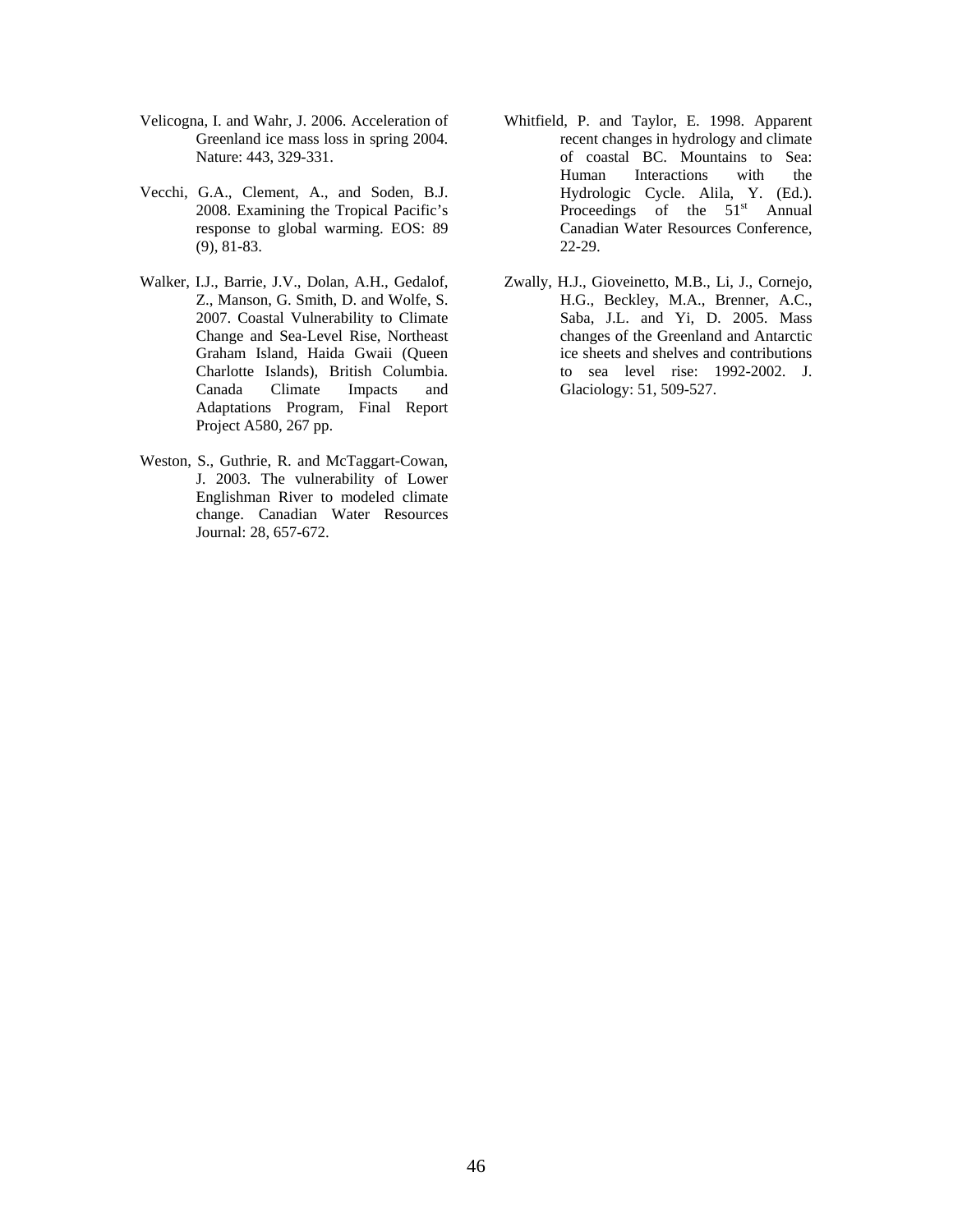#### **APPENDIX A: CALCULATION OF RELATIVE SEA LEVEL (RSL) CHANGE BY YEAR 2100**

Relative sea level change by the year 2100 can be estimated by the formula

$$
RSL_{2100} = (V_{ocean} - V_{land}) \times (2100 - Year) + IPCC_{adjust}
$$
\n(A.1a)

$$
= V_{RSL} \times (2100 \text{--} \text{Year}) + \text{IPC} C_{\text{adjust}} \tag{A.1b}
$$

where V<sub>ocean</sub> and V<sub>land</sub> are the time varying rates of *absolute* sea level (in mm/year) due to processes in the ocean and the land, respectively, as measured relative to the Earth's center of mass, and  $V_{RSL} = (V_{ocean} V_{land}$ ) is the known rate of relative sea level rise measured at a given coastal site. Both  $V_{ocean}$  and  $V_{land}$  are positive when directed vertically upward so that land uplift represents a positive rate whereas land subsidence a negative rate (and therefore adds to the ocean effect).

The IPCC (2007) Adjustment (IPCC<sub>adjust</sub>) accounts for the fact that the change in global sea level over the next hundred years is unlikely to be a linear trend but will accelerate with time. This factor is calculated using data in the IPCC 2007 report and the findings of Mazzotti et al. (2008b). Specifically, Mazzotti et al. (2008b) and IPCC (2007) find that the present eustatic rate of sea level rise is 1.8±0.2 mm/year which, assuming that the present linear trend continues from 2007 over the next hundred years, should lead to a net rise in sea level of  $1.8\pm0.2$  mm/year  $\times$  93 years = 16.7  $\pm1.9$  cm by 2100. However, IPCC (2007) predicts a total change for the world ocean of 30 cm by 2100 with range from 19 to 42 cm. Thus, we need to "correct" (adjust) any calculation based on the present linear trend by the following amount: IPCC<sub>adjust</sub> = 30.0-16.7  $cm = 13.3$  cm with a range of 2.3 to 25.3 cm. This becomes approximately,

$$
IPCC_{\text{adjust}} \cong 13 \pm 11 \text{ cm.} \tag{A.2}
$$

When we combine  $(A.2)$  with  $(A.1)$ , we find

$$
RSL_{2100} = V_{RSL} \times (2100 \text{--} \text{Year}) + 13 \ (\pm 11) \ \text{cm} \tag{A.3}
$$

For changes in Relative Sea Level measured relative to the year 2007, the formula becomes

$$
RSL_{2100} = V_{RSL}(2007) \times 93 \text{ years} + 13 \ (\pm 11) \text{ cm}
$$
 (A.4)

where  $V_{RSL} = (V_{ocean} - V_{land})$  is measured in mm/year.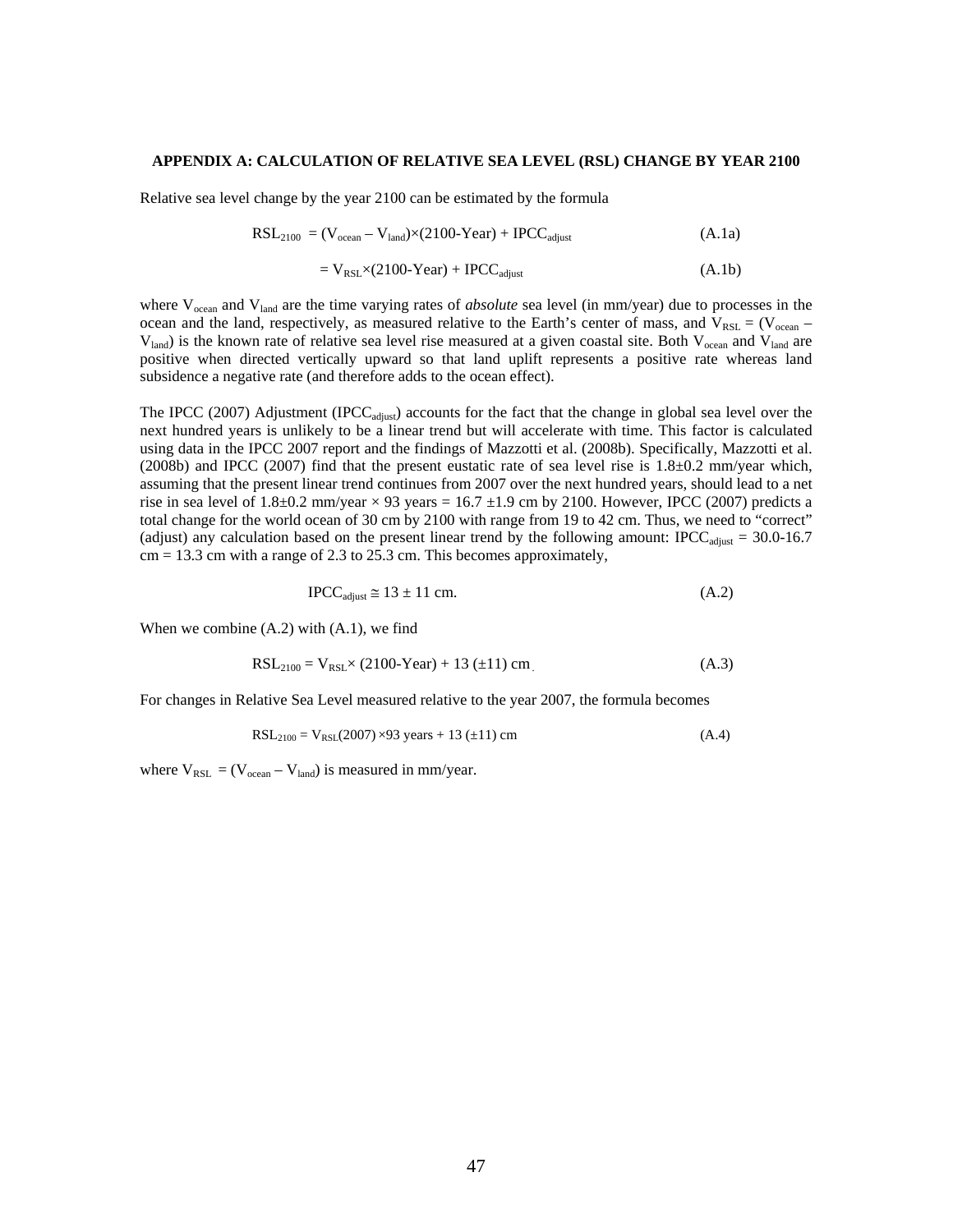|                     | <b>Tide Gauge</b> |               |      |           | <b>RSL by 2100</b><br><b>Relative Sea Level</b> |            |                     |               |                           |
|---------------------|-------------------|---------------|------|-----------|-------------------------------------------------|------------|---------------------|---------------|---------------------------|
| <b>Site</b>         | Lat.              | Long.         | T    | $V_{RSL}$ | $\sigma$                                        | <b>RMS</b> | RSL <sub>2100</sub> | Range         | Cat.                      |
|                     | $({}^{\circ}N)$   | $(^{\circ}E)$ | (yr) | (mm/yr)   |                                                 | (mm)       |                     | (cm)          |                           |
| Prince Rupert       | 54.317            | $-130.324$    | 77   | 1.3       | 0.1                                             | 18         | 25.1                | 13.2, 37.0    | $\mathbf C$               |
| Q Char City         | 53.252            | $-132.072$    | 45   | $-0.4$    | 0.2                                             | 23         | 9.3                 | $-3.6, 22.1$  | $\overline{C}$            |
| Bella Bella         | 52.163            | $-128.143$    | 45   | $-0.5$    | 0.3                                             | 22         | 8.4                 | $-5.4, 22.1$  | $\mathbf C$               |
| Winter Harb         | 50.513            | $-128.029$    | 18   | 0.1       | 0.8                                             | 23         | 13.9                | $-4.5, 32.4$  | F                         |
| Zebellos            | 49.979            | $-126.846$    | 13   | $-3.3$    | 1.6                                             | 19         | $-17.7$             | $-43.6, 8.2$  | F                         |
| <b>Gold River</b>   | 49.679            | $-126.126$    | 13   | 1.1       | 1.8                                             | 25         | 23.2                | $-4.5, 51.0$  | ${\rm F}$                 |
| Tofino              | 49.154            | $-125.913$    | 58   | $-0.9$    | 0.2                                             | $22\,$     | 4.6                 | $-8.2, 17.5$  | B                         |
| Port Alberni        | 49.233            | $-124.814$    | 40   | $-0.7$    | 0.6                                             | 27         | 6.5                 | $-10.1, 23.1$ | B                         |
| Bamfield            | 48.836            | $-125.136$    | 37   | 0.2       | 0.3                                             | 14         | 14.9                | 1.1, 28.7     | B                         |
| Port Renfrew        | 48.555            | $-124.421$    | 27   | 2.2       | 0.6                                             | 43         | 33.5                | 16.9, 50.0    | $\mathcal{C}$             |
| Port Hardy          | 50.722            | $-127.489$    | 43   | $-0.7$    | 0.3                                             | 20         | 6.5                 | $-7.3, 20.3$  | B                         |
| Alert Bay           | 50.587            | $-126.931$    | 33   | $-1.7$    | 0.4                                             | 27         | $-2.8$              | $-17.5, 11.9$ | B                         |
| Campbell R'vr       | 50.042            | $-125.247$    | 37   | $-2.3$    | 0.5                                             | 17         | $-8.4$              | $-24.0, 7.3$  | $\mathbf F$               |
| <b>Little River</b> | 49.741            | $-124.923$    | 25   | $-1.2$    | 0.6                                             | 20         | 1.8                 | $-14.7, 18.4$ | $\mathcal{C}$             |
| Pt. Atkinson        | 49.337            | $-123.253$    | 73   | 0.5       | 0.1                                             | 18         | 17.7                | 5.7, 29.6     | B                         |
| Vancouver           | 49.287            | $-123.110$    | 58   | 0.6       | 0.1                                             | 13         | 18.6                | 6.7, 30.5     | B                         |
| New West            | 49.200            | $-122.910$    | 38   | $-2.8$    | 2.0                                             | 133        | $-13.0$             | $-42.6, 16.6$ | ${\rm F}$                 |
| Fulford Harb        | 48.769            | $-123.451$    | 40   | 0.4       | 0.1                                             | 10         | 16.7                | 4.8, 28.7     | B                         |
| Patricia Bay        | 48.654            | $-123.452$    | 31   | 0.1       | 0.8                                             | 14         | 13.9                | $-4.5, 32.4$  | $\, {\bf B}$              |
| Victoria            | 48.424            | $-123.371$    | 98   | 0.6       | 0.1                                             | 16         | 18.6                | 6.7, 30.5     | A                         |
| Sooke               | 48.370            | $-123.726$    | 12   | $-1.5$    | 0.9                                             | 15         | $-0.9$              | $-20.3, 18.4$ | $\boldsymbol{\mathrm{F}}$ |
| <b>Cherry Point</b> | 48.863            | $-122.758$    | 34   | 0.5       | 0.2                                             | 11         | 17.7                | 4.8, 30.5     | B                         |
| Friday Harb         | 48.547            | $-123.010$    | 73   | 0.9       | 0.1                                             | 10         | 21.4                | 9.4, 33.3     | A                         |
| Seattle             | 47.605            | $-122.338$    | 107  | 2.2       | 0.1                                             | 14         | 33.5                | 21.5, 45.4    | A                         |
| Tacoma              | 47.267            | $-122.413$    | 10   | 1.9       | 1.2                                             | 14         | 30.7                | 8.5, 52.8     | F                         |
| Port Townsend       | 48.112            | $-122.758$    | 35   | 1.9       | 0.2                                             | 11         | 30.7                | 17.8, 43.5    | B                         |
| Port Angeles        | 48.125            | $-123.440$    | 32   | $-0.1$    | 0.2                                             | 13         | 12.1                | $-0.8, 24.9$  | $\mathbf F$               |
| Neah Bay            | 48.368            | $-124.617$    | 47   | $-2.1$    | 0.2                                             | 16         | $-6.5$              | $-19.4, 6.3$  | B                         |
|                     |                   |               |      |           |                                                 |            |                     |               |                           |
| <b>MEAN</b>         |                   |               |      | $-0.13$   | 1.48                                            |            | 11.8                | $-4.1, 27.6$  |                           |

Table A.1. Relative sea level height RSL<sub>2100</sub> by 2100 relative to 2007 based on tide gauge records. Range = (VRSL±σ)×93 years+ 13(±11) cm and uses extremes from the estimates. Adapted from Mazzotti et al. (2008b).  $T =$  Equivalent time (in years) of complete data coverage (i.e., time span minus data gap periods);  $V_{RSL}$  = present upward velocity of relative sea level;  $\sigma$  = standard error of the estimate; RMS = rootmean-square deviation;  $RSL<sub>2100</sub>$  = predicted relative sea level change by 2100; Cat. = Combined tide gauge-GPS category ranking in which A denotes the most reliable estimate and F a non-reliable estimate.